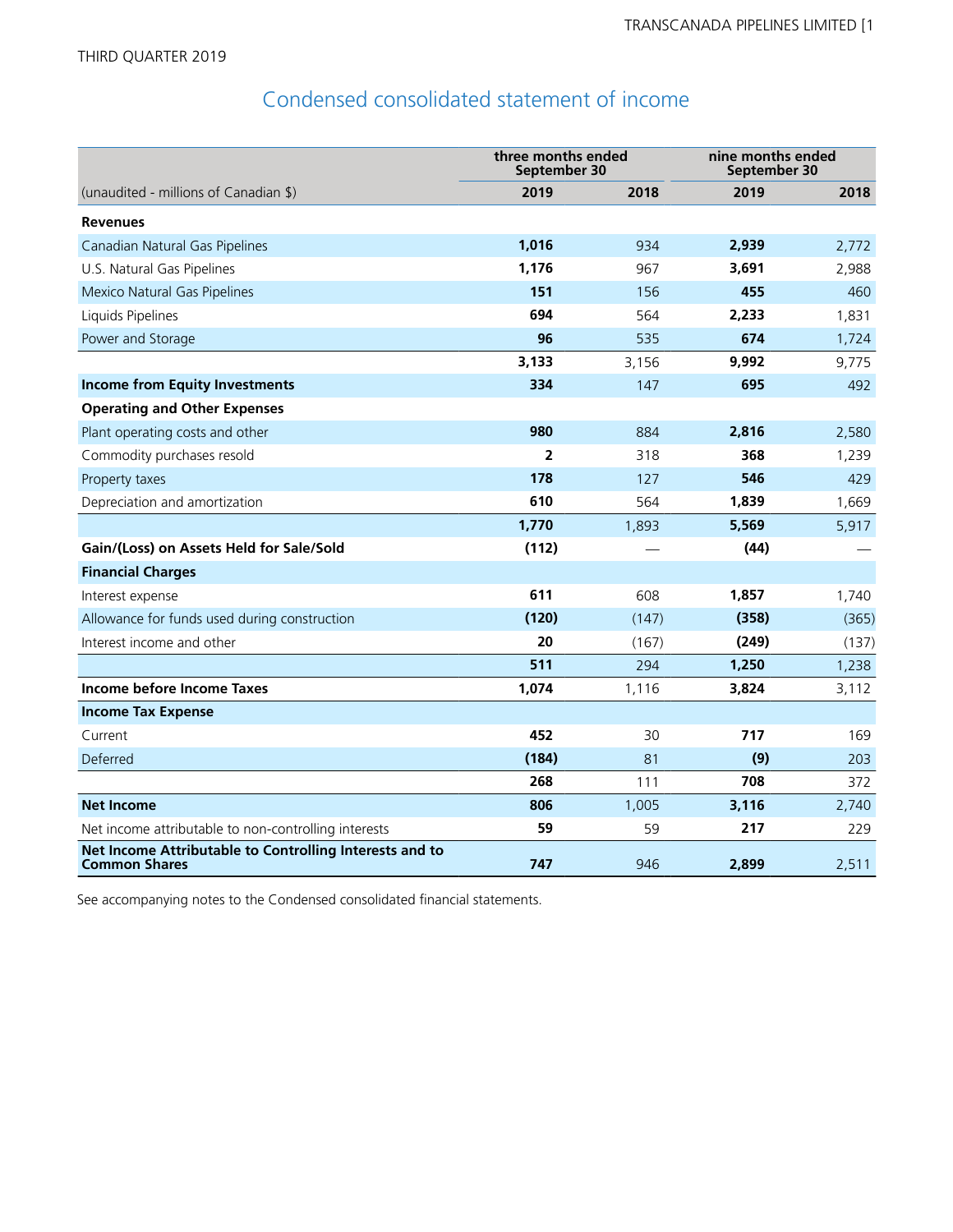## Condensed consolidated statement of comprehensive income

|                                                                                                               | three months ended<br>September 30 |       | nine months ended<br>September 30 |       |  |
|---------------------------------------------------------------------------------------------------------------|------------------------------------|-------|-----------------------------------|-------|--|
| (unaudited - millions of Canadian \$)                                                                         | 2019                               | 2018  | 2019                              | 2018  |  |
| <b>Net Income</b>                                                                                             | 806                                | 1,005 | 3,116                             | 2,740 |  |
| Other Comprehensive Income/(Loss), Net of Income Taxes                                                        |                                    |       |                                   |       |  |
| Foreign currency translation gains and losses on net investment in<br>foreign operations                      | 225                                | (282) | (530)                             | 409   |  |
| Reclassification of foreign currency translation gains on net investment<br>on disposal of foreign operations | (4)                                |       | (13)                              |       |  |
| Change in fair value of net investment hedges                                                                 | (9)                                | 9     | 24                                | (6)   |  |
| Change in fair value of cash flow hedges                                                                      | (26)                               | 4     | (85)                              | 9     |  |
| Reclassification to net income of gains and losses on cash flow hedges                                        | 4                                  | 6     | 10                                | 16    |  |
| Reclassification of actuarial gains and losses on pension and other<br>post-retirement benefit plans          | 3                                  | 10    | 8                                 | 10    |  |
| Other comprehensive income on equity investments                                                              | 3                                  | 6     | 7                                 | 18    |  |
| Other comprehensive income/(loss)                                                                             | 196                                | (247) | (579)                             | 456   |  |
| <b>Comprehensive Income</b>                                                                                   | 1,002                              | 758   | 2,537                             | 3,196 |  |
| Comprehensive income attributable to non-controlling interests                                                | 74                                 | 28    | 151                               | 304   |  |
| <b>Comprehensive Income Attributable to Controlling Interests</b><br>and to Common Shares                     | 928                                | 730   | 2,386                             | 2,892 |  |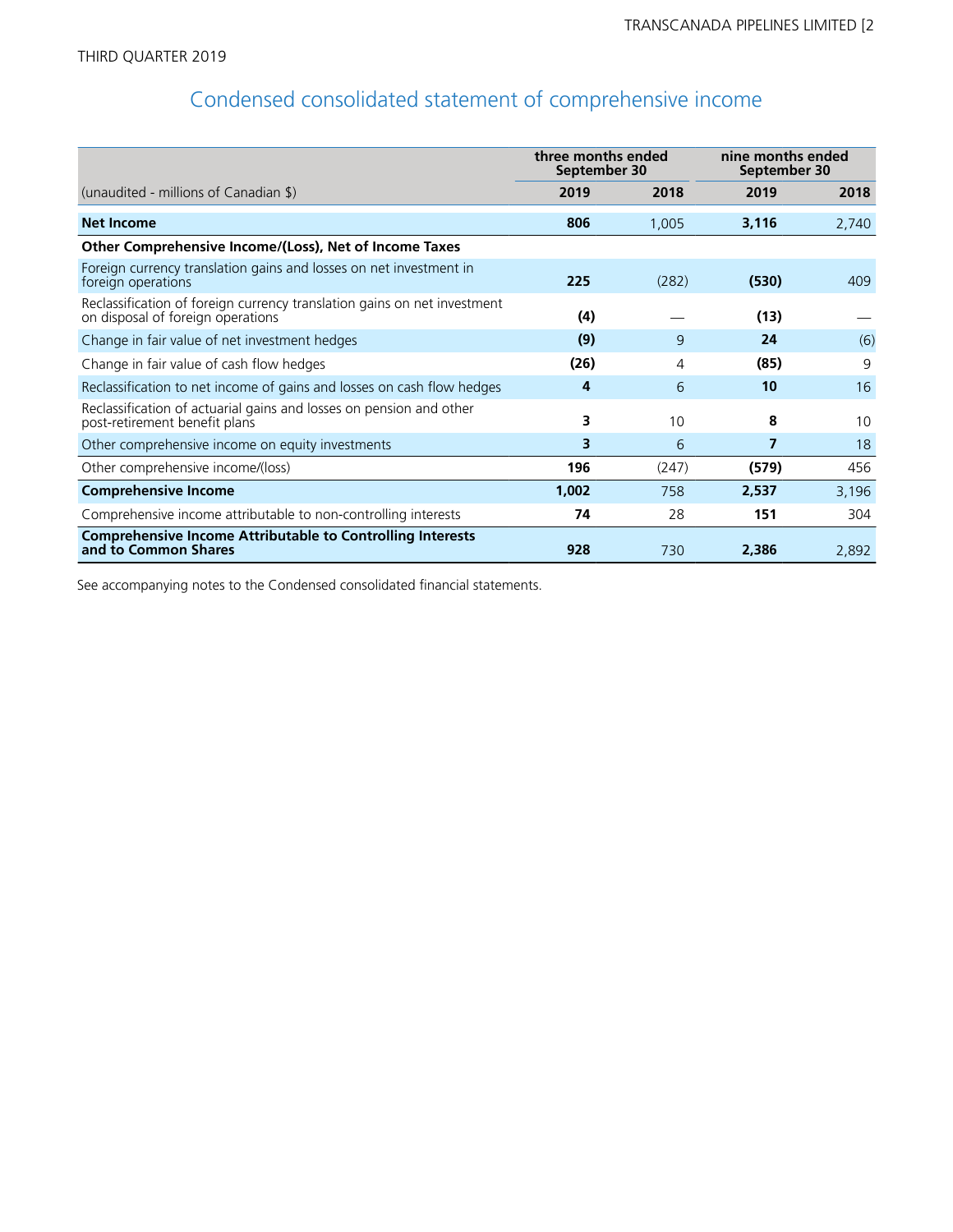## Condensed consolidated statement of cash flows

|                                                                                       | three months ended<br>September 30 |          | nine months ended<br>September 30 |          |  |
|---------------------------------------------------------------------------------------|------------------------------------|----------|-----------------------------------|----------|--|
| (unaudited - millions of Canadian \$)                                                 | 2019                               | 2018     | 2019                              | 2018     |  |
| <b>Cash Generated from Operations</b>                                                 |                                    |          |                                   |          |  |
| Net income                                                                            | 806                                | 1,005    | 3,116                             | 2,740    |  |
| Depreciation and amortization                                                         | 610                                | 564      | 1,839                             | 1,669    |  |
| Deferred income taxes                                                                 | (184)                              | 81       | (9)                               | 203      |  |
| Income from equity investments                                                        | (334)                              | (147)    | (695)                             | (492)    |  |
| Distributions received from operating activities of equity<br>investments             | 339                                | 296      | 888                               | 761      |  |
| Employee post-retirement benefits funding, net of expense                             | 3                                  | (22)     | (27)                              | (22)     |  |
| Loss/(gain) on assets held for sale/sold                                              | 112                                |          | 44                                |          |  |
| Equity allowance for funds used during construction                                   | (76)                               | (104)    | (225)                             | (261)    |  |
| Unrealized losses/(gains) on financial instruments                                    | 100                                | (29)     | (78)                              | 120      |  |
| Other                                                                                 | 30                                 | (93)     | (30)                              | (152)    |  |
| Decrease/(increase) in operating working capital                                      | 134                                | (285)    | 316                               | (129)    |  |
| Net cash provided by operations                                                       | 1,540                              | 1,266    | 5,139                             | 4,437    |  |
| <b>Investing Activities</b>                                                           |                                    |          |                                   |          |  |
| Capital expenditures                                                                  | (1, 818)                           | (2, 435) | (5, 411)                          | (6, 474) |  |
| Capital projects in development                                                       | (184)                              | (127)    | (565)                             | (239)    |  |
| Contributions to equity investments                                                   | (133)                              | (236)    | (453)                             | (778)    |  |
| Proceeds from sale of assets, net of transaction costs                                | 1,807                              |          | 2,398                             |          |  |
| Other distributions from equity investments                                           |                                    |          | 186                               | 121      |  |
| Deferred amounts and other                                                            | (72)                               | (16)     | (154)                             | 79       |  |
| Net cash used in investing activities                                                 | (400)                              | (2,814)  | (3,999)                           | (7, 291) |  |
| <b>Financing Activities</b>                                                           |                                    |          |                                   |          |  |
| Notes payable (repaid)/issued, net                                                    | (2,584)                            | 1,421    | (688)                             | 1,906    |  |
| Long-term debt issued, net of issue costs                                             | 1,994                              | 1,026    | 3,015                             | 4,359    |  |
| Long-term debt repaid                                                                 | (1)                                | (1, 232) | (1,835)                           | (3,266)  |  |
| Junior subordinated notes issued, net of issue costs                                  | 1,441                              |          | 1,441                             |          |  |
| Advances from affiliate                                                               |                                    | 400      | 185                               | 1,066    |  |
| Dividends on common shares                                                            | (697)                              | (623)    | (2,023)                           | (1,789)  |  |
| Distributions to non-controlling interests                                            | (50)                               | (57)     | (164)                             | (174)    |  |
| Common shares issued                                                                  | 238                                | 207      | 678                               | 633      |  |
| Partnership units of TC PipeLines, LP issued, net of issue costs                      |                                    |          |                                   | 49       |  |
| Net cash provided by financing activities                                             | 341                                | 1,142    | 609                               | 2,784    |  |
| <b>Effect of Foreign Exchange Rate Changes on Cash and</b><br><b>Cash Equivalents</b> | 15                                 | (10)     | (1)                               | 47       |  |
| <b>Increase/(Decrease) in Cash and Cash Equivalents</b>                               | 1,496                              | (416)    | 1,748                             | (23)     |  |
| <b>Cash and Cash Equivalents</b>                                                      |                                    |          |                                   |          |  |
| Beginning of period                                                                   | 614                                | 1,437    | 362                               | 1,044    |  |
| <b>Cash and Cash Equivalents</b>                                                      |                                    |          |                                   |          |  |
| End of period                                                                         | 2,110                              | 1,021    | 2,110                             | 1,021    |  |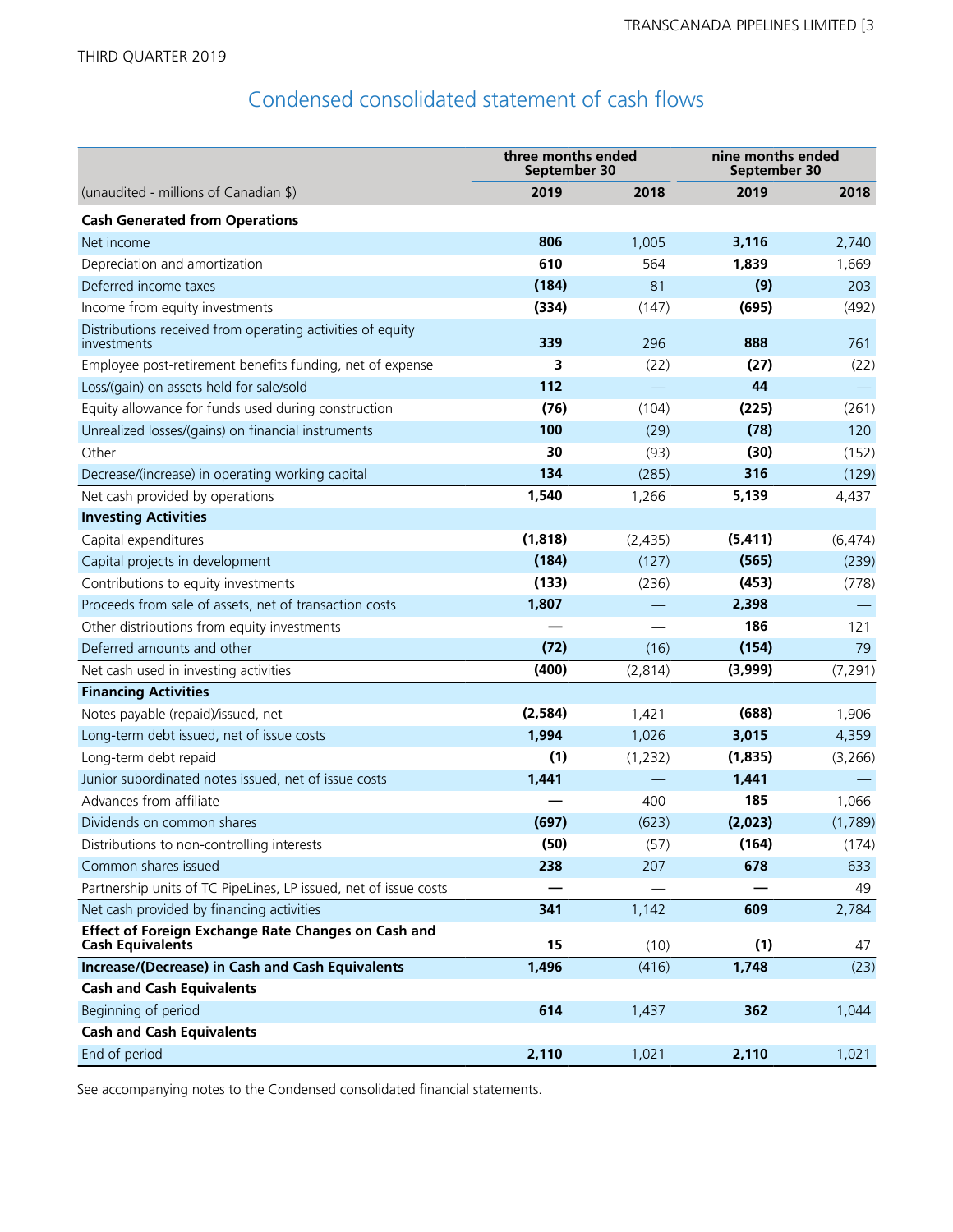## Condensed consolidated balance sheet

| (unaudited - millions of Canadian \$)  |                                         | September 30, 2019 | <b>December 31, 2018</b> |
|----------------------------------------|-----------------------------------------|--------------------|--------------------------|
| <b>ASSETS</b>                          |                                         |                    |                          |
| <b>Current Assets</b>                  |                                         |                    |                          |
| Cash and cash equivalents              |                                         | 2,110              | 362                      |
| Accounts receivable                    |                                         | 1,965              | 2,548                    |
| Inventories                            |                                         | 469                | 431                      |
| Assets held for sale                   |                                         | 2,805              | 543                      |
| Other                                  |                                         | 794                | 1,180                    |
|                                        |                                         | 8,143              | 5,064                    |
|                                        | net of accumulated depreciation of      |                    |                          |
| <b>Plant, Property and Equipment</b>   | \$26,960 and \$25,834, respectively     | 64,962             | 66,503                   |
| <b>Equity Investments</b>              |                                         | 6,617              | 7,113                    |
| <b>Regulatory Assets</b>               |                                         | 1,525              | 1,548                    |
| Goodwill                               |                                         | 13,165             | 14,178                   |
| <b>Loan Receivable from Affiliate</b>  |                                         | 1,401              | 1,315                    |
| <b>Intangible and Other Assets</b>     |                                         | 2,148              | 1,887                    |
| <b>Restricted Investments</b>          |                                         | 1,497              | 1,207                    |
|                                        |                                         | 99,458             | 98,815                   |
| <b>LIABILITIES</b>                     |                                         |                    |                          |
| <b>Current Liabilities</b>             |                                         |                    |                          |
| Notes payable                          |                                         | 2,011              | 2,762                    |
| Accounts payable and other             |                                         | 4,852              | 5,426                    |
| Dividends payable                      |                                         | 701                | 633                      |
| Due to affiliate                       |                                         | 3,802              | 3,617                    |
| Accrued interest                       |                                         | 611                | 646                      |
| Current portion of long-term debt      |                                         | 2,839<br>14,816    | 3,462<br>16,546          |
| <b>Regulatory Liabilities</b>          |                                         | 3,898              | 3,930                    |
| <b>Other Long-Term Liabilities</b>     |                                         | 1,634              | 1,008                    |
| <b>Deferred Income Tax Liabilities</b> |                                         | 5,691              | 6,026                    |
| <b>Long-Term Debt</b>                  |                                         | 36,389             | 36,509                   |
| <b>Junior Subordinated Notes</b>       |                                         | 8,771              | 7,508                    |
|                                        |                                         | 71,199             | 71,527                   |
| <b>EQUITY</b>                          |                                         |                    |                          |
| Common shares, no par value            |                                         | 23,284             | 22,606                   |
| Issued and outstanding:                | September 30, 2019 - 898 million shares |                    |                          |
|                                        | December 31, 2018 - 887 million shares  |                    |                          |
| Additional paid-in capital             |                                         | 29                 | 20                       |
| Retained earnings                      |                                         | 4,422              | 3,613                    |
| Accumulated other comprehensive loss   |                                         | (1, 119)           | (606)                    |
| <b>Controlling Interests</b>           |                                         | 26,616             | 25,633                   |
| Non-controlling interests              |                                         | 1,643              | 1,655                    |
|                                        |                                         | 28,259             | 27,288                   |
|                                        |                                         | 99,458             | 98,815                   |

**Contingencies and Guarantees** (Note 15) **Variable Interest Entities** (Note 17)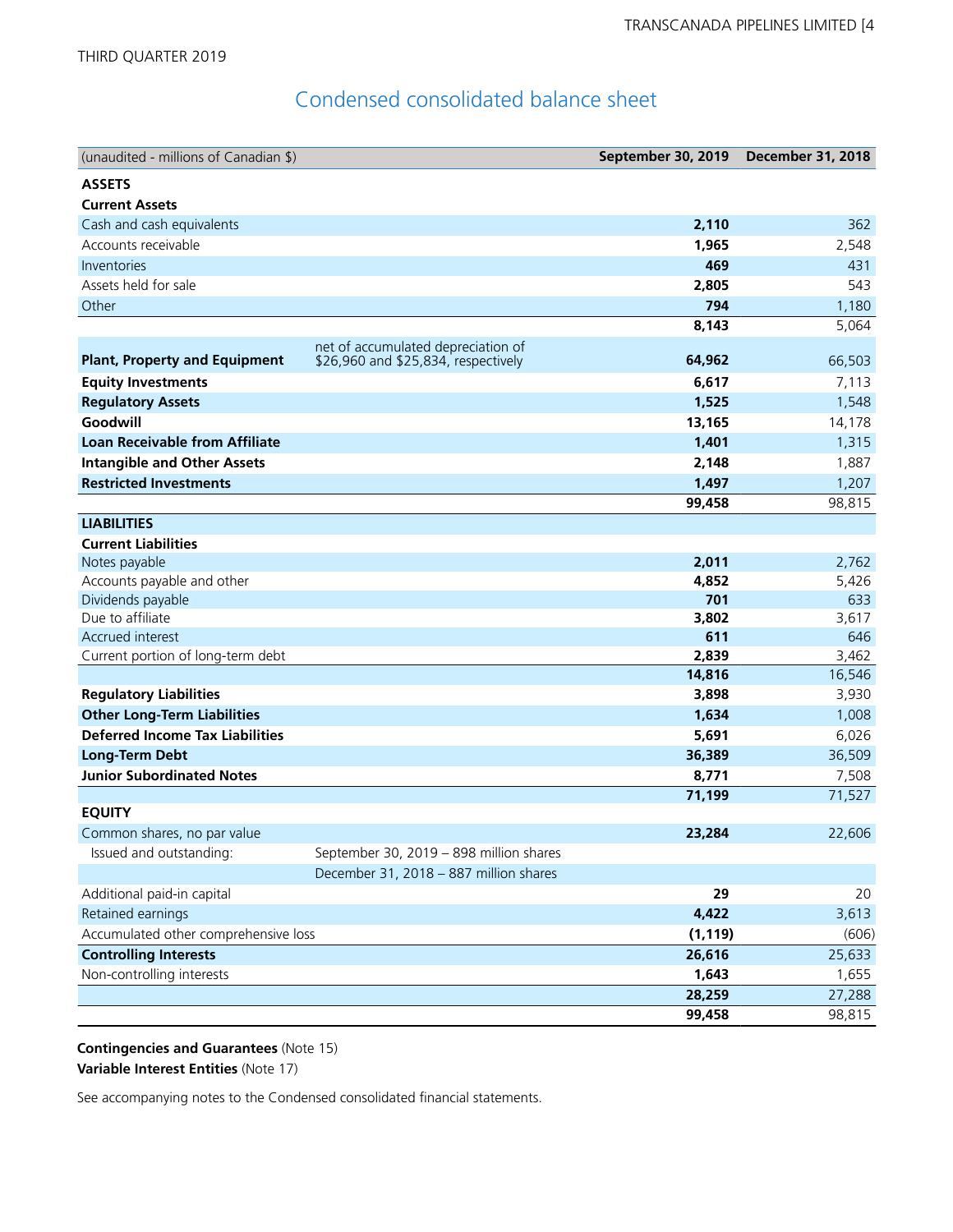## Condensed consolidated statement of equity

|                                                                                     | three months ended<br>September 30 |          |          | nine months ended<br>September 30 |  |
|-------------------------------------------------------------------------------------|------------------------------------|----------|----------|-----------------------------------|--|
| (unaudited - millions of Canadian \$)                                               | 2019                               | 2018     | 2019     | 2018                              |  |
| <b>Common Shares</b>                                                                |                                    |          |          |                                   |  |
| Balance at beginning of period                                                      | 23,046                             | 22,187   | 22,606   | 21,761                            |  |
| Proceeds from shares issued                                                         | 238                                | 207      | 678      | 633                               |  |
| Balance at end of period                                                            | 23,284                             | 22,394   | 23,284   | 22,394                            |  |
| <b>Additional Paid-In Capital</b>                                                   |                                    |          |          |                                   |  |
| Balance at beginning of period                                                      | 27                                 | 13       | 20       |                                   |  |
| Issuance of stock options                                                           | $\overline{2}$                     | 4        | 9        | 10                                |  |
| Dilution from TC PipeLines, LP units issued                                         |                                    |          |          | $\overline{7}$                    |  |
| Balance at end of period                                                            | 29                                 | 17       | 29       | 17                                |  |
| <b>Retained Earnings</b>                                                            |                                    |          |          |                                   |  |
| Balance at beginning of period                                                      | 4,376                              | 2,809    | 3,613    | 2,387                             |  |
| Net income attributable to controlling interests                                    | 747                                | 946      | 2,899    | 2,511                             |  |
| Common share dividends                                                              | (701)                              | (631)    | (2,090)  | (1,869)                           |  |
| Adjustment related to income tax effects of asset drop-downs<br>to TC PipeLines, LP |                                    |          |          | 95                                |  |
| Balance at end of period                                                            | 4.422                              | 3,124    | 4,422    | 3,124                             |  |
| <b>Accumulated Other Comprehensive Loss</b>                                         |                                    |          |          |                                   |  |
| Balance at beginning of period                                                      | (1,300)                            | (1, 134) | (606)    | (1,731)                           |  |
| Other comprehensive income/(loss) attributable to controlling<br>interests          | 181                                | (216)    | (513)    | 381                               |  |
| Balance at end of period                                                            | (1, 119)                           | (1,350)  | (1, 119) | (1,350)                           |  |
| <b>Equity Attributable to Controlling Interests</b>                                 | 26,616                             | 24,185   | 26,616   | 24,185                            |  |
| <b>Equity Attributable to Non-Controlling Interests</b>                             |                                    |          |          |                                   |  |
| Balance at beginning of period                                                      | 1,618                              | 2,053    | 1,655    | 1,852                             |  |
| Net income attributable to non-controlling interests                                | 59                                 | 59       | 217      | 229                               |  |
| Other comprehensive income/(loss) attributable to<br>non-controlling interests      | 15                                 | (31)     | (66)     | 75                                |  |
| Issuance of TC PipeLines, LP units                                                  |                                    |          |          |                                   |  |
| Proceeds, net of issue costs                                                        |                                    |          |          | 49                                |  |
| Decrease in TCPL's ownership of TC PipeLines, LP                                    |                                    |          |          | (9)                               |  |
| Distributions declared to non-controlling interests                                 | (49)                               | (58)     | (163)    | (173)                             |  |
| Balance at end of period                                                            | 1,643                              | 2,023    | 1,643    | 2,023                             |  |
| <b>Total Equity</b>                                                                 | 28,259                             | 26,208   | 28,259   | 26,208                            |  |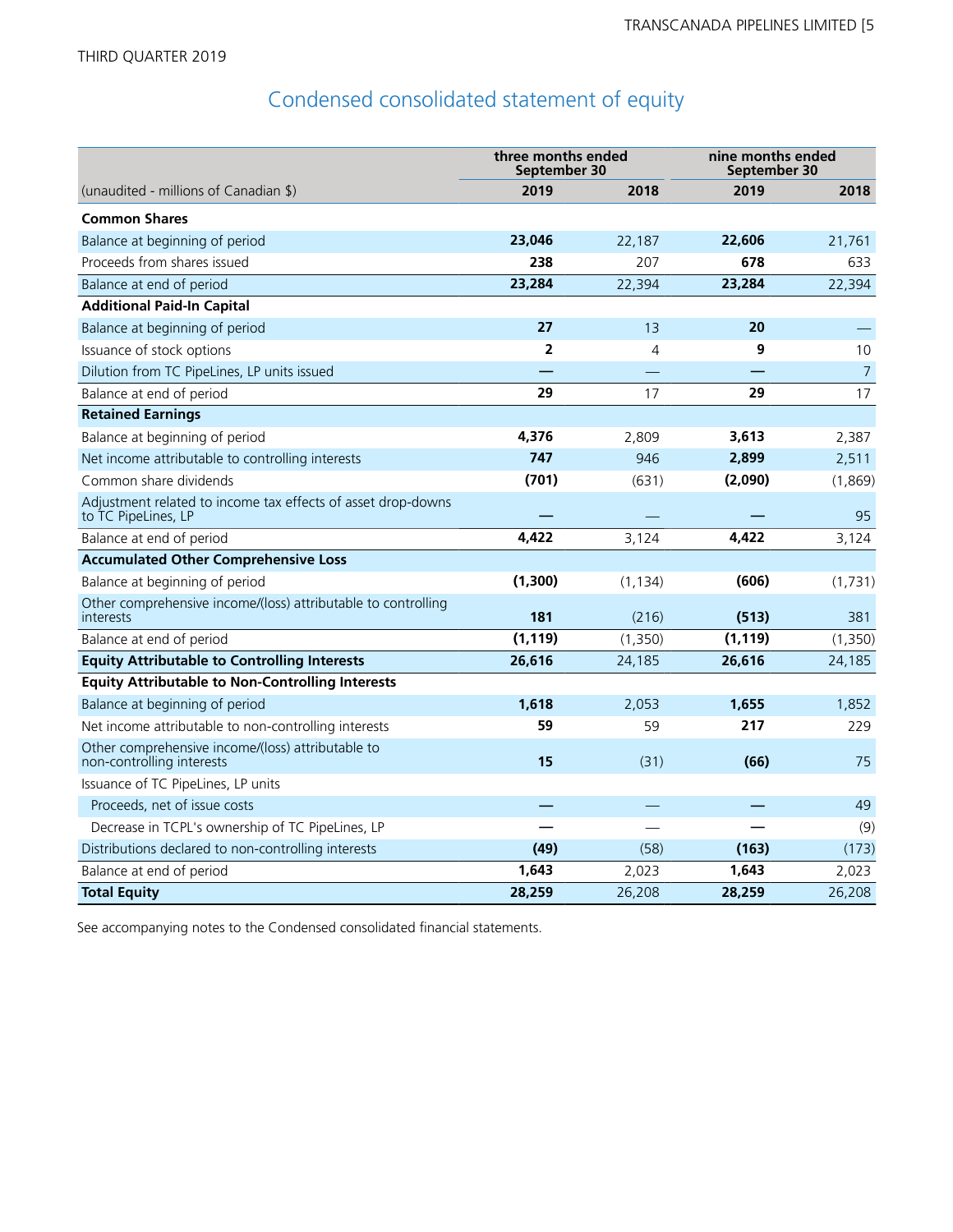# Notes to Condensed consolidated financial statements (unaudited)

### 1. Basis of presentation

On May 3, 2019, TransCanada Corporation changed its name to TC Energy Corporation (TC Energy). TransCanada PipeLines Limited (TCPL or the Company) is a wholly-owned subsidiary of TC Energy. As of first quarter 2019, the previously disclosed Energy segment has been renamed the Power and Storage segment.

These Condensed consolidated financial statements of TCPL have been prepared by management in accordance with U.S. GAAP. The accounting policies applied are consistent with those outlined in TCPL's annual audited Consolidated financial statements for the year ended December 31, 2018, except as described in Note 2, Accounting changes. Capitalized and abbreviated terms that are used but not otherwise defined herein are identified in the 2018 audited Consolidated financial statements.

These Condensed consolidated financial statements reflect adjustments, all of which are normal recurring adjustments that are, in the opinion of management, necessary to reflect fairly the financial position and results of operations for the respective periods. These Condensed consolidated financial statements do not include all disclosures required in the annual financial statements and should be read in conjunction with the 2018 audited Consolidated financial statements. Certain comparative figures have been reclassified to conform with the current period's presentation.

Earnings for interim periods may not be indicative of results for the fiscal year in the Company's natural gas pipelines segments due to the timing of regulatory decisions and seasonal fluctuations in short-term throughput volumes on U.S. pipelines. Earnings for interim periods may also not be indicative of results for the fiscal year in the Company's Liquids Pipelines segment due to fluctuations in throughput volumes on the Keystone Pipeline System and marketing activities. Due to the impact of seasonal weather conditions on customer demand and market pricing in certain of the Company's investments in electrical power generation plants and non-regulated gas storage facilities, earnings for interim periods may not be indicative of results for the fiscal year in the Company's Power and Storage segment.

### **USE OF ESTIMATES AND JUDGMENTS**

In preparing these financial statements, TCPL is required to make estimates and assumptions that affect both the amount and timing of recording assets, liabilities, revenues and expenses since the determination of these items may be dependent on future events. The Company uses the most current information available and exercises careful judgment in making these estimates and assumptions. In the opinion of management, these Condensed consolidated financial statements have been properly prepared within reasonable limits of materiality and within the framework of the Company's significant accounting policies included in the annual audited Consolidated financial statements for the year ended December 31, 2018, except as described in Note 2, Accounting changes.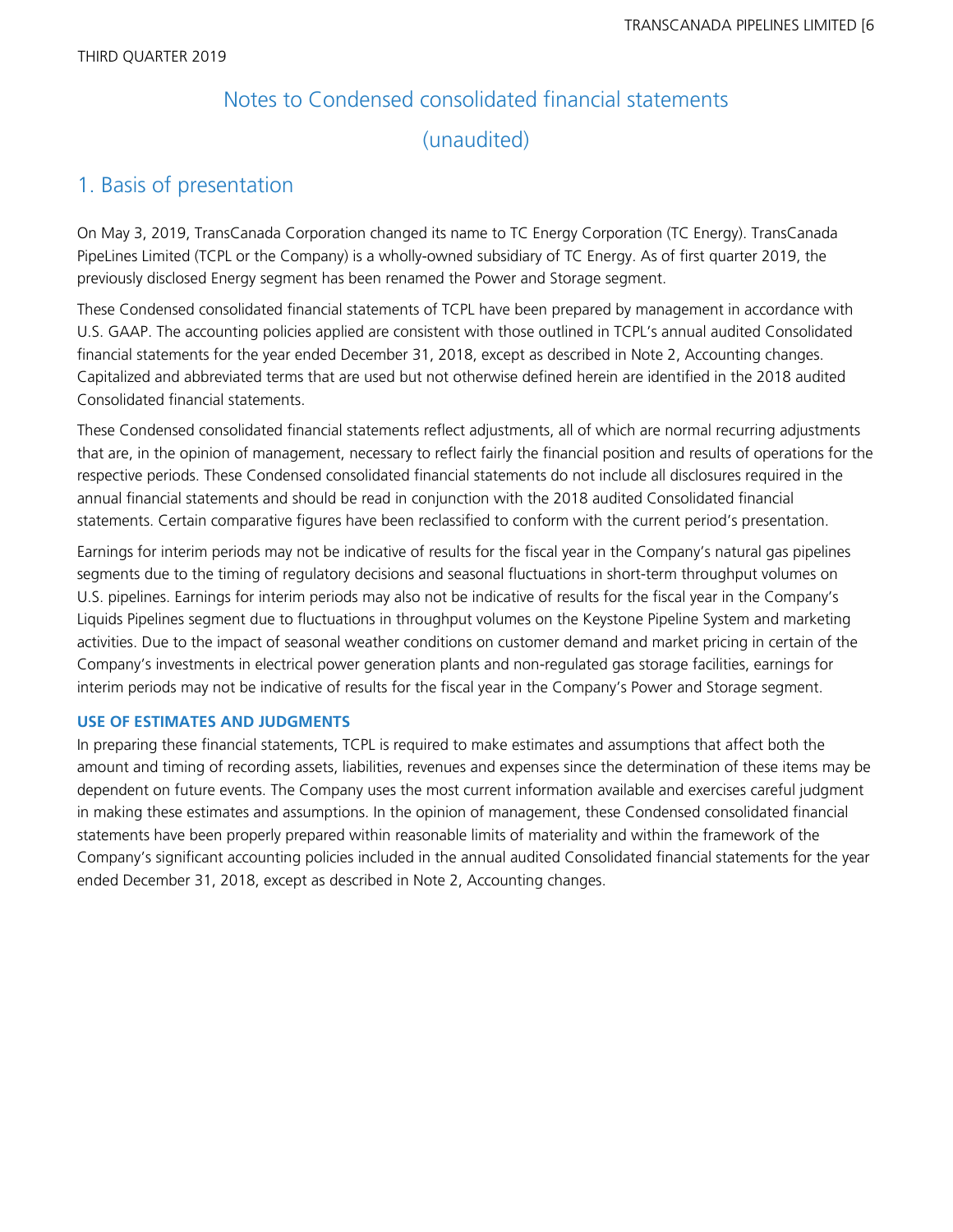## 2. Accounting changes

### **CHANGES IN ACCOUNTING POLICIES FOR 2019**

### **Leases**

In February 2016, the FASB issued new guidance on the accounting for leases. The new guidance amends the definition of a lease such that, in order for an arrangement to qualify as a lease, the lessee is required to have both (1) the right to obtain substantially all of the economic benefits from the use of the asset and (2) the right to direct the use of the asset. The new guidance also establishes a right-of-use (ROU) model that requires a lessee to recognize a ROU asset and corresponding lease liability on the balance sheet for all leases with a term longer than twelve months. Leases will be classified as finance or operating, with classification affecting the pattern of expense recognition in the consolidated statement of income. The new guidance does not make extensive changes to lessor accounting.

The new guidance was effective January 1, 2019 and was applied using optional transition relief which allowed entities to initially apply the new lease standard at adoption (January 1, 2019) and recognize a cumulative-effect adjustment to the opening balance of retained earnings in the period of adoption. This transition option allowed the Company to not apply the new guidance, including disclosure requirements, to the comparative periods presented.

The Company elected available practical expedients and exemptions upon adoption which allowed the Company:

- to not reassess prior conclusions on existing leases regarding lease identification, lease classification and initial direct costs under the new standard
- to carry forward the historical lease classification and its accounting treatment for land easements on existing agreements
- to not recognize ROU assets or lease liabilities for leases that qualify for the short-term lease recognition exemption
- to not separate lease and non-lease components for all leases for which the Company is the lessee and for facility and liquids tank terminals for which the Company is the lessor
- to use hindsight in determining the lease term and assessing ROU assets for impairment.

The new guidance had a significant impact on the Company's Condensed consolidated balance sheet, but did not have an impact on the Company's Condensed consolidated statements of income and cash flows. The most significant impact was the recognition of ROU assets and lease liabilities for operating leases and providing significant new disclosures about the Company's leasing activities. Refer to Note 7, Leases, for additional information related to the impact of adopting the new guidance and the Company's updated accounting policies related to leases.

In the application of the new guidance, significant assumptions and judgments are used to determine the following:

- whether a contract contains a lease
- the duration of the lease term including exercising lease renewal options. The lease term for all of the Company's leases includes the noncancellable period of the lease plus any additional periods covered by either a Company option to extend (or not to terminate) the lease that the Company is reasonably certain to exercise, or an option to extend (or not to terminate) the lease controlled by the lessor
- the discount rate for the lease.

### **Fair value measurement**

In August 2018, the FASB issued new guidance that amends certain disclosure requirements for fair value measurements. This new guidance is effective January 1, 2020, however, early adoption of certain or all requirements is permitted. The Company elected to adopt this guidance effective first quarter 2019. The guidance was applied retrospectively and did not have a material impact on the Company's consolidated financial statements.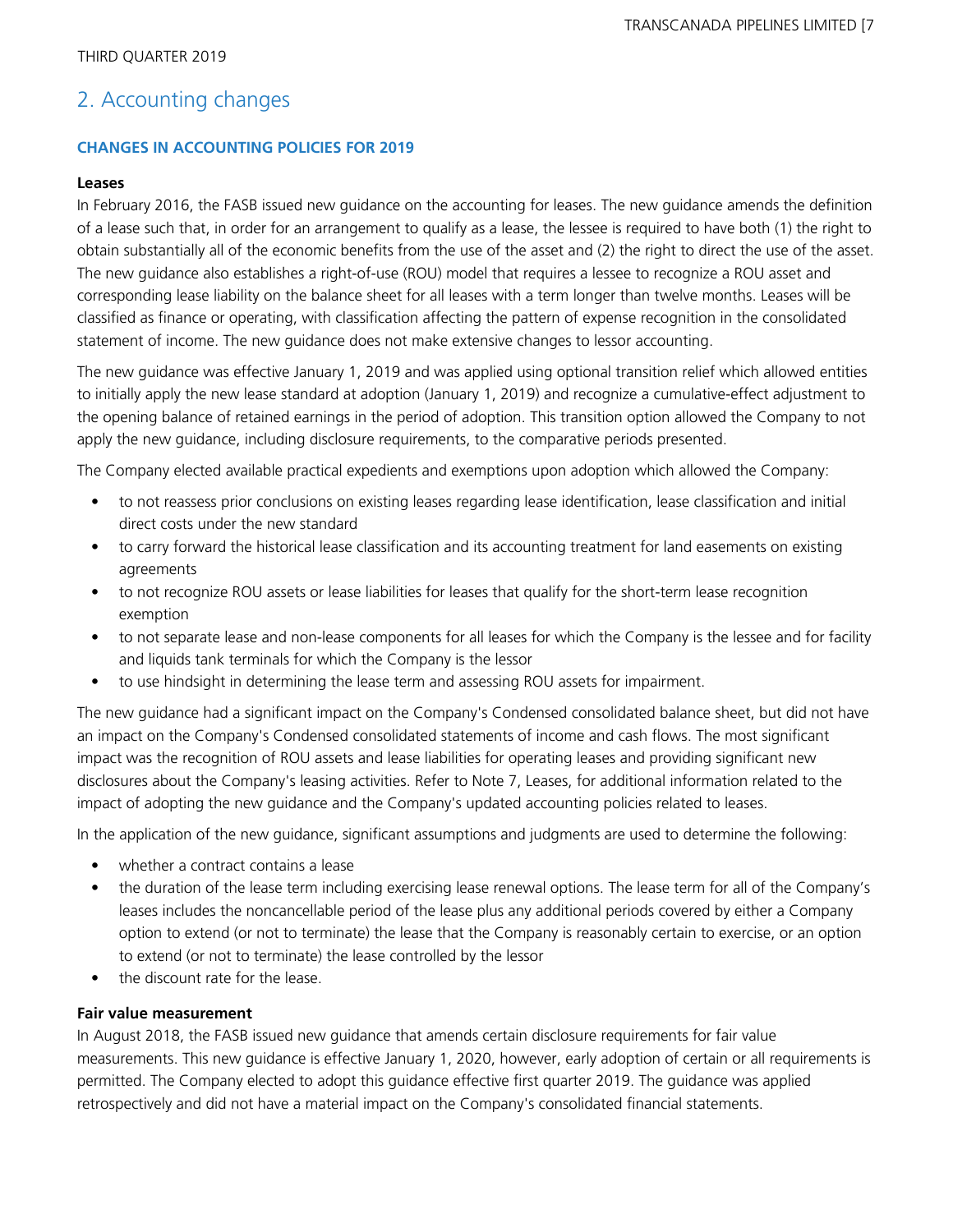### **FUTURE ACCOUNTING CHANGES**

### **Measurement of credit losses on financial instruments**

In June 2016, the FASB issued new guidance that changes how entities measure credit losses for most financial assets and certain other financial instruments that are not measured at fair value through net income. The new guidance amends the impairment model of financial instruments, basing it on expected losses rather than incurred losses. These expected credit losses will be recognized as an allowance rather than as a direct write-down of the amortized cost basis. The new guidance is effective January 1, 2020 and will be applied using a modified retrospective approach. The Company has substantially completed its analysis and does not expect the adoption of this new guidance to have a material impact on its consolidated financial statements.

### **Implementation costs of cloud computing arrangements**

In August 2018, the FASB issued new guidance requiring an entity in a hosting arrangement that is a service contract to follow the guidance for internal-use software to determine which implementation costs should be capitalized as an asset and which costs should be expensed. The guidance also requires the entity to amortize the capitalized implementation costs of a hosting arrangement over the term of the arrangement. This guidance is effective January 1, 2020, however, early adoption is permitted. This guidance can be applied either retrospectively or prospectively to all implementation costs incurred after the date of adoption. The Company has substantially completed its analysis and does not expect the adoption of this new guidance to have a material impact on its consolidated financial statements.

### **Consolidation**

In October 2018, the FASB issued new guidance for determining whether fees paid to decision makers and service providers are variable interests for indirect interests held through related parties under common control. This new guidance is effective January 1, 2020 and will be applied on a retrospective basis, however, early adoption is permitted. The Company does not expect the adoption of this new guidance to have a material impact on its consolidated financial statements.

### **Defined benefit plans**

In August 2018, the FASB issued new guidance which amends and clarifies disclosure requirements related to defined benefit pension and other post-retirement benefit plans. This new guidance is effective January 1, 2021 and will be applied on a retrospective basis, however, early adoption is permitted. The Company is currently evaluating the timing and impact of the adoption of this guidance and has not yet determined the effect on its consolidated financial statements.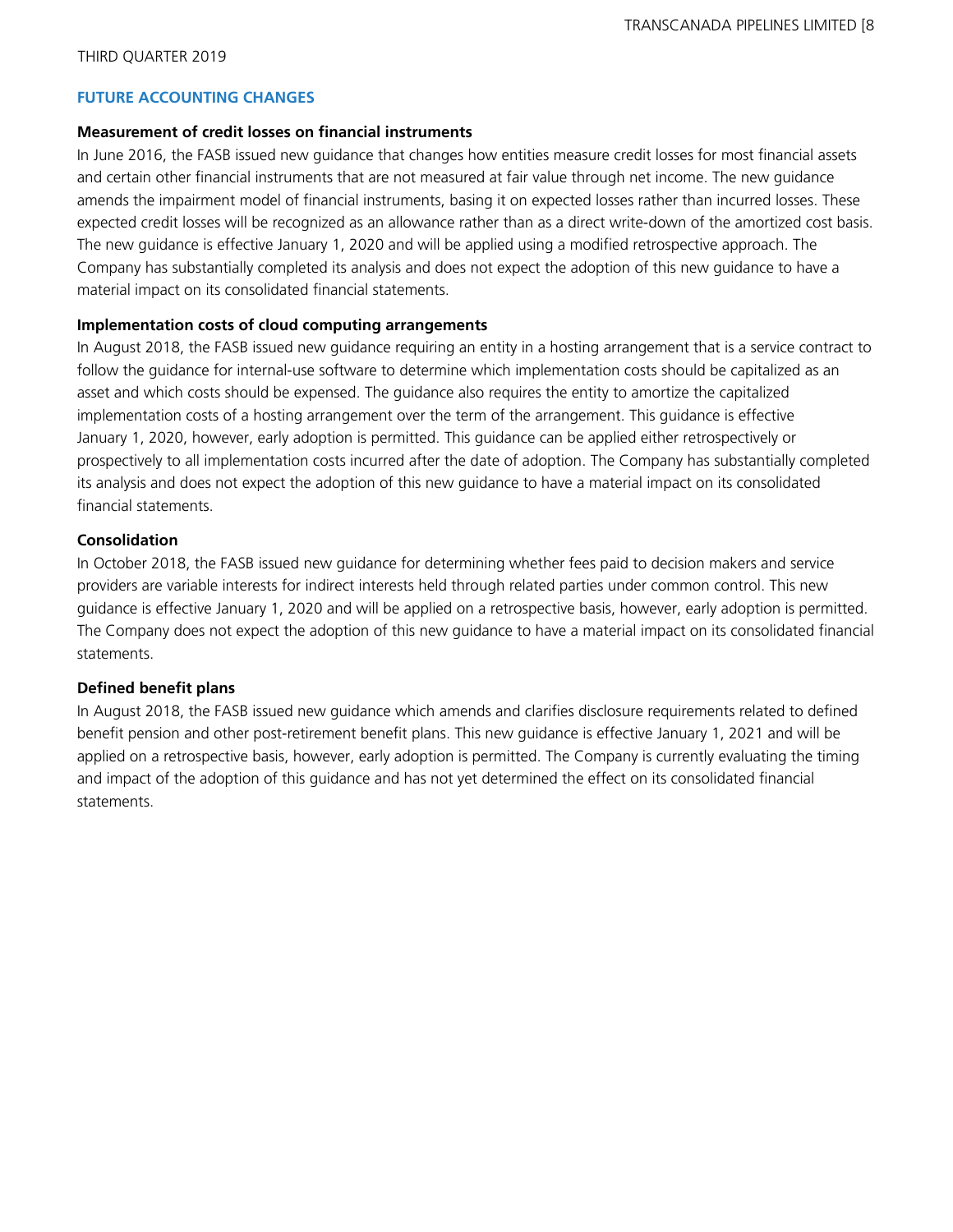## 3. Segmented information

| three months ended<br>September 30, 2019<br>(unaudited - millions of Canadian \$) | Canadian<br><b>Natural</b><br>Gas<br><b>Pipelines</b> | U.S.<br><b>Natural</b><br>Gas<br><b>Pipelines</b> | <b>Mexico</b><br><b>Natural</b><br>Gas<br><b>Pipelines</b> | Liquids<br><b>Pipelines</b> | <b>Power</b><br>and<br>Storage | Corporate <sup>2</sup> | <b>Total</b> |
|-----------------------------------------------------------------------------------|-------------------------------------------------------|---------------------------------------------------|------------------------------------------------------------|-----------------------------|--------------------------------|------------------------|--------------|
| Revenues                                                                          | 1,016                                                 | 1,176                                             | 151                                                        | 694                         | 96                             |                        | 3,133        |
| Intersegment revenues                                                             |                                                       | 40                                                |                                                            |                             | 4                              | $(44)^3$               |              |
|                                                                                   | 1,016                                                 | 1,216                                             | 151                                                        | 694                         | 100                            | (44)                   | 3,133        |
| Income from equity investments                                                    | 4                                                     | 60                                                | 12                                                         | 18                          | 203                            | 37 $4$                 | 334          |
| Plant operating costs and other                                                   | (380)                                                 | (393)                                             | (11)                                                       | (185)                       | (51)                           | $40^{3}$               | (980)        |
| Commodity purchases resold                                                        |                                                       |                                                   |                                                            |                             | (2)                            |                        | (2)          |
| Property taxes                                                                    | (68)                                                  | (86)                                              |                                                            | (22)                        | (2)                            |                        | (178)        |
| Depreciation and amortization                                                     | (289)                                                 | (192)                                             | (27)                                                       | (83)                        | (19)                           |                        | (610)        |
| Gain/(loss) on assets held for sale/sold                                          |                                                       | 21                                                |                                                            | 69                          | (202)                          |                        | (112)        |
| <b>Segmented Earnings</b>                                                         | 283                                                   | 626                                               | 125                                                        | 491                         | 27                             | 33                     | 1,585        |
| Interest expense                                                                  |                                                       |                                                   |                                                            |                             |                                |                        | (611)        |
| Allowance for funds used during construction                                      |                                                       |                                                   |                                                            |                             |                                |                        | 120          |
| Interest income and other <sup>4</sup>                                            |                                                       |                                                   |                                                            |                             |                                |                        | (20)         |
| Income before Income Taxes                                                        |                                                       |                                                   |                                                            |                             |                                |                        | 1,074        |
| Income tax expense                                                                |                                                       |                                                   |                                                            |                             |                                |                        | (268)        |
| <b>Net Income</b>                                                                 |                                                       |                                                   |                                                            |                             |                                |                        | 806          |
| Net income attributable to non-controlling interests                              |                                                       |                                                   |                                                            |                             |                                |                        | (59)         |
| Net Income Attributable to Controlling Interests and to Common Shares             |                                                       |                                                   |                                                            |                             |                                |                        |              |

1 Previously referred to as Energy.

2 Includes intersegment eliminations.

3 The Company records intersegment sales at contracted rates. For segmented reporting, these transactions are included as intersegment revenues in the segment providing the service and Plant operating costs and other in the segment receiving the service. These transactions are eliminated on consolidation. Intersegment profit is recognized when the product or service has been provided to third parties or otherwise realized.

4 Income from equity investments includes foreign exchange gains on the Company's inter-affiliate loan with Sur de Texas. The offsetting foreign exchange losses on the inter-affiliate loan are included in Interest income and other. The peso-denominated loan to the Sur de Texas joint venture represents the Company's proportionate share of long-term debt financing for this joint venture.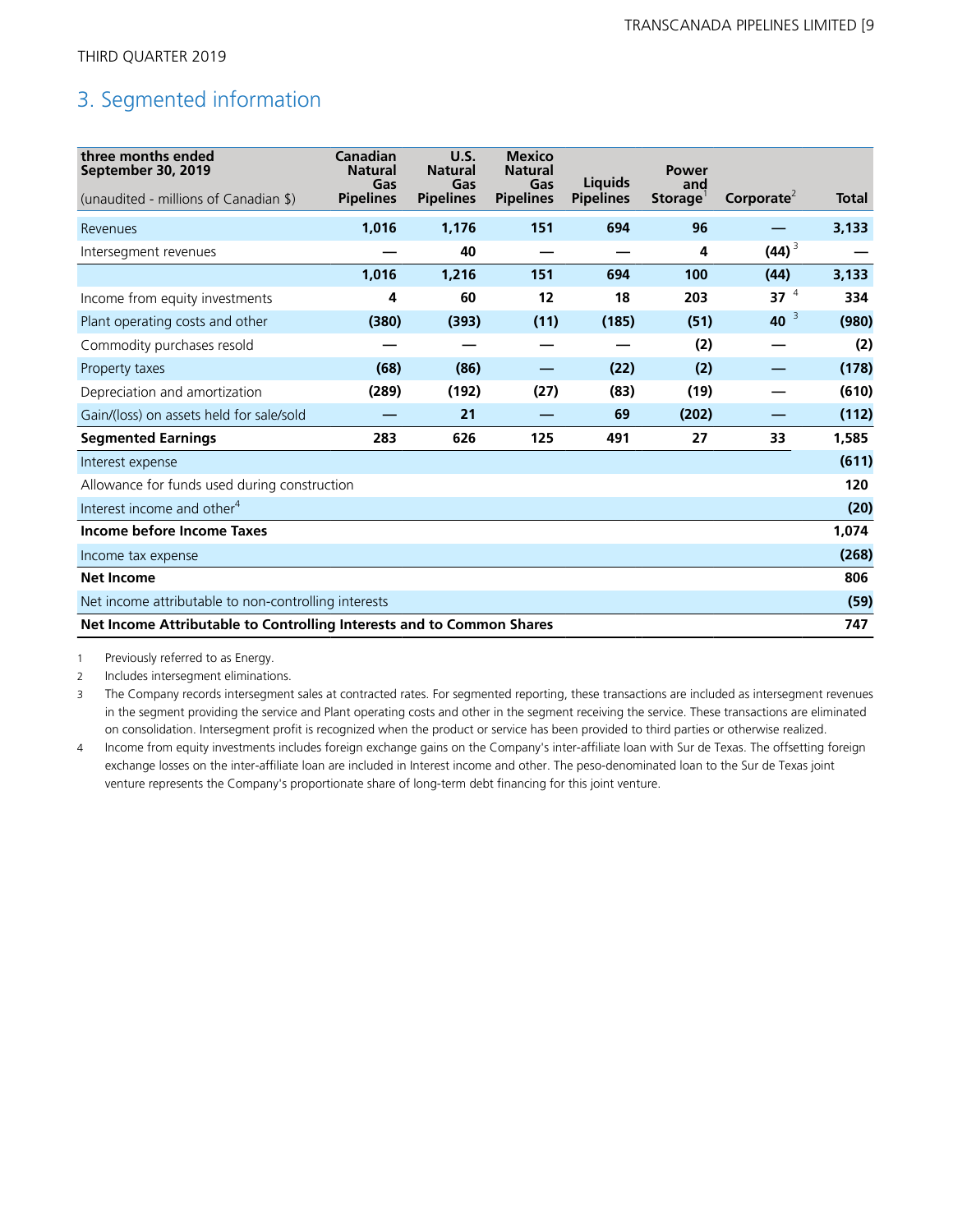| three months ended<br>September 30, 2018                              | Canadian<br><b>Natural</b><br>Gas | U.S.<br><b>Natural</b><br>Gas | <b>Mexico</b><br><b>Natural</b><br>Gas | Liguids          | <b>Power</b><br>and  |                                     |       |
|-----------------------------------------------------------------------|-----------------------------------|-------------------------------|----------------------------------------|------------------|----------------------|-------------------------------------|-------|
| (unaudited - millions of Canadian \$)                                 | <b>Pipelines</b>                  | <b>Pipelines</b>              | <b>Pipelines</b>                       | <b>Pipelines</b> | Storage <sup>®</sup> | Corporate <sup><math>2</math></sup> | Total |
| Revenues                                                              | 934                               | 967                           | 156                                    | 564              | 535                  |                                     | 3,156 |
| Intersegment revenues                                                 |                                   | 40                            |                                        |                  | 3                    | $(43)^{3}$                          |       |
|                                                                       | 934                               | 1,007                         | 156                                    | 564              | 538                  | (43)                                | 3,156 |
| Income/(loss) from equity investments                                 | 3                                 | 62                            | 8                                      | 22               | 112                  | $(60)^4$                            | 147   |
| Plant operating costs and other                                       | (356)                             | (313)                         | (11)                                   | (160)            | (79)                 | 35 <sup>3</sup>                     | (884) |
| Commodity purchases resold                                            |                                   |                               |                                        |                  | (318)                |                                     | (318) |
| Property taxes                                                        | (59)                              | (41)                          |                                        | (24)             | (3)                  |                                     | (127) |
| Depreciation and amortization                                         | (255)                             | (170)                         | (26)                                   | (86)             | (27)                 |                                     | (564) |
| <b>Segmented Earnings/(Loss)</b>                                      | 267                               | 545                           | 127                                    | 316              | 223                  | (68)                                | 1,410 |
| Interest expense                                                      |                                   |                               |                                        |                  |                      |                                     | (608) |
| Allowance for funds used during construction                          |                                   |                               |                                        |                  |                      |                                     | 147   |
| Interest income and other <sup>4</sup>                                |                                   |                               |                                        |                  |                      |                                     | 167   |
| Income before Income Taxes                                            |                                   |                               |                                        |                  |                      |                                     | 1,116 |
| Income tax expense                                                    |                                   |                               |                                        |                  |                      |                                     | (111) |
| <b>Net Income</b>                                                     |                                   |                               |                                        |                  |                      |                                     | 1,005 |
| Net income attributable to non-controlling interests                  |                                   |                               |                                        |                  |                      |                                     | (59)  |
| Net Income Attributable to Controlling Interests and to Common Shares |                                   |                               |                                        |                  |                      |                                     | 946   |

1 Previously referred to as Energy.

2 Includes intersegment eliminations.

3 The Company records intersegment sales at contracted rates. For segmented reporting, these transactions are included as intersegment revenues in the segment providing the service and Plant operating costs and other in the segment receiving the service. These transactions are eliminated on consolidation. Intersegment profit is recognized when the product or service has been provided to third parties or otherwise realized.

4 Income/(loss) from equity investments includes foreign exchange losses on the Company's inter-affiliate loan with Sur de Texas. The offsetting foreign exchange gains on the inter-affiliate loan are included in Interest income and other. The peso-denominated loan to the Sur de Texas joint venture represents the Company's proportionate share of long-term debt financing for this joint venture.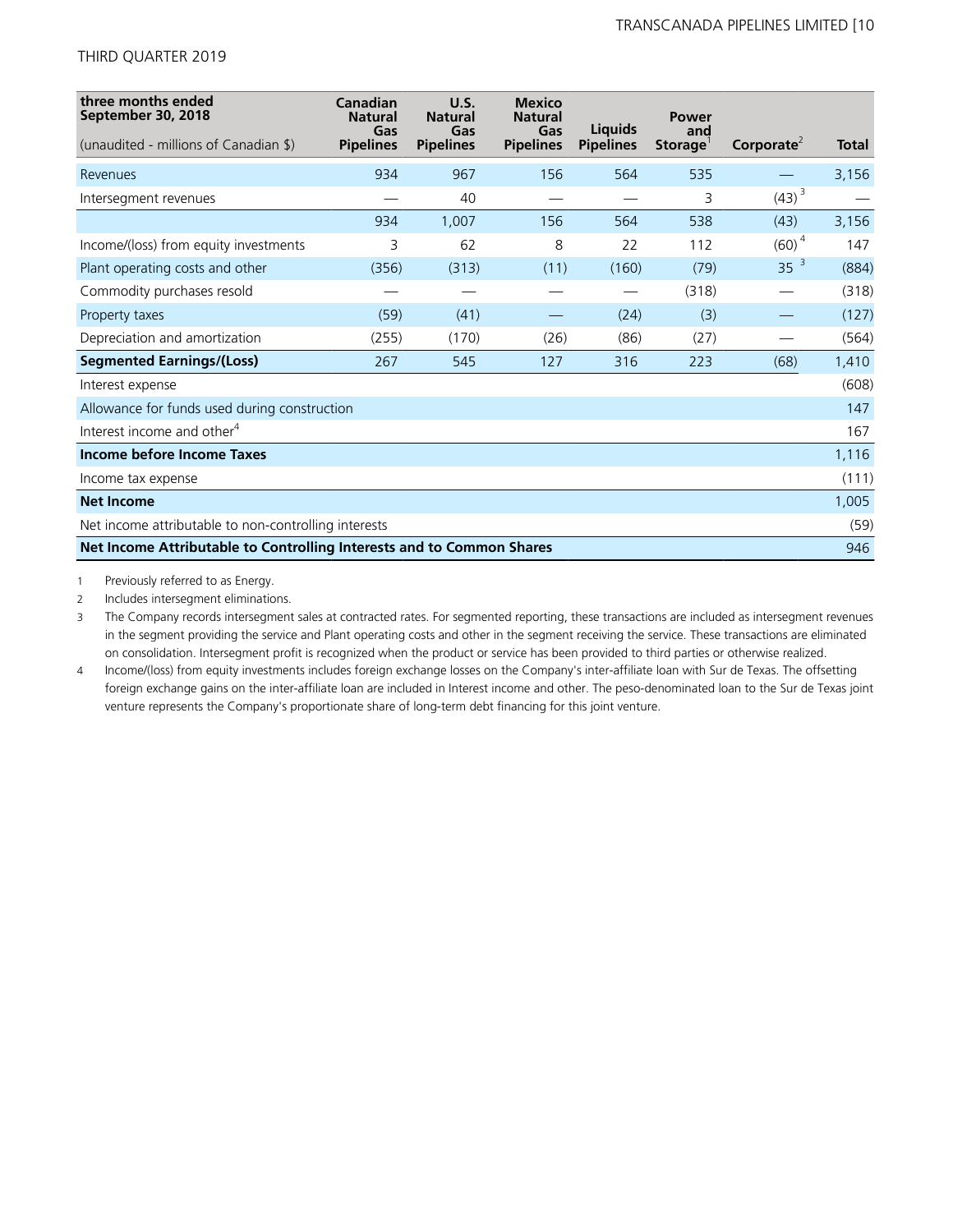| nine months ended<br>September 30, 2019                               | Canadian<br><b>Natural</b><br>Gas | U.S.<br><b>Natural</b><br>Gas | <b>Mexico</b><br><b>Natural</b><br>Gas | Liquids          | <b>Power</b><br>and  |                        |              |
|-----------------------------------------------------------------------|-----------------------------------|-------------------------------|----------------------------------------|------------------|----------------------|------------------------|--------------|
| (unaudited - millions of Canadian \$)                                 | <b>Pipelines</b>                  | <b>Pipelines</b>              | <b>Pipelines</b>                       | <b>Pipelines</b> | Storage <sup>1</sup> | Corporate <sup>2</sup> | <b>Total</b> |
| Revenues                                                              | 2,939                             | 3,691                         | 455                                    | 2,233            | 674                  |                        | 9,992        |
| Intersegment revenues                                                 |                                   | 123                           |                                        |                  | 15                   | $(138)^{3}$            |              |
|                                                                       | 2,939                             | 3,814                         | 455                                    | 2,233            | 689                  | (138)                  | 9,992        |
| Income from equity investments                                        | 8                                 | 196                           | 22                                     | 46               | 412                  | 11 $4$                 | 695          |
| Plant operating costs and other                                       | (1,085)                           | (1, 127)                      | (37)                                   | (518)            | (175)                | $126^{3}$              | (2,816)      |
| Commodity purchases resold                                            |                                   |                               | _                                      |                  | (368)                |                        | (368)        |
| Property taxes                                                        | (206)                             | (258)                         |                                        | (77)             | (5)                  |                        | (546)        |
| Depreciation and amortization                                         | (862)                             | (565)                         | (86)                                   | (260)            | (66)                 | —                      | (1,839)      |
| Gain/(loss) on assets held for sale/sold                              |                                   | 21                            |                                        | 69               | (134)                |                        | (44)         |
| <b>Segmented Earnings/(Loss)</b>                                      | 794                               | 2,081                         | 354                                    | 1,493            | 353                  | (1)                    | 5,074        |
| Interest expense                                                      |                                   |                               |                                        |                  |                      |                        | (1, 857)     |
| Allowance for funds used during construction                          |                                   |                               |                                        |                  |                      |                        | 358          |
| Interest income and other <sup>4</sup>                                |                                   |                               |                                        |                  |                      |                        | 249          |
| Income before Income Taxes                                            |                                   |                               |                                        |                  |                      |                        | 3,824        |
| Income tax expense                                                    |                                   |                               |                                        |                  |                      |                        | (708)        |
| <b>Net Income</b>                                                     |                                   |                               |                                        |                  |                      |                        | 3,116        |
| Net income attributable to non-controlling interests                  |                                   |                               |                                        |                  |                      |                        | (217)        |
| Net Income Attributable to Controlling Interests and to Common Shares |                                   |                               |                                        |                  |                      |                        | 2,899        |

1 Previously referred to as Energy.

2 Includes intersegment eliminations.

3 The Company records intersegment sales at contracted rates. For segmented reporting, these transactions are included as intersegment revenues in the segment providing the service and Plant operating costs and other in the segment receiving the service. These transactions are eliminated on consolidation. Intersegment profit is recognized when the product or service has been provided to third parties or otherwise realized.

4 Income from equity investments includes foreign exchange gains on the Company's inter-affiliate loan with Sur de Texas. The offsetting foreign exchange losses on the inter-affiliate loan are included in Interest income and other. The peso-denominated loan to the Sur de Texas joint venture represents the Company's proportionate share of long-term debt financing for this joint venture.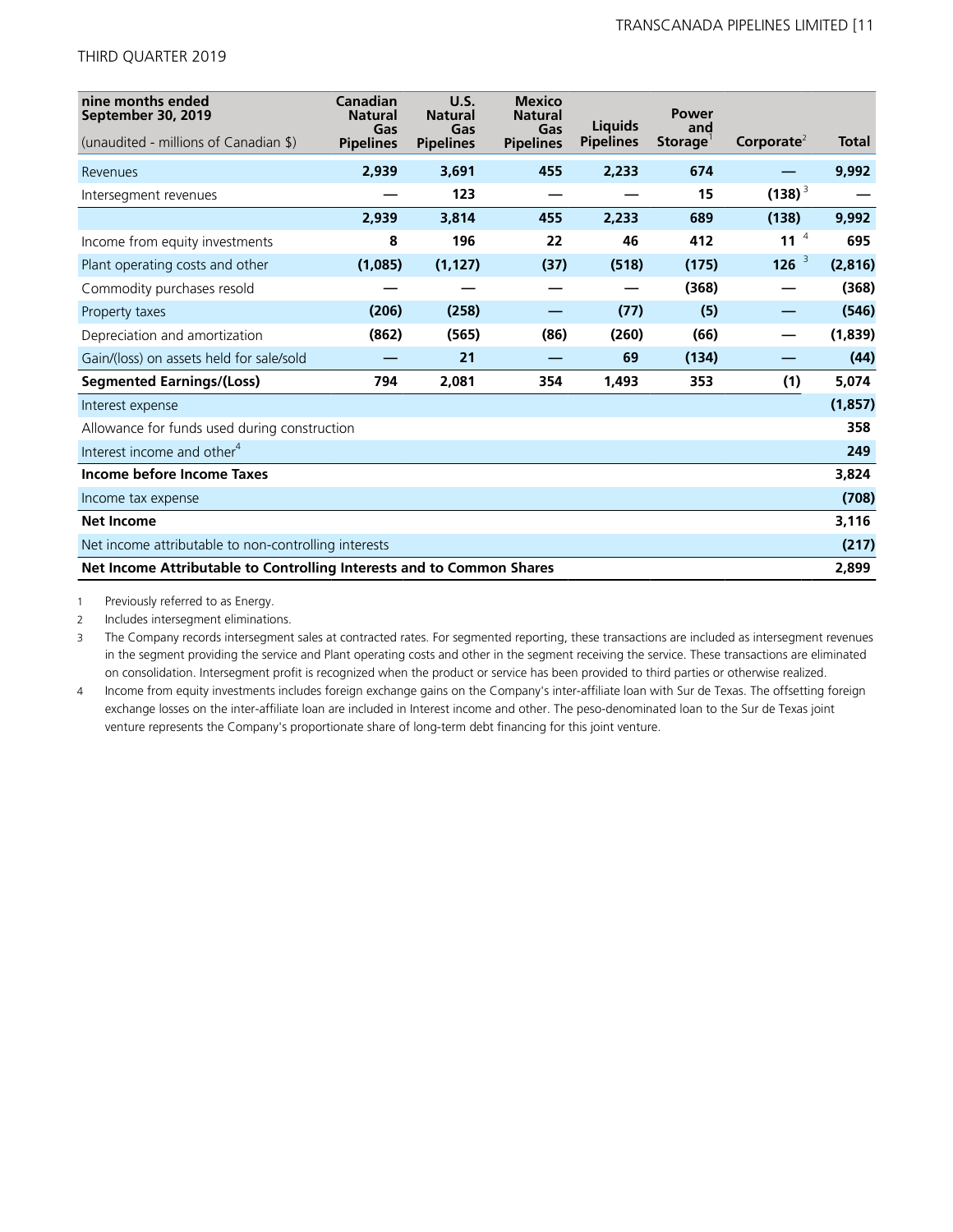| nine months ended<br>September 30, 2018                                        | Canadian<br><b>Natural</b><br>Gas | U.S.<br><b>Natural</b><br>Gas | <b>Mexico</b><br><b>Natural</b><br>Gas | Liquids          | <b>Power</b><br>and |                        |              |
|--------------------------------------------------------------------------------|-----------------------------------|-------------------------------|----------------------------------------|------------------|---------------------|------------------------|--------------|
| (unaudited - millions of Canadian \$)                                          | <b>Pipelines</b>                  | <b>Pipelines</b>              | <b>Pipelines</b>                       | <b>Pipelines</b> | Storage             | Corporate <sup>2</sup> | <b>Total</b> |
| Revenues                                                                       | 2,772                             | 2,988                         | 460                                    | 1,831            | 1,724               |                        | 9,775        |
| Intersegment revenues                                                          |                                   | 121                           |                                        |                  | 50                  | $(171)^{3}$            |              |
|                                                                                | 2,772                             | 3,109                         | 460                                    | 1,831            | 1,774               | (171)                  | 9,775        |
| Income/(loss) from equity investments                                          | 9                                 | 188                           | 20                                     | 50               | 277                 | $(52)^4$               | 492          |
| Plant operating costs and other                                                | (1,020)                           | (925)                         | (25)                                   | (506)            | (250)               | $146^{3}$              | (2,580)      |
| Commodity purchases resold                                                     |                                   |                               |                                        |                  | (1, 239)            |                        | (1, 239)     |
| Property taxes                                                                 | (200)                             | (149)                         |                                        | (74)             | (6)                 |                        | (429)        |
| Depreciation and amortization                                                  | (761)                             | (489)                         | (73)                                   | (254)            | (92)                |                        | (1,669)      |
| <b>Segmented Earnings/(Loss)</b>                                               | 800                               | 1,734                         | 382                                    | 1,047            | 464                 | (77)                   | 4,350        |
| Interest expense                                                               |                                   |                               |                                        |                  |                     |                        | (1,740)      |
| Allowance for funds used during construction                                   |                                   |                               |                                        |                  |                     |                        | 365          |
| Interest income and other <sup>4</sup>                                         |                                   |                               |                                        |                  |                     |                        | 137          |
| Income before Income Taxes                                                     |                                   |                               |                                        |                  |                     |                        | 3,112        |
| Income tax expense                                                             |                                   |                               |                                        |                  |                     |                        | (372)        |
| <b>Net Income</b>                                                              |                                   |                               |                                        |                  |                     |                        | 2,740        |
| Net income attributable to non-controlling interests                           |                                   |                               |                                        |                  |                     |                        | (229)        |
| Net Income Attributable to Controlling Interests and to Common Shares<br>2,511 |                                   |                               |                                        |                  |                     |                        |              |

1 Previously referred to as Energy.

2 Includes intersegment eliminations.

3 The Company records intersegment sales at contracted rates. For segmented reporting, these transactions are included as intersegment revenues in the segment providing the service and Plant operating costs and other in the segment receiving the service. These transactions are eliminated on consolidation. Intersegment profit is recognized when the product or service has been provided to third parties or otherwise realized.

4 Income/(loss) from equity investments includes foreign exchange losses on the Company's inter-affiliate loan with Sur de Texas. The offsetting foreign exchange gains on the inter-affiliate loan are included in Interest income and other. The peso-denominated loan to the Sur de Texas joint venture represents the Company's proportionate share of long-term debt financing for this joint venture.

### **TOTAL ASSETS BY SEGMENT**

| (unaudited - millions of Canadian \$) | September 30, 2019 | <b>December 31, 2018</b> |
|---------------------------------------|--------------------|--------------------------|
| Canadian Natural Gas Pipelines        | 20,874             | 18,407                   |
| U.S. Natural Gas Pipelines            | 42,067             | 44,115                   |
| Mexico Natural Gas Pipelines          | 7,204              | 7,058                    |
| Liquids Pipelines                     | 16,135             | 17,352                   |
| Power and Storage                     | 7,780              | 8,475                    |
| Corporate                             | 5,398              | 3,408                    |
|                                       | 99,458             | 98,815                   |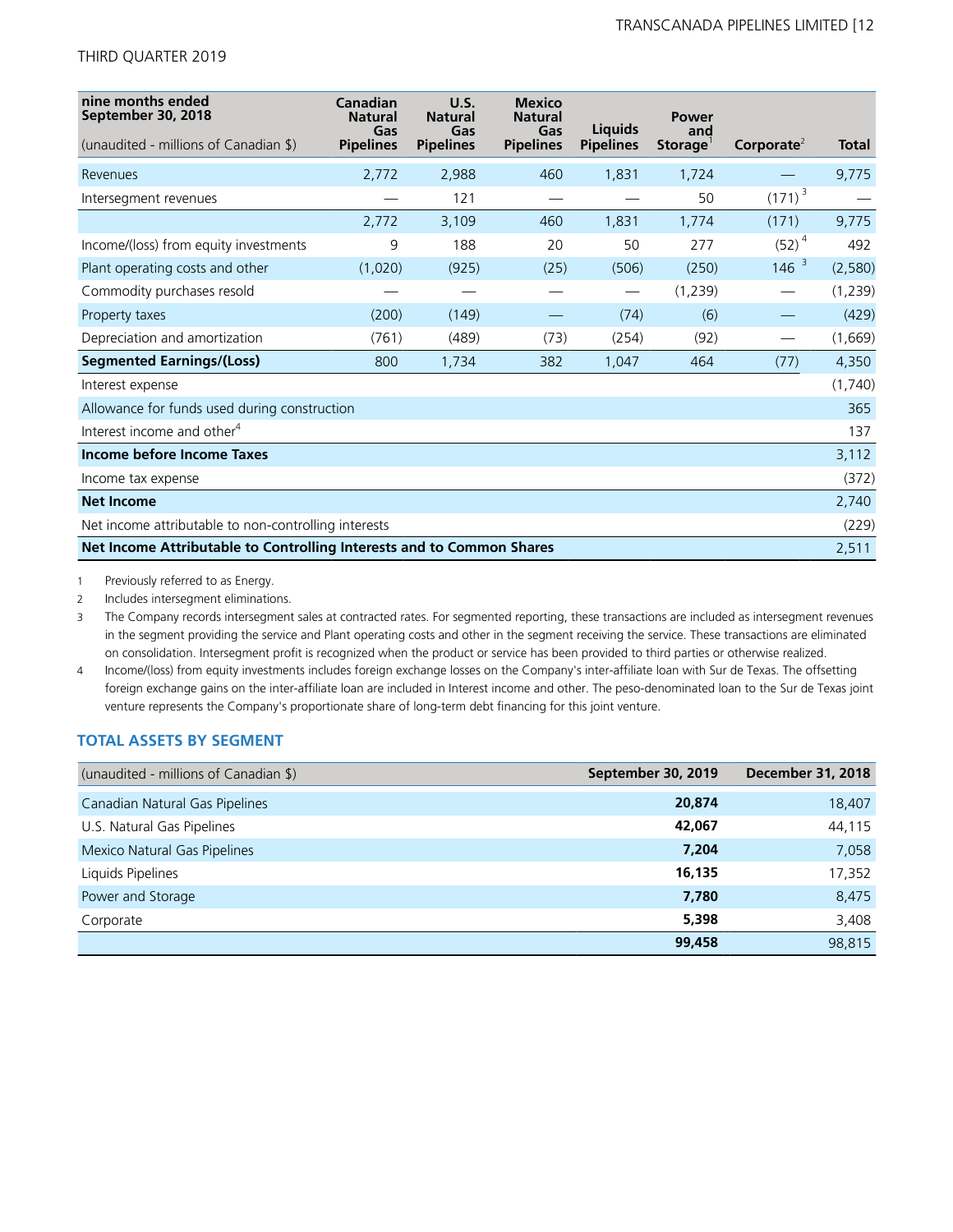### 4. Revenues

### **DISAGGREGATION OF REVENUES**

The following tables summarize total Revenues for the three and nine months ended September 30, 2019 and 2018:

| three months ended September 30, 2019<br>(unaudited - millions of Canadian \$) | Canadian<br><b>Natural</b><br>Gas<br><b>Pipelines</b> | U.S.<br><b>Natural</b><br>Gas<br><b>Pipelines</b> | <b>Mexico</b><br><b>Natural</b><br>Gas<br><b>Pipelines</b> | Liguids<br><b>Pipelines</b> | <b>Power</b><br>and<br><b>Storage</b> | <b>Total</b> |
|--------------------------------------------------------------------------------|-------------------------------------------------------|---------------------------------------------------|------------------------------------------------------------|-----------------------------|---------------------------------------|--------------|
| Revenues from contracts with customers                                         |                                                       |                                                   |                                                            |                             |                                       |              |
| Capacity arrangements and transportation                                       | 1.016                                                 | 1,008                                             | 149                                                        | 614                         |                                       | 2,787        |
| Power generation                                                               |                                                       |                                                   |                                                            |                             | 58                                    | 58           |
| Natural gas storage and other                                                  |                                                       | 147                                               | $\overline{2}$                                             | 1                           | 13                                    | 163          |
|                                                                                | 1,016                                                 | 1,155                                             | 151                                                        | 615                         | 71                                    | 3,008        |
| Other revenues                                                                 |                                                       | 21                                                |                                                            | 79                          | 25                                    | 125          |
|                                                                                | 1,016                                                 | 1.176                                             | 151                                                        | 694                         | 96                                    | 3,133        |

1 Other revenues include income from the Company's marketing activities, financial instruments and lease arrangements. These arrangements are not in the scope of the revenue guidance. Refer to Note 7, Leases, and Note 13, Risk management and financial instruments, for additional information on income from lease arrangements and financial instruments, respectively.

| three months ended September 30, 2018<br>(unaudited - millions of Canadian \$) | Canadian<br><b>Natural</b><br>Gas<br><b>Pipelines</b> | U.S.<br><b>Natural</b><br>Gas<br><b>Pipelines</b> | <b>Mexico</b><br><b>Natural</b><br>Gas<br><b>Pipelines</b> | <b>Liquids</b><br><b>Pipelines</b> | <b>Power</b><br>and<br><b>Storage</b> | <b>Total</b> |
|--------------------------------------------------------------------------------|-------------------------------------------------------|---------------------------------------------------|------------------------------------------------------------|------------------------------------|---------------------------------------|--------------|
| Revenues from contracts with customers                                         |                                                       |                                                   |                                                            |                                    |                                       |              |
| Capacity arrangements and transportation                                       | 934                                                   | 788                                               | 155                                                        | 511                                |                                       | 2,388        |
| Power generation                                                               |                                                       |                                                   |                                                            |                                    | 450                                   | 450          |
| Natural gas storage and other                                                  |                                                       | 158                                               |                                                            |                                    | $\overline{4}$                        | 164          |
|                                                                                | 934                                                   | 946                                               | 156                                                        | 512                                | 454                                   | 3,002        |
| Other revenues'                                                                |                                                       | 21                                                |                                                            | 52                                 | 81                                    | 154          |
|                                                                                | 934                                                   | 967                                               | 156                                                        | 564                                | 535                                   | 3.156        |

1 Other revenues include income from the Company's marketing activities, financial instruments and lease arrangements. These arrangements are not in the scope of the revenue guidance. Refer to Note 13, Risk management and financial instruments, for additional information on income from financial instruments.

| nine months ended September 30, 2019<br>(unaudited - millions of Canadian \$) | Canadian<br><b>Natural</b><br>Gas<br><b>Pipelines</b> | U.S.<br><b>Natural</b><br>Gas<br><b>Pipelines</b> | <b>Mexico</b><br><b>Natural</b><br>Gas<br><b>Pipelines</b> | Liquids<br><b>Pipelines</b> | <b>Power</b><br>and<br><b>Storage</b> | <b>Total</b> |
|-------------------------------------------------------------------------------|-------------------------------------------------------|---------------------------------------------------|------------------------------------------------------------|-----------------------------|---------------------------------------|--------------|
| Revenues from contracts with customers                                        |                                                       |                                                   |                                                            |                             |                                       |              |
| Capacity arrangements and transportation                                      | 2,939                                                 | 3,140                                             | 451                                                        | 1,824                       |                                       | 8,354        |
| Power generation                                                              |                                                       |                                                   |                                                            |                             | 599                                   | 599          |
| Natural gas storage and other                                                 |                                                       | 481                                               | 4                                                          | 3                           | 55                                    | 543          |
|                                                                               | 2,939                                                 | 3,621                                             | 455                                                        | 1,827                       | 654                                   | 9,496        |
| Other revenues <sup>1</sup>                                                   |                                                       | 70                                                |                                                            | 406                         | 20                                    | 496          |
|                                                                               | 2,939                                                 | 3,691                                             | 455                                                        | 2.233                       | 674                                   | 9,992        |

1 Other revenues include income from the Company's marketing activities, financial instruments and lease arrangements. These arrangements are not in the scope of the revenue guidance. Refer to Note 7, Leases, and Note 13, Risk management and financial instruments, for additional information on income from lease arrangements and financial instruments, respectively.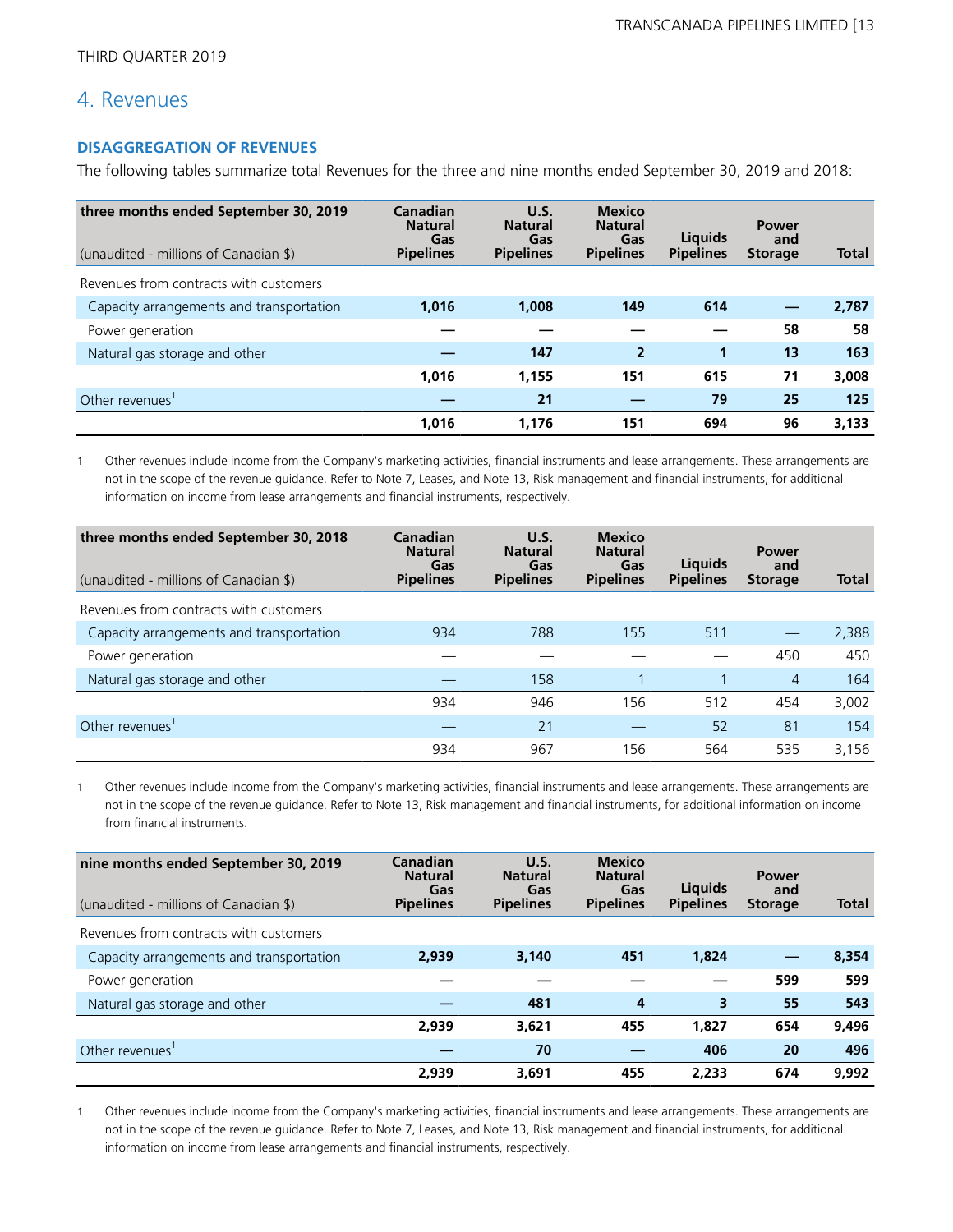| nine months ended September 30, 2018<br>(unaudited - millions of Canadian \$) | Canadian<br><b>Natural</b><br>Gas<br><b>Pipelines</b> | U.S.<br><b>Natural</b><br>Gas<br><b>Pipelines</b> | <b>Mexico</b><br><b>Natural</b><br>Gas<br><b>Pipelines</b> | <b>Liquids</b><br><b>Pipelines</b> | <b>Power</b><br>and<br><b>Storage</b> | <b>Total</b> |
|-------------------------------------------------------------------------------|-------------------------------------------------------|---------------------------------------------------|------------------------------------------------------------|------------------------------------|---------------------------------------|--------------|
| Revenues from contracts with customers                                        |                                                       |                                                   |                                                            |                                    |                                       |              |
| Capacity arrangements and transportation                                      | 2,772                                                 | 2,457                                             | 457                                                        | 1,558                              |                                       | 7,244        |
| Power generation                                                              |                                                       |                                                   |                                                            |                                    | 1,455                                 | 1,455        |
| Natural gas storage and other                                                 |                                                       | 468                                               | 3                                                          | 2                                  | 65                                    | 538          |
|                                                                               | 2,772                                                 | 2,925                                             | 460                                                        | 1.560                              | 1,520                                 | 9,237        |
| Other revenues'                                                               |                                                       | 63                                                |                                                            | 271                                | 204                                   | 538          |
|                                                                               | 2,772                                                 | 2,988                                             | 460                                                        | 1.831                              | 1.724                                 | 9,775        |

1 Other revenues include income from the Company's marketing activities, financial instruments and lease arrangements. These arrangements are not in the scope of the revenue guidance. Refer to Note 13, Risk management and financial instruments, for additional information on income from financial instruments.

### **CONTRACT BALANCES**

| (unaudited - millions of Canadian \$)       | September 30, 2019 | <b>December 31, 2018</b> |
|---------------------------------------------|--------------------|--------------------------|
| Receivables from contracts with customers   | 1,181              | 1,684                    |
| Contract assets <sup>1</sup>                | 303                | 159                      |
| Long-term contract assets <sup>2</sup>      | 120                |                          |
| Contract liabilities <sup>3</sup>           | 56                 |                          |
| Long-term contract liabilities <sup>4</sup> | 185                | 121                      |

1 Recorded as part of Other current assets on the Condensed consolidated balance sheet.

2 Recorded as part of Intangibles and other assets on the Condensed consolidated balance sheet.

3 Comprised of deferred revenue recorded in Accounts payable and other on the Condensed consolidated balance sheet. During the nine months ended September 30, 2019, \$6 million of revenue was recognized that was included in contract liabilities at the beginning of the period.

4 Comprised of deferred revenue recorded in Other long-term liabilities on the Condensed consolidated balance sheet.

Contract assets and long-term contract assets primarily relate to the Company's right to revenues for services completed but not invoiced at the reporting date on long-term committed capacity natural gas pipelines contracts. The change in contract assets is primarily related to the transfer to Accounts receivable when these rights become unconditional and the customer is invoiced as well as the recognition of additional revenues that remain to be invoiced. Contract liabilities and long-term contract liabilities primarily relate to force majeure fixed capacity payments received on long-term capacity arrangements in Mexico.

### **FUTURE REVENUES FROM REMAINING PERFORMANCE OBLIGATIONS**

### **Capacity Arrangements and Transportation**

As at September 30, 2019, future revenues from long-term pipeline capacity arrangements and transportation contracts extending through 2045 are approximately \$28.4 billion, of which approximately \$1.5 billion is expected to be recognized during the remainder of 2019.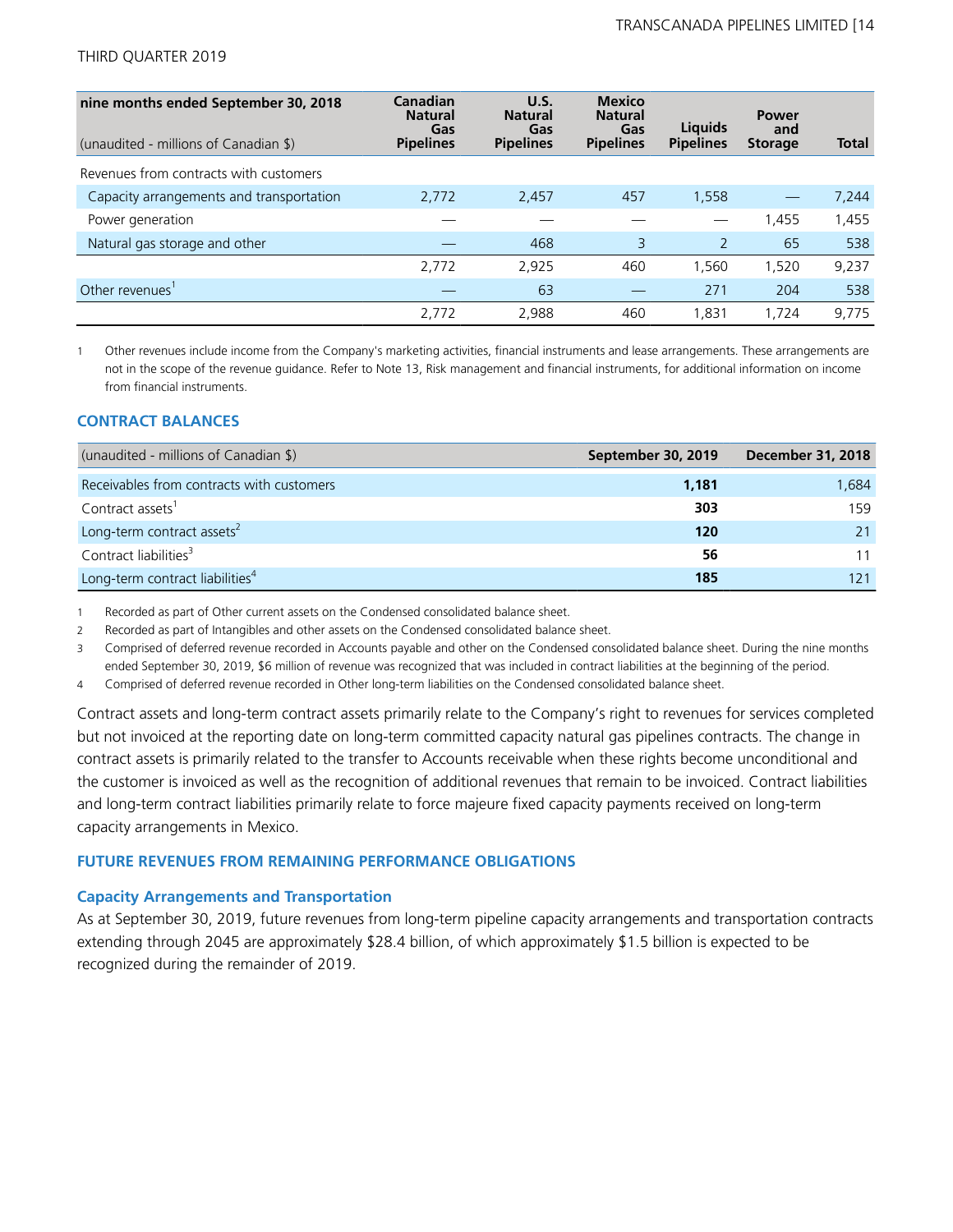### **Power Generation**

The Company has long-term power generation contracts extending through 2028. Revenues from power generation contracts have a variable component related to market prices that are subject to factors outside the Company's influence. These revenues are considered to be fully constrained and are recognized on a monthly basis when the Company satisfies the performance obligation.

### **Natural Gas Storage and Other**

As at September 30, 2019, future revenues from long-term natural gas storage and other contracts extending through 2026 are approximately \$0.9 billion, of which approximately \$170 million is expected to be recognized during the remainder of 2019.

### 5. Income taxes

### **Effective Tax Rates**

The effective income tax rates for the nine-month periods ended September 30, 2019 and 2018 were 19 per cent and 12 per cent, respectively. The higher effective tax rate in 2019 was primarily the result of lower foreign tax rate differentials, partially offset by lower flow-through tax in Canadian rate-regulated pipelines.

Further to U.S. Tax Reform, the U.S. Treasury and the U.S. Internal Revenue Service issued proposed regulations in November and December of 2018 which provided administrative guidance and clarified certain aspects of the new laws with respect to interest deductibility, base erosion and anti-abuse tax, the new dividend received deduction and anti-hybrid rules. The proposed regulations are complex and comprehensive, and considerable uncertainty continues to exist pending release of the final regulations which is expected to occur in late 2019. If the proposed regulations are enacted as currently drafted, they should not have a material impact on the Company's consolidated financial statements.

### **Alberta Tax Rate Reduction**

In June 2019, a reduction to the Alberta corporate tax rate was enacted. For the Company's Canadian businesses not subject to rate-regulated accounting (RRA), this resulted in a decrease in net deferred income tax liabilities and a deferred income tax recovery of \$32 million. For the Company's Canadian businesses subject to RRA, this rate change resulted in the reduction of both net deferred income tax liabilities and long-term regulatory assets of \$83 million on the Condensed consolidated balance sheet at September 30, 2019.

## 6. Assets held for sale

### **Ontario Natural Gas-Fired Power Plants**

On July 30, 2019, TCPL entered into an agreement to sell the Halton Hills and Napanee power plants as well as its 50 per cent interest in Portlands Energy Centre to a third party for proceeds of approximately \$2.87 billion, subject to timing of the close and related adjustments. The sale is expected to close by the end of first quarter 2020 subject to conditions which include regulatory approvals and Napanee reaching commercial operations as outlined in the agreement. TCPL expects this sale to result in a total pre-tax loss of approximately \$330 million (\$231 million after tax), with \$202 million of the pre-tax loss (\$133 million after tax) recorded at September 30, 2019 after classifying the net assets as held for sale. The remaining loss will be recorded on or before closing of the transaction.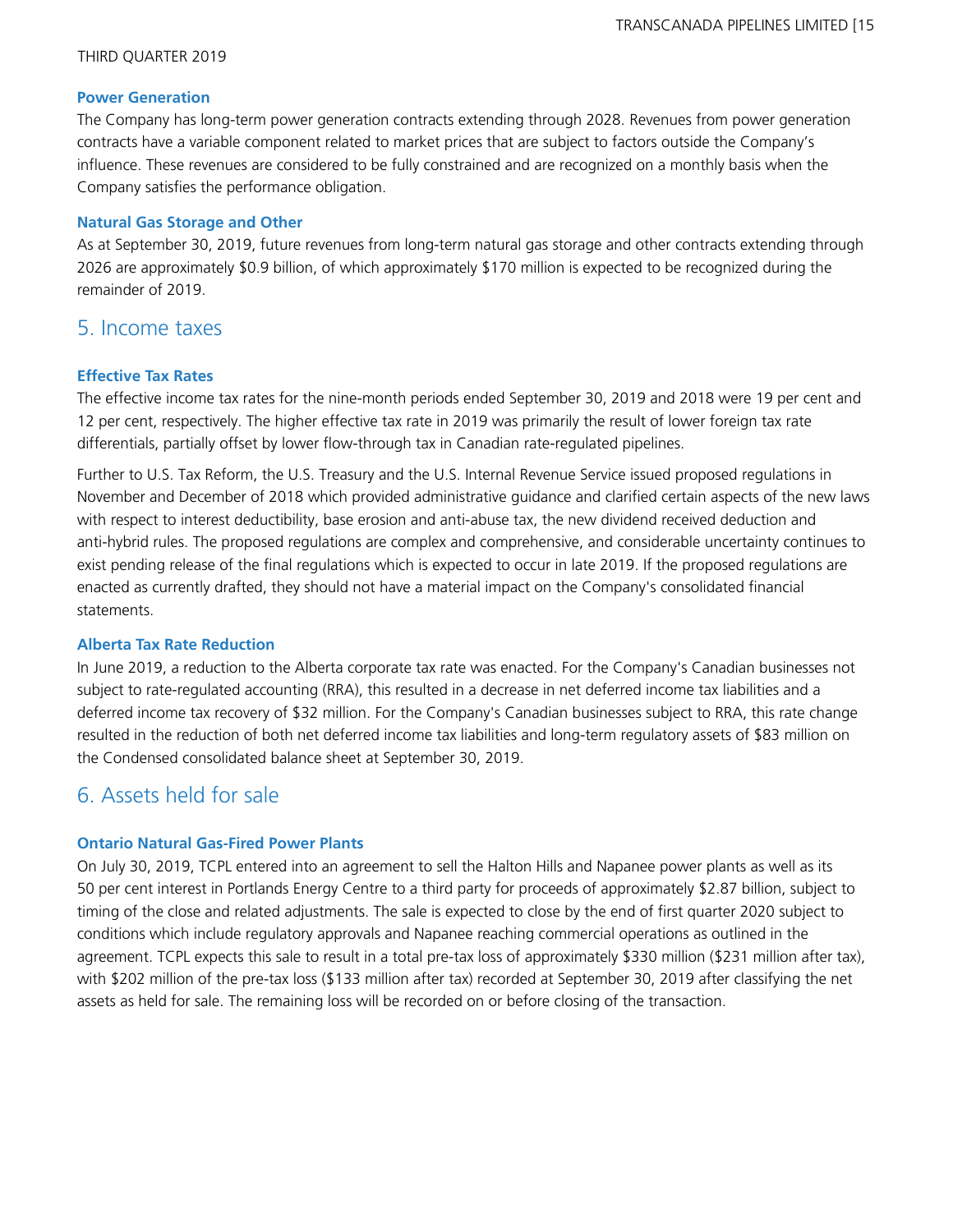At September 30, 2019, the related assets and liabilities in the Power and Storage segment were classified as held for sale as follows:

| (unaudited - millions of Canadian \$)                          |       |
|----------------------------------------------------------------|-------|
| <b>Assets Held for Sale</b>                                    |       |
| Inventories                                                    | 11    |
| Plant, property and equipment                                  | 2,501 |
| Equity investments                                             | 280   |
| Intangible and other assets                                    | 13    |
| <b>Total Assets Held for Sale</b>                              | 2,805 |
| <b>Liabilities Related to Assets Held for Sale</b>             |       |
| Other long-term liabilities                                    | 8     |
| Total Liabilities Related to Assets Held for Sale <sup>1</sup> | 8     |

1 Included in Accounts payable and other on the Condensed consolidated balance sheet.

### **Coolidge Generating Station**

On May 21, 2019, TCPL completed the sale of its Coolidge generating station, which was reported as Assets held for sale at December 31, 2018. Refer to Note 14, Dispositions, for additional information.

### 7. Leases

In 2016, the FASB issued new guidance on leases. The Company adopted the new guidance on January 1, 2019 using optional transition relief. Results reported for 2019 reflect the application of the new guidance while the 2018 comparative results were prepared and reported under previous leases guidance.

### **Lessee Accounting Policy**

The Company determines if an arrangement is a lease at inception of the contract. Operating leases are recognized as ROU assets and included in Plant, property and equipment while corresponding liabilities are included in Accounts payable and other, and Other long-term liabilities on the Condensed consolidated balance sheet.

Operating lease ROU assets and operating lease liabilities are recognized based on the present value of the future minimum lease payments over the lease term at the commencement date of the lease agreement. As the Company's lease contracts do not provide an implicit interest rate, the Company uses its incremental borrowing rate based on the information available at commencement date in determining the present value of future payments. The operating lease ROU asset also includes any lease payments made and initial direct costs incurred and excludes lease incentives. Lease terms may include options to extend or terminate the lease when it is reasonably certain that the Company will exercise that option. Operating lease expense is recognized on a straight-line basis over the lease term and included in Plant operating costs and other in the Condensed consolidated statement of income.

### **Lessor Accounting Policy**

The Company is the lessor for certain contracts and these contracts are accounted for as operating leases. The Company recognizes lease payments as income over the lease term on a straight-line basis. Variable lease payments are recognized as income in the period in which the changes in facts and circumstances on which these payments are based occur.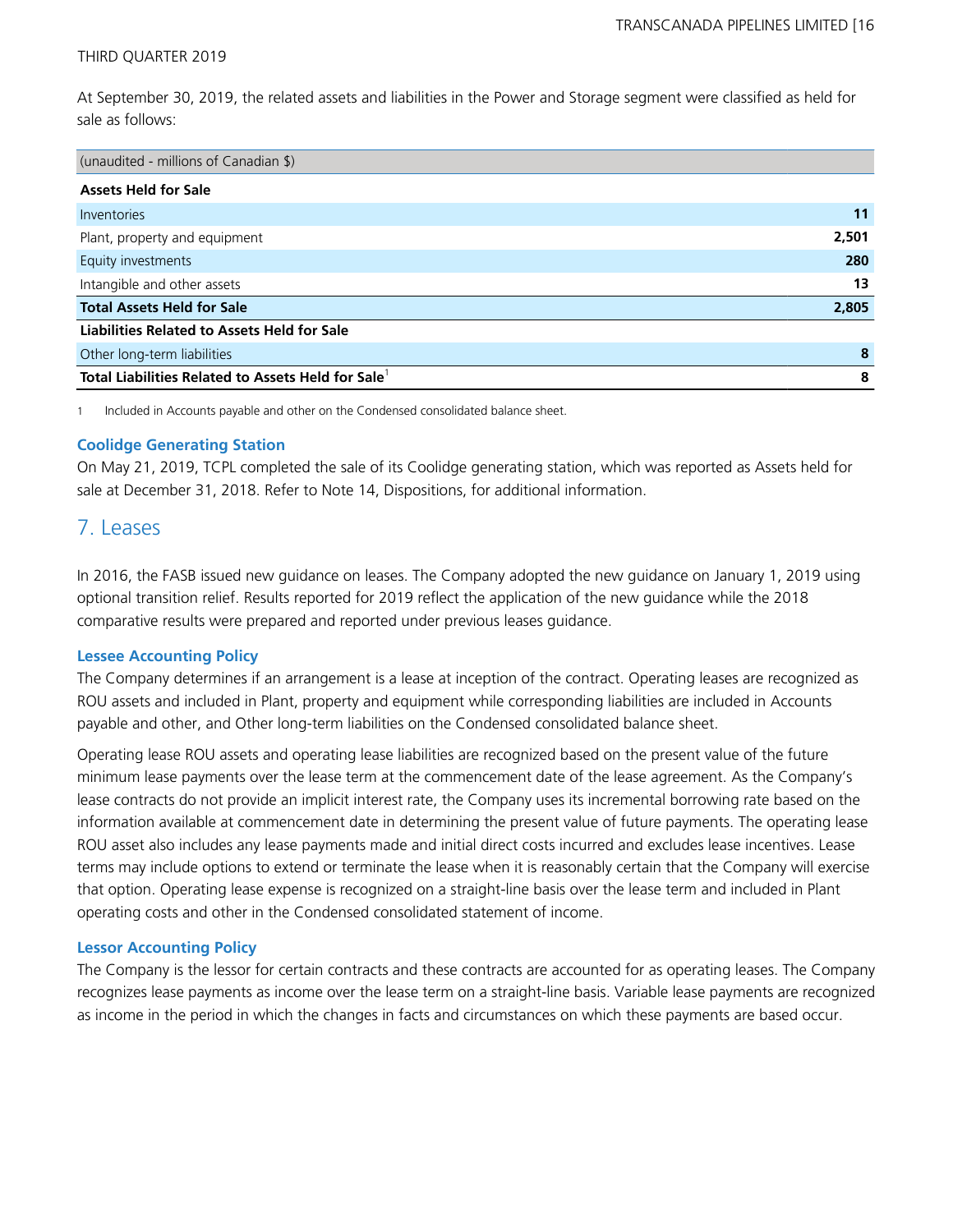### **Impact of New Lease Guidance on Date of Adoption**

The following table illustrates the impact of the adoption of the new lease guidance on the Company's previously reported consolidated balance sheet line items:

| (unaudited - millions of Canadian \$) | As reported December 31, 2018 | <b>Adjustment</b> | <b>January 1, 2019</b> |
|---------------------------------------|-------------------------------|-------------------|------------------------|
| Plant, property and equipment         | 66,503                        | 585               | 67.088                 |
| Accounts payable and other            | 5.426                         | 57                | 5.483                  |
| Other long-term liabilities           | 008. ا                        | 528               | 1.536                  |

#### **As a Lessee**

The Company has operating leases for corporate offices, other various premises, equipment and land. Some leases have an option to renew for periods of one to 25 years, and some may include options to terminate the lease within one year. Payments due under lease contracts include fixed payments plus, for many of the Company's leases, variable payments such as a proportionate share of the buildings' property taxes, insurance and common area maintenance. The Company subleases some of the leased premises.

Operating lease cost is as follows:

| (unaudited - millions of Canadian \$) | three months ended<br>September 30, 2019 | nine months ended<br>September 30, 2019 |
|---------------------------------------|------------------------------------------|-----------------------------------------|
| Operating lease cost <sup>1</sup>     | 29                                       | 84                                      |
| Sublease income                       | (3)                                      | (8)                                     |
| Net operating lease cost              | 26                                       | 76                                      |

1 Includes short-term leases and variable lease costs.

Other information related to operating leases is noted in the following tables:

| (unaudited - millions of Canadian \$)                                            | three months ended<br>September 30, 2019 | nine months ended<br>September 30, 2019 |
|----------------------------------------------------------------------------------|------------------------------------------|-----------------------------------------|
| Cash paid for amounts included in the measurement of operating lease liabilities | 19                                       | 56                                      |
| ROU assets obtained in exchange for new operating lease liabilities              |                                          | 8                                       |
|                                                                                  |                                          |                                         |

| (unaudited)                           | at September 30, 2019 |
|---------------------------------------|-----------------------|
| Weighted average remaining lease term | <b>10 years</b>       |
| Weighted average discount rate        | 3.5%                  |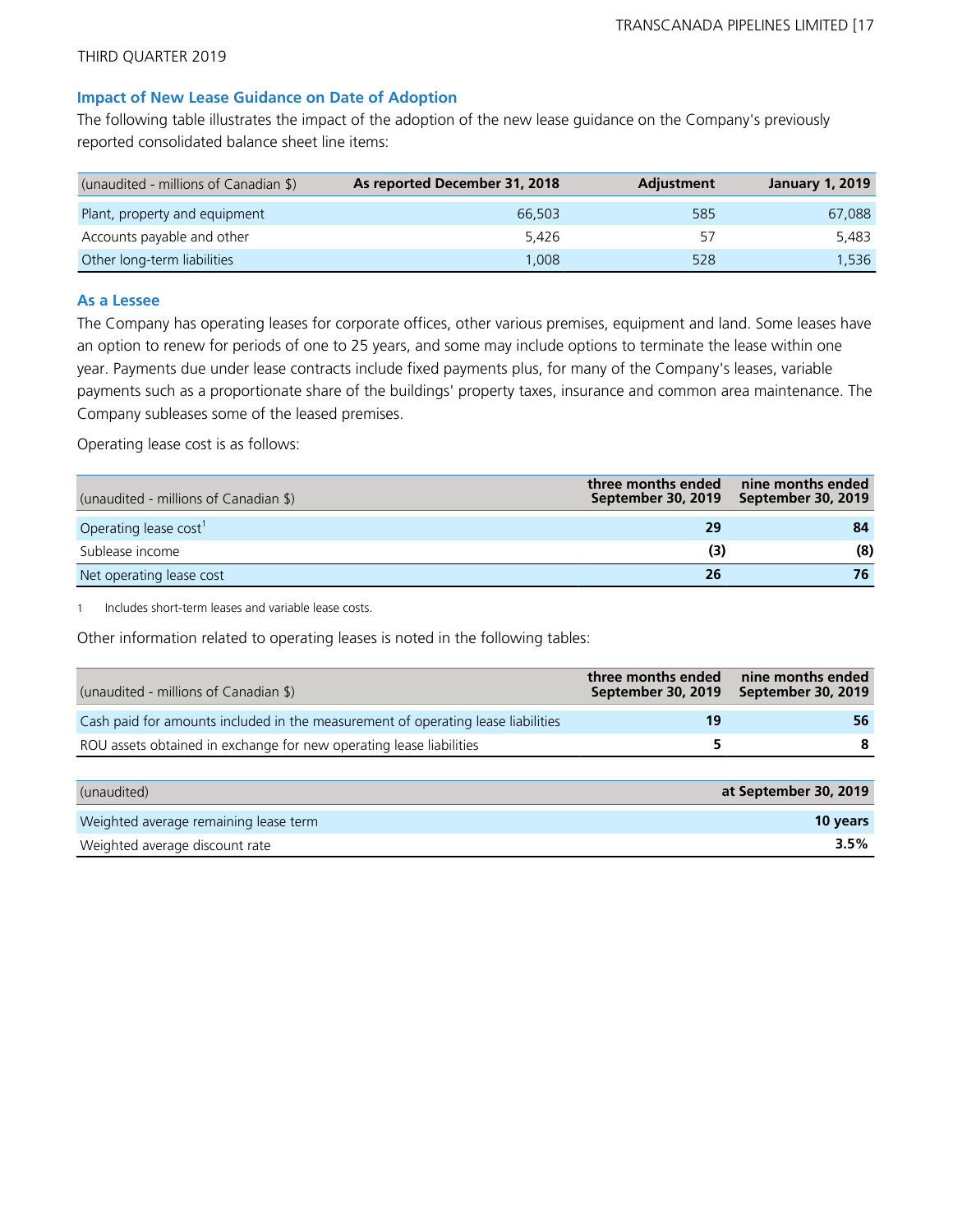Maturities of operating lease liabilities on a prospective 12-month basis and where they are disclosed on the Condensed consolidated balance sheet as at September 30, 2019 are as follows:

| (unaudited - millions of Canadian \$)                                            |       |
|----------------------------------------------------------------------------------|-------|
| 2020                                                                             | 72    |
| 2021                                                                             | 69    |
| 2022                                                                             | 61    |
| 2023                                                                             | 59    |
| 2024                                                                             | 58    |
| Thereafter                                                                       | 333   |
| Total operating lease payments                                                   | 652   |
| Imputed interest                                                                 | (106) |
| Operating lease liabilities recorded on the Condensed consolidated balance sheet | 546   |
| <b>Reported as follows:</b>                                                      |       |
| Accounts payable and other                                                       | 56    |
| Other long-term liabilities                                                      | 490   |
|                                                                                  | 546   |

Future payments reported under previous lease guidance for the Company's operating leases as at December 31, 2018 were as follows:

| (unaudited - millions of Canadian \$) | Minimum operating lease payments |
|---------------------------------------|----------------------------------|
| 2019                                  | 81                               |
| 2020                                  | 78                               |
| 2021                                  | 76                               |
| 2022                                  | 69                               |
| 2023                                  | 67                               |
| Thereafter                            | 390                              |
|                                       | 761                              |

As at September 30, 2019, the carrying value of the ROU assets recorded under operating leases was \$544 million and is included in Plant, property and equipment on the Condensed consolidated balance sheet.

### **As a Lessor**

Grandview and Bécancour power plants in the Power and Storage segment and the Northern Courier pipeline in the Liquids Pipelines segment are accounted for as operating leases. The Company has long-term PPAs for the sale of power for the Power and Storage lease assets which expire between 2024 and 2026. Northern Courier pipeline transports bitumen and diluent between the Fort Hills mine site and Suncor Energy's terminal, with a contract expiring in 2042. On July 17, 2019, TCPL completed the sale of an 85 per cent equity interest in Northern Courier and now uses the equity method to account for its remaining 15 per cent interest in the Company's consolidated financial statements. Refer to Note 14, Dispositions, for additional information. Therefore, only the operating lease income prior to this sale has been included in this lease disclosure.

Some leases contain variable lease payments that are based on operating hours and the reimbursement of variable costs, and options to purchase the underlying asset at fair value or based on a formula considering the remaining fixed payments. Lessees have rights under some leases to terminate under certain circumstances.

The Company also leases liquids tanks which are accounted for as operating leases.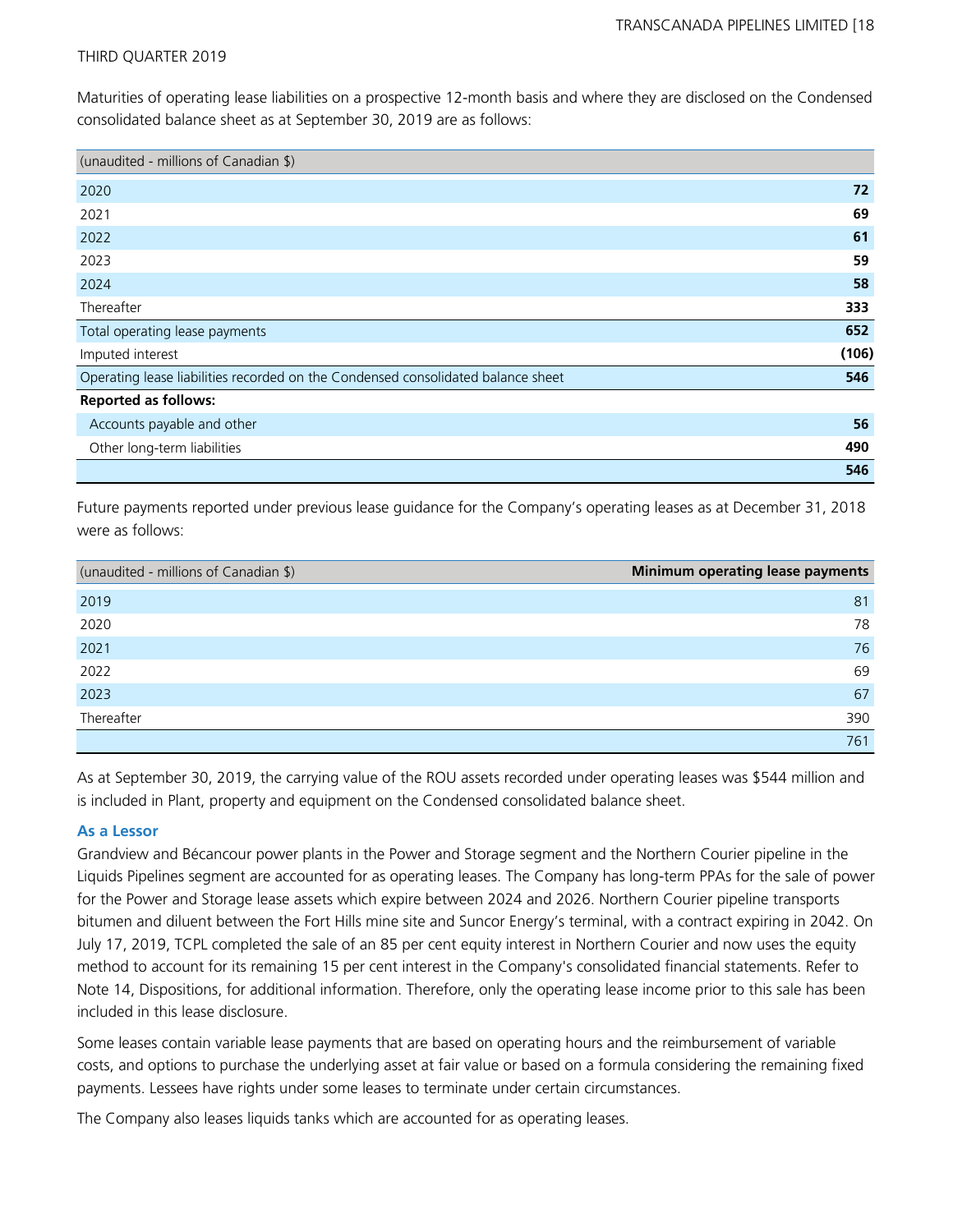The fixed portion of the operating lease income recorded by the Company for the three and nine months ended September 30, 2019 was \$38 million and \$149 million, respectively.

Future lease payments to be received under operating leases as at September 30, 2019 are as follows:

| (unaudited - millions of Canadian \$) | <b>Future lease payments</b> |
|---------------------------------------|------------------------------|
| Remainder of 2019                     | 32                           |
| 2020                                  | 119                          |
| 2021                                  | 116                          |
| 2022                                  | 111                          |
| 2023                                  | 109                          |
| Thereafter                            | 273                          |
|                                       | 760                          |

The cost and accumulated depreciation for facilities accounted for as operating leases was \$856 million and

\$314 million, respectively, at September 30, 2019 (December 31, 2018 – \$2,007 million and \$324 million, respectively).

## 8. Long-term debt

### **LONG-TERM DEBT ISSUED**

Long-term debt issued by the Company in the nine months ended September 30, 2019 included the following:

| (unaudited - millions of Canadian \$)                      |                  |                      |                      |        |               |
|------------------------------------------------------------|------------------|----------------------|----------------------|--------|---------------|
| <b>Company</b>                                             | Issue date       | Type                 | <b>Maturity date</b> | Amount | Interest rate |
| <b>TRANSCANADA PIPELINES LIMITED</b>                       |                  |                      |                      |        |               |
|                                                            | September 2019   | Medium Term Notes    | September 2029       | 700    | 3.00%         |
|                                                            | September 2019   | Medium Term Notes    | <b>July 2048</b>     | 300    | 4.18%         |
|                                                            | April 2019       | Medium Term Notes    | October 2049         | 1,000  | 4.34%         |
| NORTHERN COURIER PIPELINE LIMITED PARTNERSHIP <sup>1</sup> |                  |                      |                      |        |               |
|                                                            | <b>July 2019</b> | Senior Secured Notes | June 2042            | 1,000  | 3.365%        |

1 Subsequent to the debt issuance, TCPL completed the sale of an 85 per cent equity interest in Northern Courier. The Company's remaining 15 per cent interest is accounted for using the equity method. Refer to Note 14, Dispositions for additional information.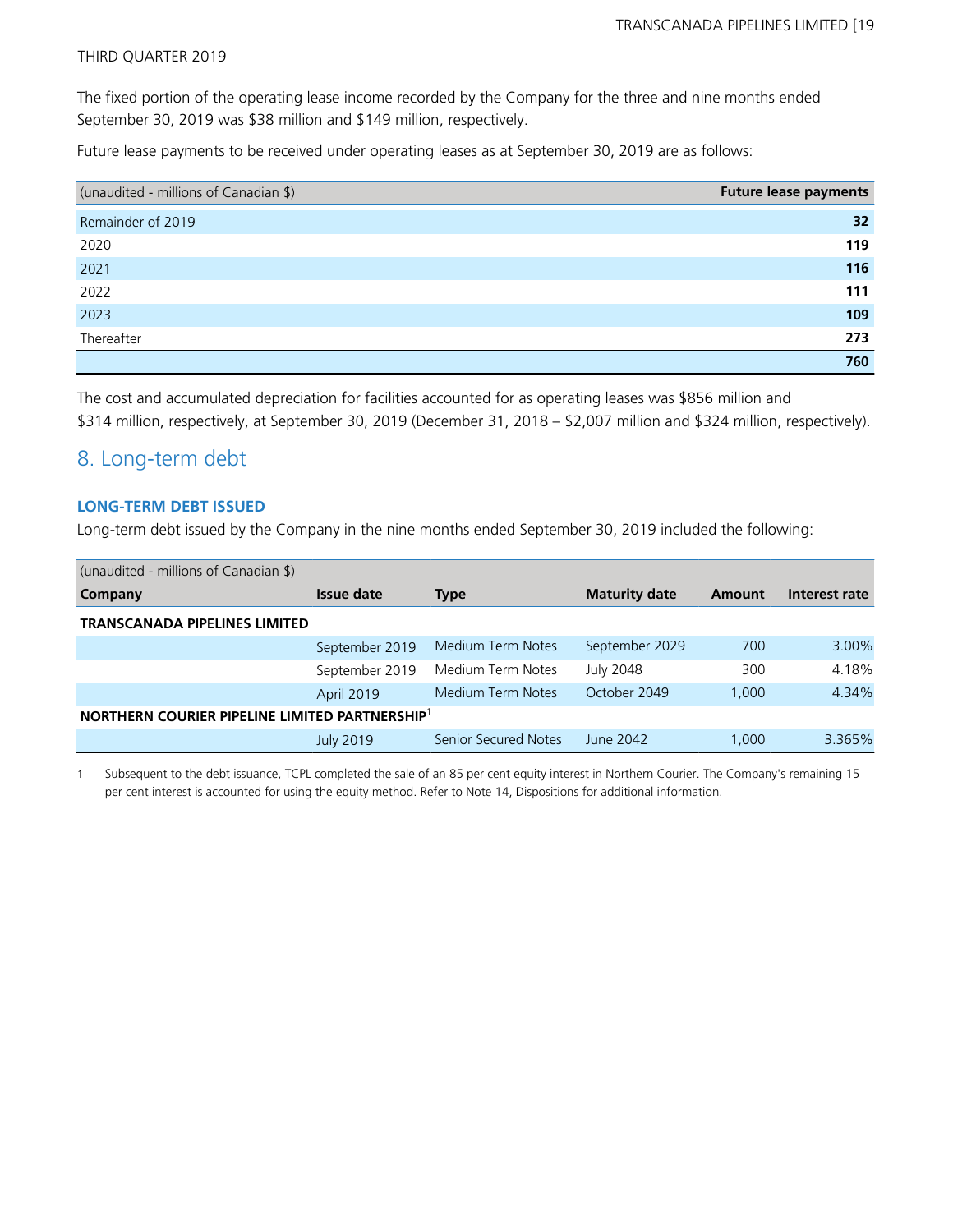### **LONG-TERM DEBT REPAID**

Long-term debt retired/repaid by the Company in the nine months ended September 30, 2019 included the following:

| (unaudited - millions of Canadian \$,<br>unless otherwise noted) |                                      |                               |               |               |
|------------------------------------------------------------------|--------------------------------------|-------------------------------|---------------|---------------|
| Company                                                          | Retirement/<br><b>Repayment date</b> | <b>Type</b>                   | Amount        | Interest rate |
| <b>TRANSCANADA PIPELINES LIMITED</b>                             |                                      |                               |               |               |
|                                                                  | May 2019                             | Medium Term Notes             | 13            | 9.35%         |
|                                                                  | <b>March 2019</b>                    | Debentures                    | 100           | 10.50%        |
|                                                                  | January 2019                         | <b>Senior Unsecured Notes</b> | <b>US 750</b> | 7.125%        |
|                                                                  | January 2019                         | Senior Unsecured Notes        | <b>US 400</b> | 3.125%        |
| <b>TC PIPELINES, LP</b>                                          |                                      |                               |               |               |
|                                                                  | June 2019                            | Unsecured Term Loan           | <b>US 50</b>  | Floating      |
| <b>GAS TRANSMISSION NORTHWEST LLC</b>                            |                                      |                               |               |               |
|                                                                  | May 2019                             | Unsecured Term Loan           | <b>US 35</b>  | Floating      |

### **CAPITALIZED INTEREST**

In the three and nine months ended September 30, 2019, TCPL capitalized interest related to capital projects of \$48 million and \$129 million, respectively (2018 – \$33 million and \$89 million, respectively).

### 9. Junior subordinated notes issued

| (unaudited - millions of Canadian \$,<br>unless notes otherwise) |                   |                                          |                      |          |               |  |
|------------------------------------------------------------------|-------------------|------------------------------------------|----------------------|----------|---------------|--|
| Company                                                          | <b>Issue date</b> | Type                                     | <b>Maturity date</b> | Amount   | Interest rate |  |
| <b>TRANSCANADA PIPELINES LIMITED</b>                             |                   |                                          |                      |          |               |  |
|                                                                  | September 2019    | Junior Subordinated Notes <sup>1,2</sup> | September 2079       | US 1.100 | 5.75%         |  |

1 The Junior subordinated notes are subordinated in right of payment to existing and future senior indebtedness or other obligations of TCPL.

2 The Junior subordinated notes were issued to TransCanada Trust (the Trust), a financing trust subsidiary wholly-owned by TCPL. While the obligations of the Trust are fully and unconditionally guaranteed by TCPL on a subordinated basis, the Trust is not consolidated in the financial statements because TCPL does not have a variable interest in the Trust and the only substantive assets of the Trust are junior subordinated notes of the Company.

In September 2019, the Trust issued US\$1.1 billion of Trust Notes – Series 2019-A (Trust Notes) to third party investors with a fixed interest rate of 5.50 per cent for the first ten years converting to a floating rate thereafter. All of the proceeds of the issuance by the Trust were loaned to TCPL for US\$1.1 billion of junior subordinated notes of TCPL at an initial fixed rate of 5.75 per cent, including a 0.25 per cent administration charge. The rate will reset commencing September 2029 until September 2049 to the three month LIBOR plus 4.404 per cent per annum; from September 2049 until September 2079, the interest rate will reset to the three month LIBOR plus 5.154 per cent per annum. The junior subordinated notes are callable at TCPL's option at any time on or after September 15, 2029 at 100 per cent of the principal amount plus accrued and unpaid interest to the date of redemption.

Pursuant to the terms of the Trust Notes and related agreements, in certain circumstances (1) TCPL may issue deferral preferred shares to holders of the Trust Notes in lieu of interest; and (2) TCPL would be prohibited from declaring or paying dividends on or redeeming their outstanding preferred shares (or, if none are outstanding, their respective common shares) until all deferral preferred shares are redeemed by TCPL. The Trust Notes may also be automatically exchanged for preferred shares of TCPL upon certain kinds of bankruptcy and insolvency events. All of these preferred shares would rank equally with any other outstanding first preferred shares of TCPL.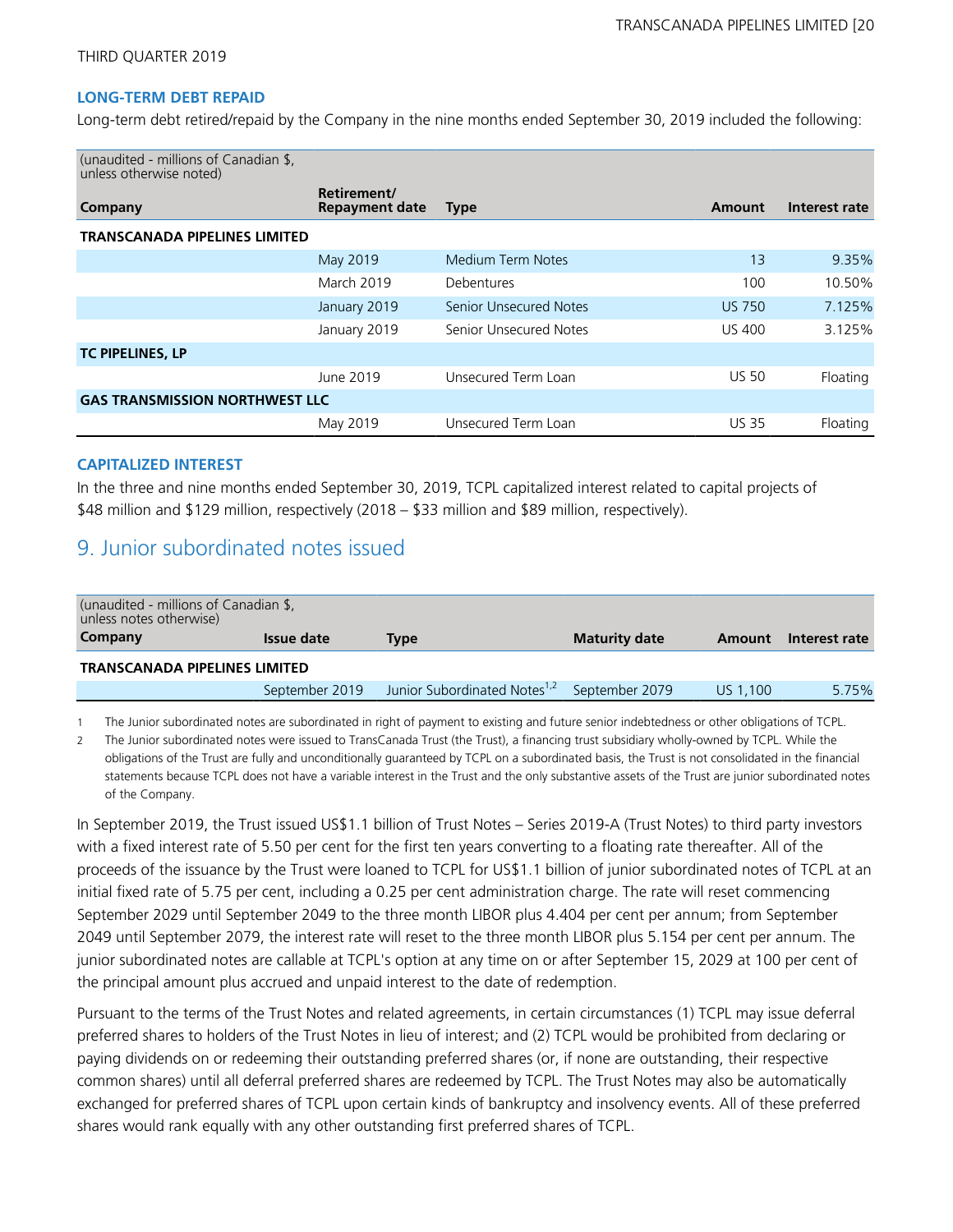## 10. Share capital

During the nine months ended September 30, 2019, the Company issued the following common shares to TC Energy, resulting in 898 million shares outstanding at September 30, 2019 (December 31, 2018 – 887 million):

- 3.8 million shares on January 31, 2019 for proceeds of \$214 million
- 3.5 million shares on April 30, 2019 for proceeds of \$226 million
- 3.7 million shares on July 31, 2019 for proceeds of \$238 million.

The board of directors of TCPL declared dividends as follows:

|                                                    | three months ended<br>September 30 |        | nine months ended<br>September 30 |        |
|----------------------------------------------------|------------------------------------|--------|-----------------------------------|--------|
| (unaudited - Canadian \$, rounded to two decimals) | 2019                               | 2018   | 2019                              | 2018   |
| per common share                                   | \$0.75                             | \$0.69 | \$2.25                            | \$2.07 |

## 11. Other comprehensive income/(loss) and accumulated other comprehensive loss

Components of other comprehensive income/(loss), including the portion attributable to non-controlling interests and related tax effects, are as follows:

| three months ended September 30, 2019                                                                         | <b>Before Tax</b> | <b>Income Tax</b>      | Net of Tax |
|---------------------------------------------------------------------------------------------------------------|-------------------|------------------------|------------|
| (unaudited - millions of Canadian \$)                                                                         | Amount            | Recovery/<br>(Expense) | Amount     |
| Foreign currency translation gains on net investment in foreign operations                                    | 219               | 6                      | 225        |
| Reclassification of foreign currency translation gains on net investment on<br>disposal of foreign operations | (4)               |                        | (4)        |
| Change in fair value of net investment hedges                                                                 | (12)              |                        | (9)        |
| Change in fair value of cash flow hedges                                                                      | (34)              | 8                      | (26)       |
| Reclassification to net income of gains and losses on cash flow hedges                                        | 5                 | (1)                    | 4          |
| Reclassification of actuarial gains and losses on pension and other<br>post-retirement benefit plans          | 4                 | (1)                    |            |
| Other comprehensive income on equity investments                                                              | 3                 |                        |            |
| <b>Other Comprehensive Income</b>                                                                             | 181               | 15                     | 196        |

| three months ended September 30, 2018                                                                | <b>Before Tax</b> | <b>Income Tax</b><br>Recovery/ | Net of Tax      |  |
|------------------------------------------------------------------------------------------------------|-------------------|--------------------------------|-----------------|--|
| (unaudited - millions of Canadian \$)                                                                | Amount            | (Expense)                      | Amount          |  |
| Foreign currency translation losses on net investment in foreign operations                          | (273)             | (9)                            | (282)           |  |
| Change in fair value of net investment hedges                                                        | 12                | (3)                            | 9               |  |
| Change in fair value of cash flow hedges                                                             | 5                 | (1)                            | 4               |  |
| Reclassification to net income of gains and losses on cash flow hedges                               | 8                 | (2)                            | 6               |  |
| Reclassification of actuarial gains and losses on pension and other<br>post-retirement benefit plans | 4                 | 6                              | 10 <sup>1</sup> |  |
| Other comprehensive income on equity investments                                                     |                   | (1)                            | 6               |  |
| <b>Other Comprehensive Loss</b>                                                                      | (237)             | (10)                           | (247)           |  |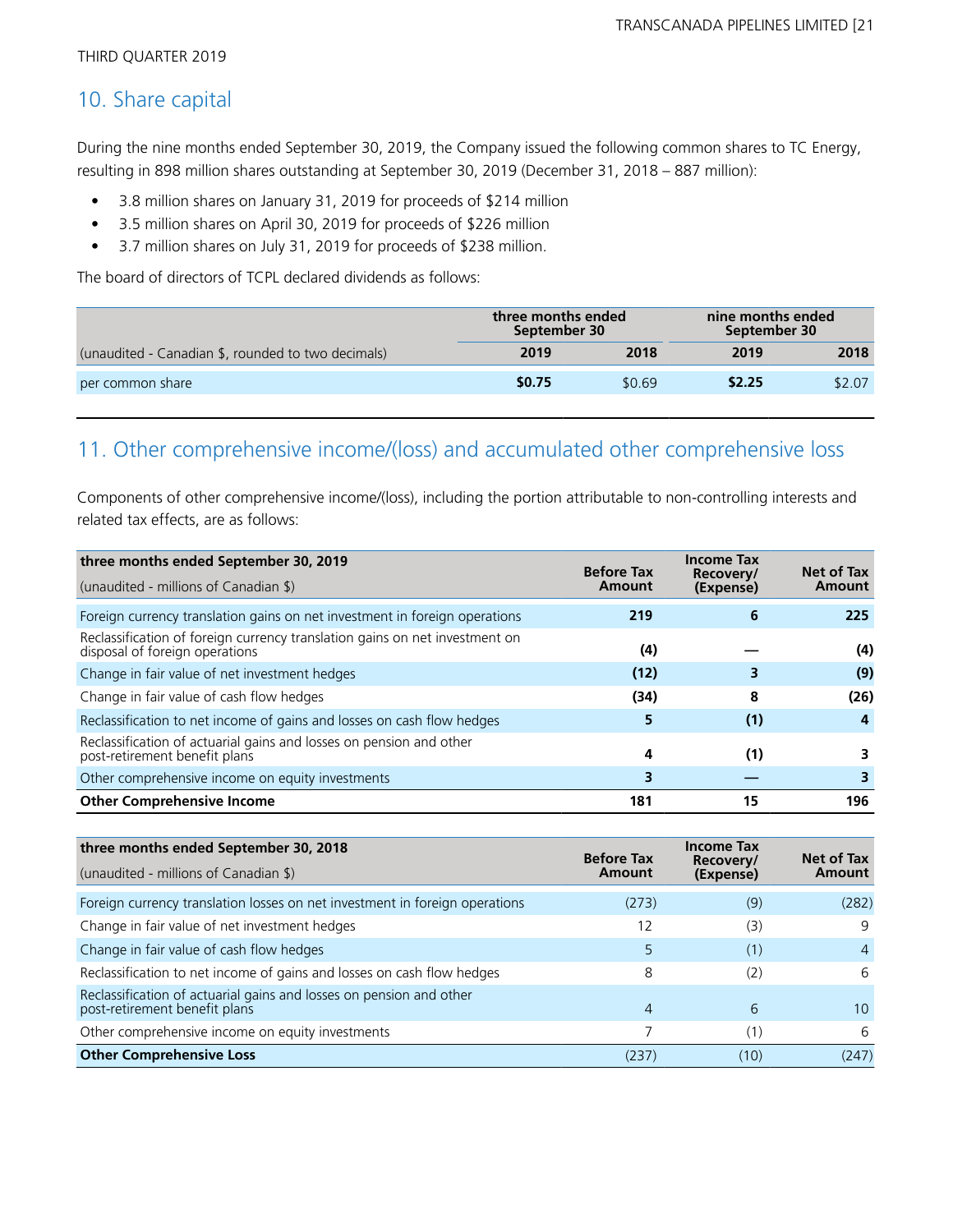| nine months ended September 30, 2019                                                                          | <b>Before Tax</b> | <b>Income Tax</b>      | Net of Tax |
|---------------------------------------------------------------------------------------------------------------|-------------------|------------------------|------------|
| (unaudited - millions of Canadian \$)                                                                         | Amount            | Recovery/<br>(Expense) | Amount     |
| Foreign currency translation losses on net investment in foreign operations                                   | (516)             | (14)                   | (530)      |
| Reclassification of foreign currency translation gains on net investment on<br>disposal of foreign operations | (13)              |                        | (13)       |
| Change in fair value of net investment hedges                                                                 | 32                | (8)                    | 24         |
| Change in fair value of cash flow hedges                                                                      | (108)             | 23                     | (85)       |
| Reclassification to net income of gains and losses on cash flow hedges                                        | 13                | (3)                    | 10         |
| Reclassification of actuarial gains and losses on pension and other<br>post-retirement benefit plans          | 11                | (3)                    | 8          |
| Other comprehensive income on equity investments                                                              |                   | 6                      |            |
| <b>Other Comprehensive Loss</b>                                                                               | (580)             |                        | (579)      |

| nine months ended September 30, 2018                                                                 | <b>Before Tax</b> | <b>Income Tax</b><br>Recovery/ | Net of Tax      |
|------------------------------------------------------------------------------------------------------|-------------------|--------------------------------|-----------------|
| (unaudited - millions of Canadian \$)                                                                | Amount            | (Expense)                      | Amount          |
| Foreign currency translation gains on net investment in foreign operations                           | 397               | 12                             | 409             |
| Change in fair value of net investment hedges                                                        | (8)               |                                | (6)             |
| Change in fair value of cash flow hedges                                                             | 8                 |                                | $\mathsf{Q}$    |
| Reclassification to net income of gains and losses on cash flow hedges                               | 21                | (5)                            | 16              |
| Reclassification of actuarial gains and losses on pension and other<br>post-retirement benefit plans | 12                | (2)                            | 10 <sup>1</sup> |
| Other comprehensive income on equity investments                                                     | 20                | (2)                            | 18              |
| <b>Other Comprehensive Income</b>                                                                    | 450               | 6                              | 456             |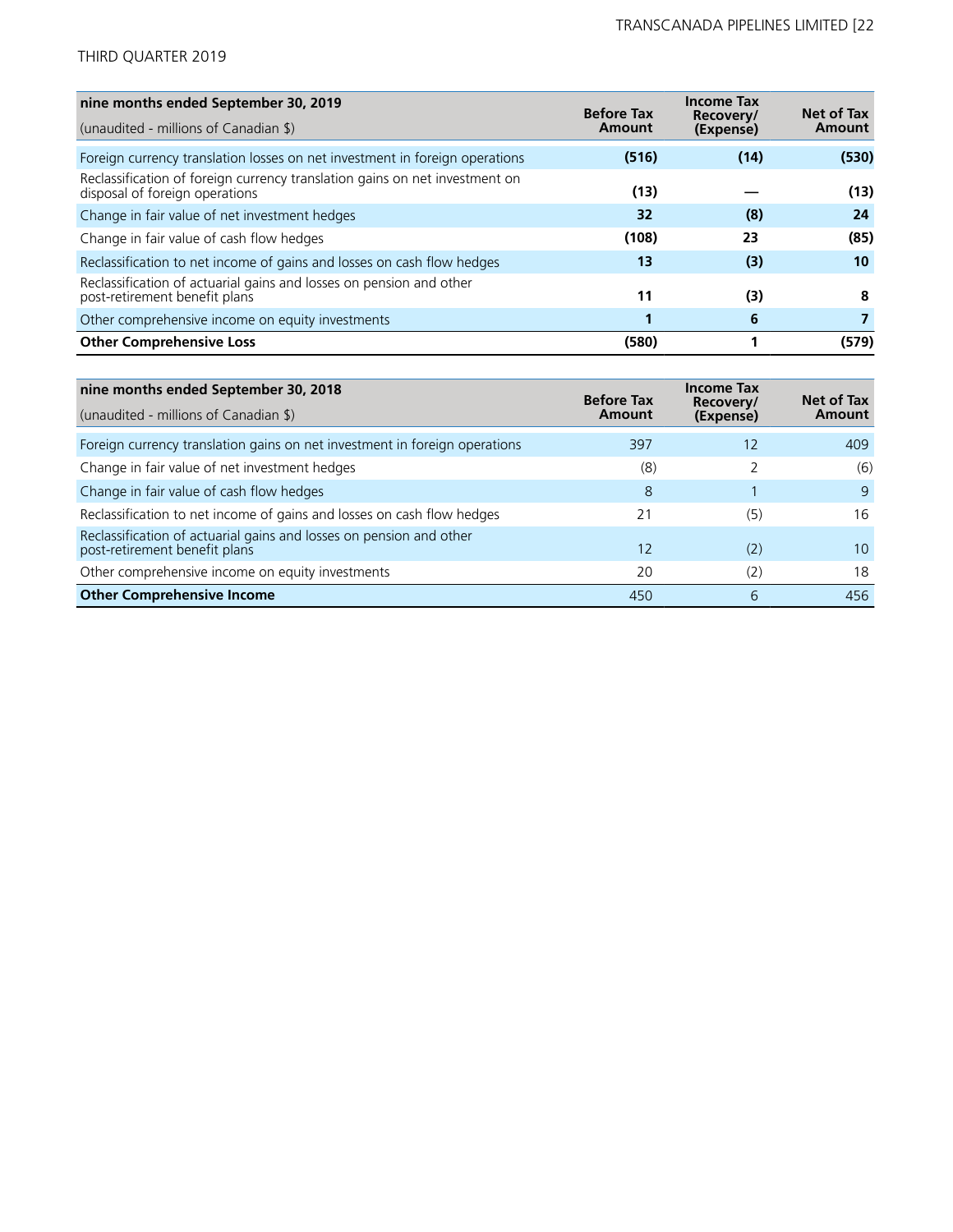The changes in AOCI by component are as follows:

| three months ended September 30, 2019<br>(unaudited - millions of Canadian \$) | Currency<br><b>Translation</b><br><b>Adjustments</b> | <b>Cash Flow</b><br><b>Hedges</b> | <b>Pension and</b><br><b>OPEB Plan</b><br><b>Adjustments</b> | Equity<br><b>Investments</b> | Total <sup>1</sup> |
|--------------------------------------------------------------------------------|------------------------------------------------------|-----------------------------------|--------------------------------------------------------------|------------------------------|--------------------|
| AOCI balance at July 1, 2019                                                   | (557)                                                | (63)                              | (309)                                                        | (371)                        | (1,300)            |
| Other comprehensive income/(loss) before<br>reclassifications <sup>2</sup>     | 198                                                  | (25)                              |                                                              |                              | 173                |
| Amounts reclassified from AOCI <sup>3</sup>                                    | (4)                                                  | 6                                 |                                                              |                              | 8                  |
| Net current period other comprehensive<br>income/(loss)                        | 194                                                  | (19)                              |                                                              | 3                            | 181                |
| AOCI balance at September 30, 2019                                             | (363)                                                | (82)                              | (306)                                                        | (368)                        | (1, 119)           |

1 All amounts are net of tax. Amounts in parentheses indicate losses recorded to OCI.

2 Other comprehensive income/(loss) before reclassifications on currency translation adjustments and cash flow hedges are net of non-controlling interests gains of \$18 million and losses of \$1 million, respectively.

3 Amount reclassified from AOCI on cash flow hedges is net of non-controlling interests gains of \$2 million.

| nine months ended September 30, 2019<br>(unaudited - millions of Canadian \$) | <b>Currency</b><br><b>Translation</b><br><b>Adjustments</b> | <b>Cash Flow</b><br><b>Hedges</b> | <b>Pension and</b><br><b>OPEB Plan</b><br><b>Adjustments</b> | Equity<br><b>Investments</b> | Total <sup>1</sup> |
|-------------------------------------------------------------------------------|-------------------------------------------------------------|-----------------------------------|--------------------------------------------------------------|------------------------------|--------------------|
| AOCI balance at January 1, 2019                                               | 107                                                         | (23)                              | (314)                                                        | (376)                        | (606)              |
| Other comprehensive loss before reclassifications <sup>2</sup>                | (457)                                                       | (70)                              |                                                              | (1)                          | (528)              |
| Amounts reclassified from AOCI <sup>3,4</sup>                                 | (13)                                                        | 11                                | 8                                                            | 9                            | 15                 |
| Net current period other comprehensive<br>(loss)/income                       | (470)                                                       | (59)                              | 8                                                            | 8                            | (513)              |
| AOCI balance at September 30, 2019                                            | (363)                                                       | (82)                              | (306)                                                        | (368)                        | (1, 119)           |

1 All amounts are net of tax. Amounts in parentheses indicate losses recorded to OCI.

2 Other comprehensive loss before reclassifications on currency translation adjustments, cash flow hedges and equity investments are net of non-controlling interests losses of \$49 million, \$15 million and \$1 million, respectively.

3 Losses related to cash flow hedges reported in AOCI and expected to be reclassified to net income in the next 12 months are estimated to be \$21 million (\$16 million, net of tax) at September 30, 2019. These estimates assume constant commodity prices, interest rates and foreign exchange rates over time, however, the amounts reclassified will vary based on the actual value of these factors at the date of settlement.

4 Amount reclassified from AOCI on cash flow hedges is net of non-controlling interests gains of \$1 million.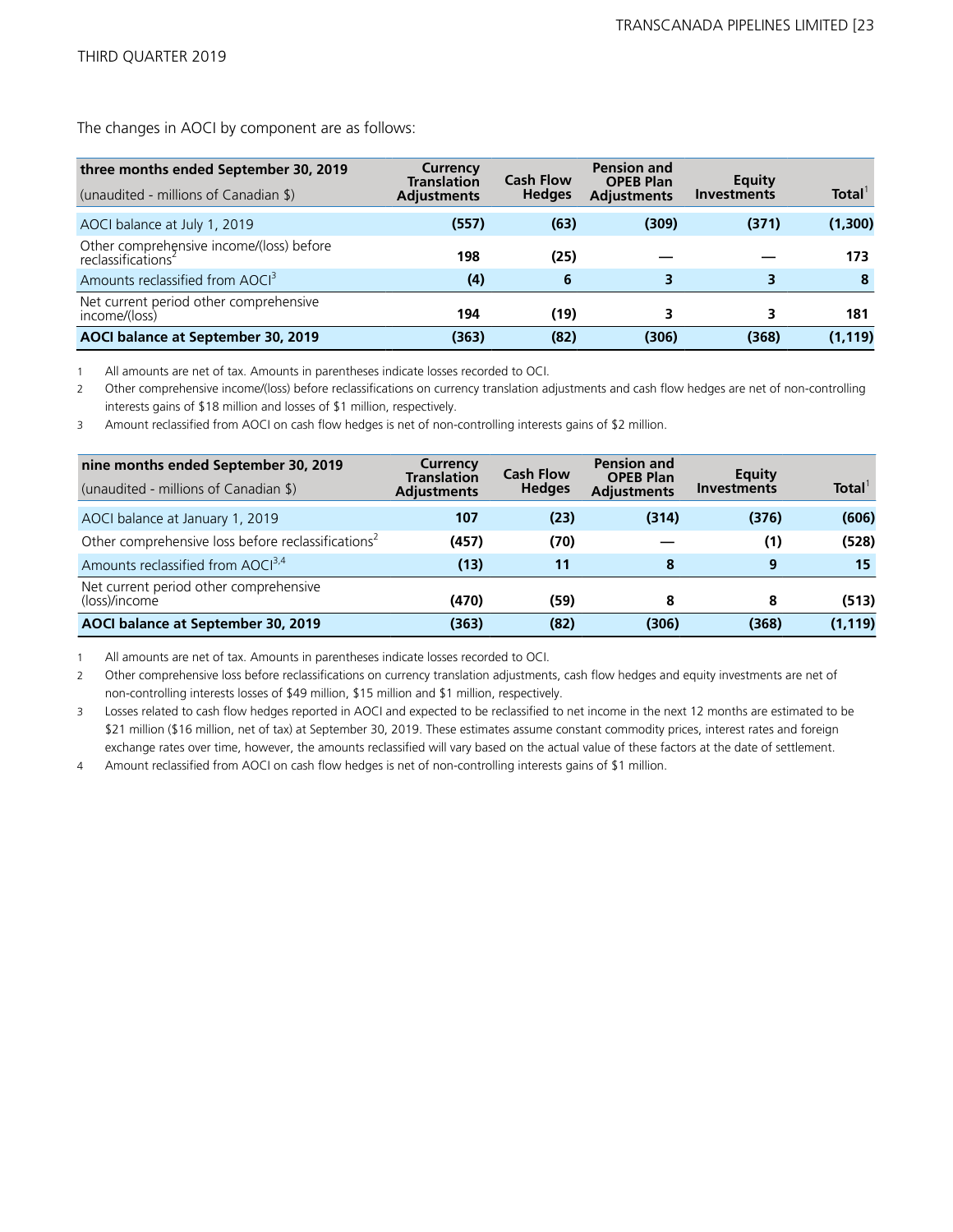Details about reclassifications out of AOCI into the Condensed consolidated statement of income are as follows:

|                                                                                          |                                    | <b>Amounts Reclassified From</b><br><b>AOCI</b> |                                   |                          |                                                                            |
|------------------------------------------------------------------------------------------|------------------------------------|-------------------------------------------------|-----------------------------------|--------------------------|----------------------------------------------------------------------------|
|                                                                                          | three months ended<br>September 30 |                                                 | nine months ended<br>September 30 |                          | <b>Affected line item</b><br>in the Condensed<br>consolidated statement of |
| (unaudited - millions of Canadian \$)                                                    | 2019                               | 2018                                            | 2019                              | 2018                     | income                                                                     |
| Cash flow hedges                                                                         |                                    |                                                 |                                   |                          |                                                                            |
| Commodities                                                                              | (4)                                | (3)                                             | (4)                               | (4)                      | Revenues (Power and Storage)                                               |
| Interest rate                                                                            | (3)                                | (4)                                             | (10)                              | (13)                     | Interest expense                                                           |
|                                                                                          | (7)                                | (7)                                             | (14)                              | (17)                     | Total before tax                                                           |
|                                                                                          | 1                                  | 2                                               | 3                                 | 5                        | Income tax expense                                                         |
|                                                                                          | (6)                                | (5)                                             | (11)                              | (12)                     | Net of tax $1,3$                                                           |
| Pension and other post-retirement<br>benefit plan adjustments                            |                                    |                                                 |                                   |                          |                                                                            |
| Amortization of actuarial losses                                                         | (4)                                | (4)                                             | (11)                              | (12)                     | Plant operating costs and other <sup>2</sup>                               |
|                                                                                          | 1                                  | (6)                                             | 3                                 | 2                        | Income tax expense                                                         |
|                                                                                          | (3)                                | (10)                                            | (8)                               | (10)                     | Net of tax <sup>1</sup>                                                    |
| Equity investments                                                                       |                                    |                                                 |                                   |                          |                                                                            |
| Equity income                                                                            | (3)                                | (6)                                             | (9)                               | (19)                     | Income from equity investments                                             |
|                                                                                          |                                    | $\mathbf{1}$                                    |                                   | 3                        | Income tax expense                                                         |
|                                                                                          | (3)                                | (5)                                             | (9)                               | (16)                     | Net of tax $1,3$                                                           |
| Currency translation adjustments                                                         |                                    |                                                 |                                   |                          |                                                                            |
| Realization of foreign currency<br>translation gain on disposal of foreign<br>operations | 4                                  |                                                 | 13                                |                          | Gain/(loss) on assets held for<br>sale/sold                                |
|                                                                                          |                                    |                                                 |                                   |                          | Income tax expense                                                         |
|                                                                                          | 4                                  |                                                 | 13                                | $\overline{\phantom{m}}$ | Net of tax <sup>1</sup>                                                    |

1 All amounts in parentheses indicate expenses to the Condensed consolidated statement of income.

2 These AOCI components are included in the computation of net benefit cost. Refer to Note 12, Employee post-retirement benefits, for additional information.

3 Amounts reclassified from AOCI on cash flow hedges and equity investments are net of non-controlling interests gains of \$2 million and nil, respectively, for the three months ended September 30, 2019 (2018 – \$1 million and \$1 million, respectively) and gains of \$1 million and nil, respectively, for the nine months ended September 30, 2019 (2018 – \$4 million and \$2 million, respectively).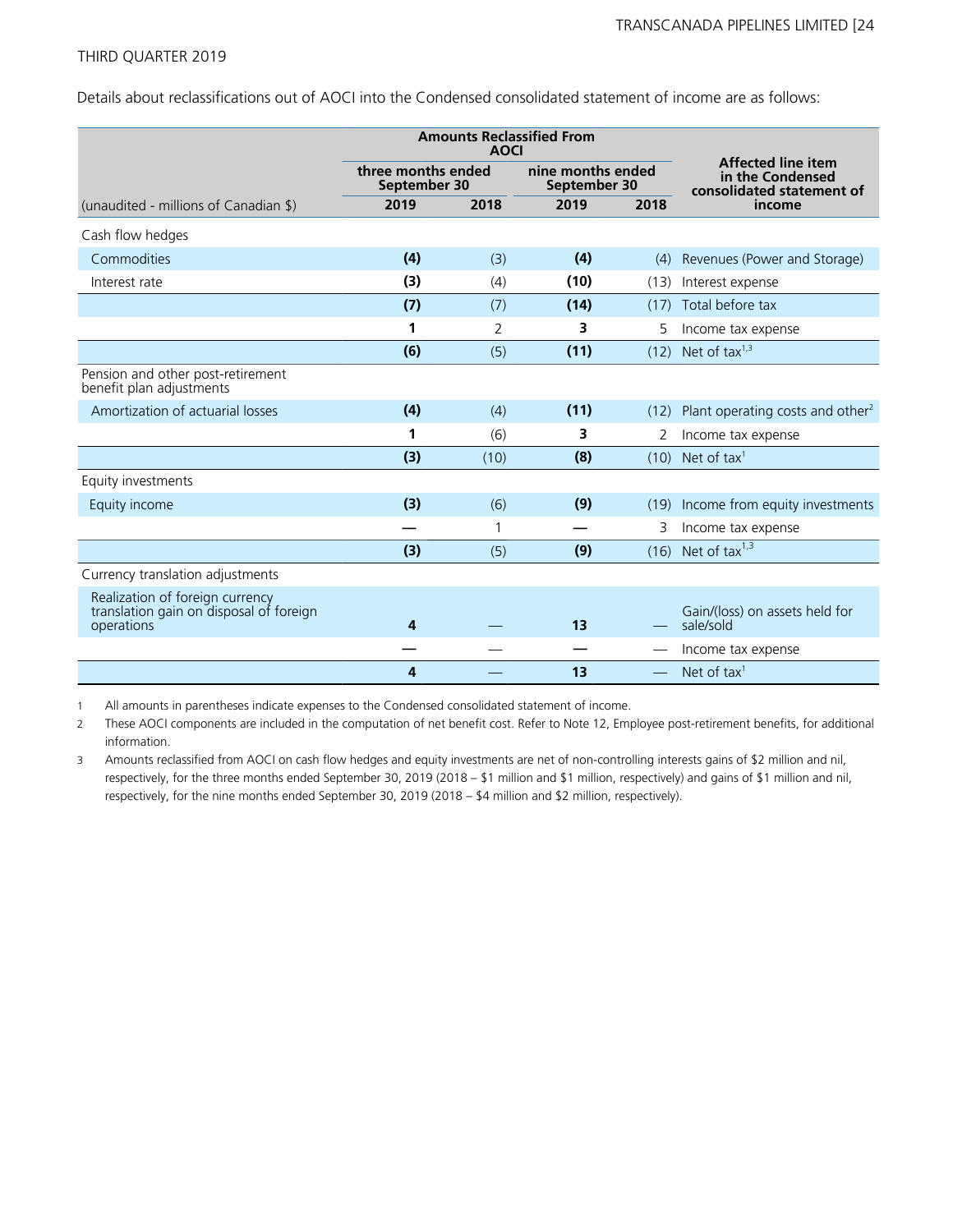## 12. Employee post-retirement benefits

The net benefit cost recognized for the Company's pension benefit plans and other post-retirement benefit plans is as follows:

|                                                   |                                                                               | three months ended September 30 |                |                                 |                | nine months ended September 30             |                |                |  |
|---------------------------------------------------|-------------------------------------------------------------------------------|---------------------------------|----------------|---------------------------------|----------------|--------------------------------------------|----------------|----------------|--|
|                                                   | Other post-<br><b>Pension benefit</b><br>retirement<br>benefit plans<br>plans |                                 |                | <b>Pension benefit</b><br>plans |                | Other post-<br>retirement<br>benefit plans |                |                |  |
| (unaudited - millions of Canadian \$)             | 2019                                                                          | 2018                            | 2019           | 2018                            | 2019           | 2018                                       | 2019           | 2018           |  |
| Service cost <sup>1</sup>                         | 31                                                                            | 30                              | 1              |                                 | 95             | 91                                         | 4              | 3              |  |
| Other components of net benefit cost <sup>1</sup> |                                                                               |                                 |                |                                 |                |                                            |                |                |  |
| Interest cost                                     | 36                                                                            | 33                              | 5              | $\overline{3}$                  | 107            | 100                                        | 13             | 10             |  |
| Expected return on plan assets                    | (55)                                                                          | (55)                            | (4)            | (4)                             | (167)          | (165)                                      | (12)           | (12)           |  |
| Amortization of actuarial losses                  | 3                                                                             | $\overline{4}$                  | 1              |                                 | $\overline{9}$ | 11                                         | $\overline{2}$ |                |  |
| Amortization of regulatory asset                  | 3                                                                             | 5                               |                |                                 | 10             | 14                                         | 1              |                |  |
|                                                   | (13)                                                                          | (13)                            | $\overline{2}$ | (1)                             | (41)           | (40)                                       | 4              | (1)            |  |
| <b>Net Benefit Cost</b>                           | 18                                                                            | 17                              | 3              |                                 | 54             | 51                                         | 8              | $\overline{2}$ |  |

1 Service cost and other components of net benefit cost are included in Plant operating costs and other in the Condensed consolidated statement of income.

## 13. Risk management and financial instruments

### **RISK MANAGEMENT OVERVIEW**

TCPL has exposure to market risk and counterparty credit risk, and has strategies, policies and limits in place to manage the impact of these risks on earnings, cash flow and shareholder value.

### **COUNTERPARTY CREDIT RISK**

TCPL's maximum counterparty credit exposure with respect to financial instruments at September 30, 2019, without taking into account security held, consisted of cash and cash equivalents, accounts receivable, available-for-sale assets, the fair value of derivative assets and a loan receivable.

The Company monitors its counterparties and reviews its accounts receivable regularly and, if needed, the Company records an allowance for doubtful accounts using the specific identification method. At September 30, 2019, there were no significant credit losses, no significant credit risk concentration and no significant amounts past due or impaired.

Continued low natural gas prices have presented increased financial challenges to certain of the Company's WCSB and Appalachian natural gas pipeline shippers. The Company does not expect these shipper challenges to result in any material negative impact to its earnings or cash flow.

### **LOAN RECEIVABLE FROM AFFILIATE**

The Company holds a 60 per cent equity interest in a joint venture with IEnova to build, own and operate the Sur de Texas pipeline. The Company accounts for its interest in the joint venture as an equity investment. In 2017, the Company entered into a MXN\$21.3 billion unsecured revolving credit facility with the joint venture, which bears interest at a floating rate and matures in March 2022.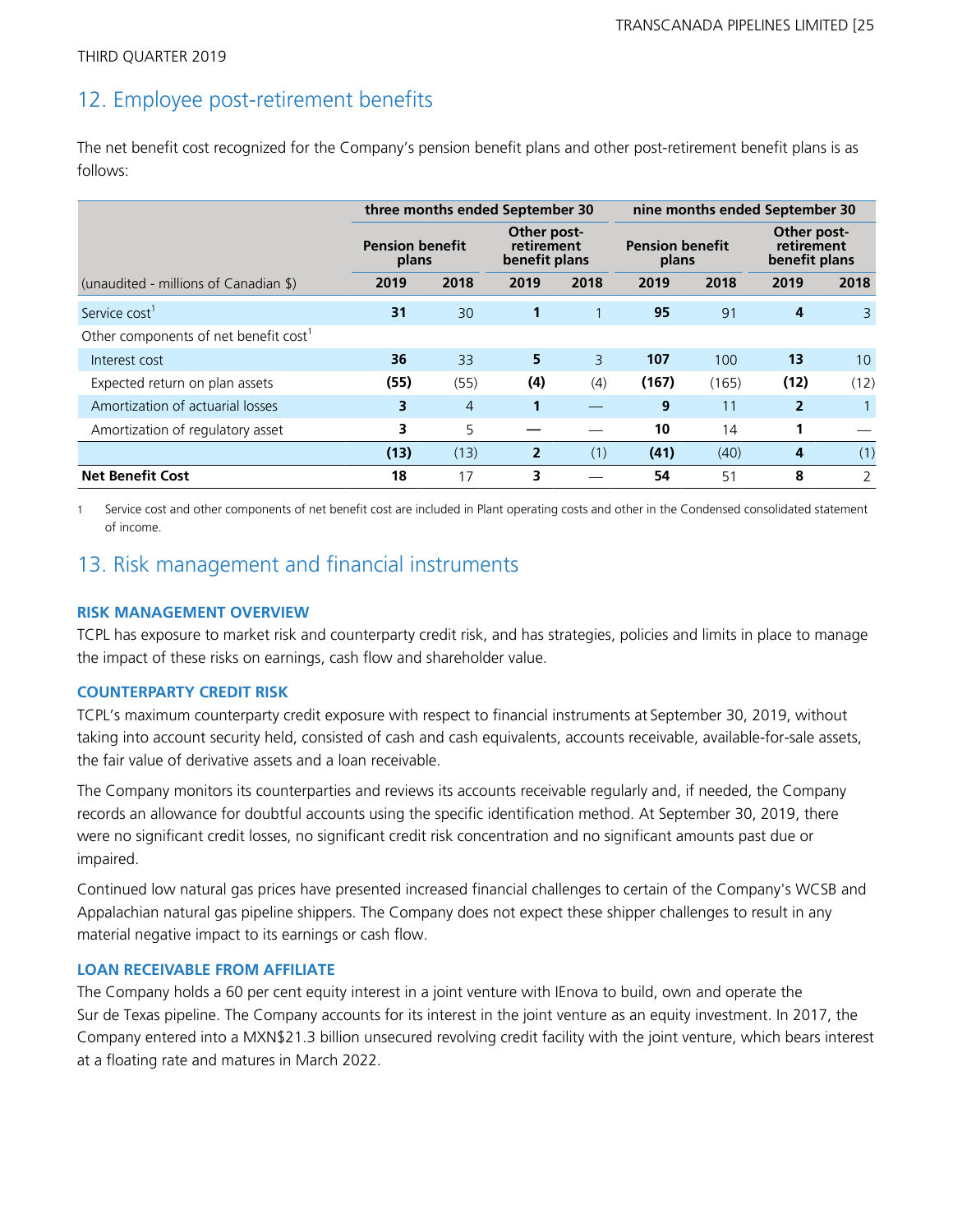At September 30, 2019, the Company's Condensed consolidated balance sheet included a MXN\$20.9 billion or \$1.4 billion (December 31, 2018 – MXN\$18.9 billion or \$1.3 billion) loan receivable from the Sur de Texas joint venture which represents TCPL's proportionate share of long-term debt financing requirements related to the joint venture. Interest income and other included interest income of \$38 million and \$110 million for the three and nine months ended September 30, 2019 (2018 – \$32 million and \$88 million) from this joint venture with a corresponding proportionate share of interest expense recorded in Income from equity investments in the Company's Mexico Natural Gas Pipelines segment. As a result, there is no impact to net income.

### **NET INVESTMENT IN FOREIGN OPERATIONS**

The Company hedges a portion of its net investment in foreign operations (on an after-tax basis) with U.S. dollar-denominated debt, cross-currency swaps and foreign exchange options.

The fair values and notional amounts for the derivatives designated as a net investment hedge were as follows:

|                                                               | September 30, 2019 |                           | <b>December 31, 2018</b> |                           |  |
|---------------------------------------------------------------|--------------------|---------------------------|--------------------------|---------------------------|--|
| (unaudited - millions of Canadian \$, unless otherwise noted) | Fair value $1,2$   | <b>Notional</b><br>amount | Fair value $1,2$         | <b>Notional</b><br>amount |  |
| U.S. dollar cross-currency swaps $3$                          |                    |                           | (43)                     | <b>US 300</b>             |  |
| U.S. dollar foreign exchange options (maturing 2019 to 2020)  | (4)                | <b>US 2,500</b>           | (47)                     | US 2,500                  |  |
|                                                               | (4)                | <b>US 2.500</b>           | (90)                     | US 2,800                  |  |

1 Fair value equals carrying value.

2 No amounts have been excluded from the assessment of hedge effectiveness.

3 In the three and nine months ended September 30, 2019, Net income includes net realized gains of nil (2018 – nil and \$1 million, respectively) related to the interest component of cross-currency swap settlements which are reported within Interest expense on the Company's Condensed consolidated statement of income.

The notional amounts and fair value of U.S. dollar-denominated debt designated as a net investment hedge were as follows:

| (unaudited - millions of Canadian \$, unless otherwise noted) | September 30, 2019 | December 31, 2018  |
|---------------------------------------------------------------|--------------------|--------------------|
| Notional amount                                               | 29,700 (US 22,500) | 31,000 (US 22,700) |
| Fair value                                                    | 33,500 (US 25,300) | 31,700 (US 23,200) |

### **FINANCIAL INSTRUMENTS**

### **Non-derivative financial instruments**

### **Fair value of non-derivative financial instruments**

Available-for-sale assets are recorded at fair value which is calculated using quoted market prices where available. Certain non-derivative financial instruments included in Cash and cash equivalents, Accounts receivable, Intangible and other assets, Notes payable, Accounts payable and other, Due to affiliate, Accrued interest and Other long-term liabilities have carrying amounts that approximate their fair value due to the nature of the item or the short time to maturity. Each of these instruments are classified in Level II of the fair value hierarchy.

Credit risk has been taken into consideration when calculating the fair value of non-derivative instruments.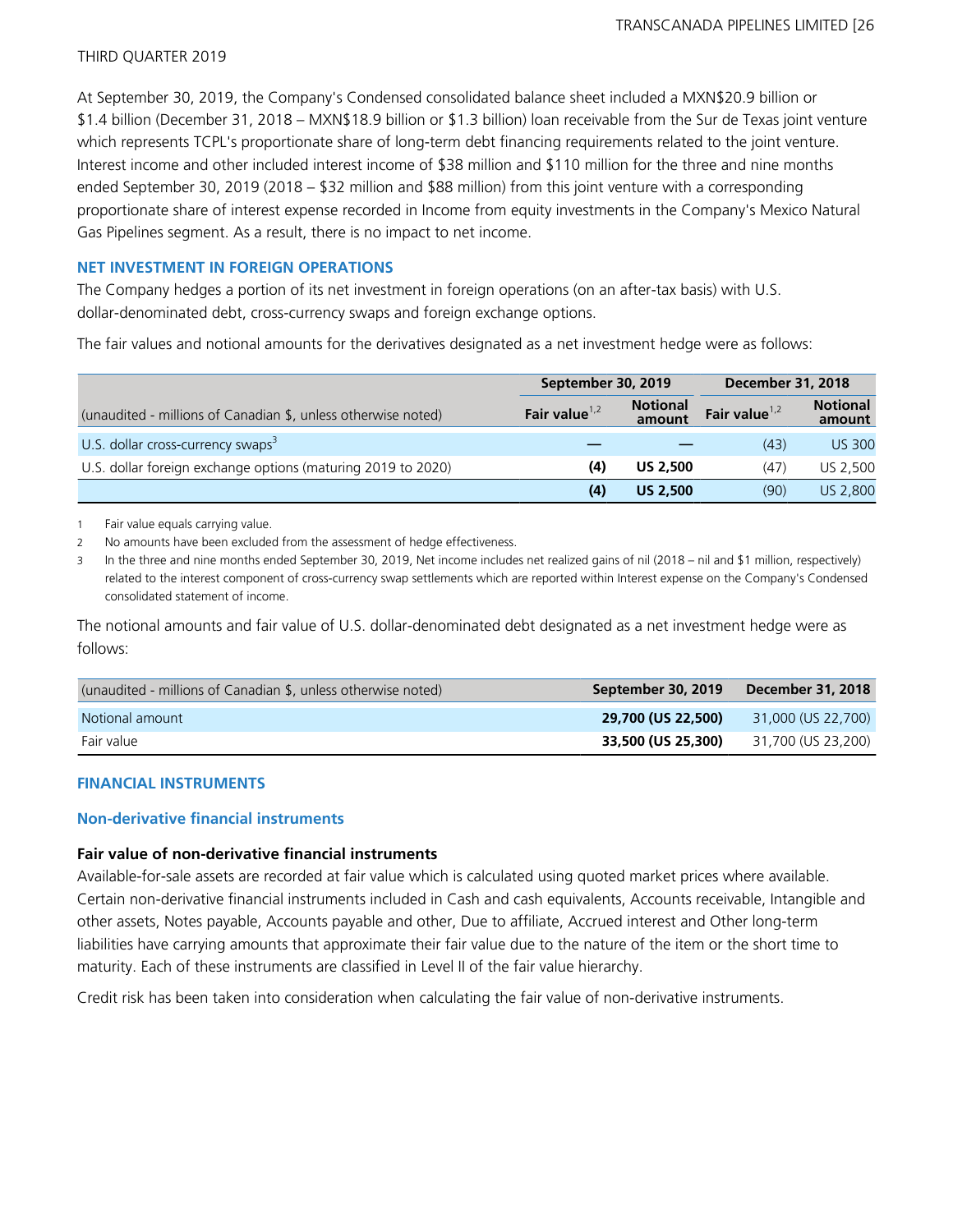### **Balance sheet presentation of non-derivative financial instruments**

The following table details the fair value of the Company's non-derivative financial instruments, excluding those where carrying amounts approximate fair value, which are classified in Level II of the fair value hierarchy:

|                                                         | September 30, 2019 |               |                    | <b>December 31, 2018</b> |  |  |
|---------------------------------------------------------|--------------------|---------------|--------------------|--------------------------|--|--|
| (unaudited - millions of Canadian \$)                   | Carrying<br>amount | Fair<br>value | Carrying<br>amount | Fair<br>value            |  |  |
| Long-term debt including current portion <sup>1,2</sup> | (39, 228)          | (45,502)      | (39.971)           | (42, 284)                |  |  |
| Junior subordinated notes                               | (8,771)            | (8,684)       | (7.508)            | (6,665)                  |  |  |
|                                                         | (47, 999)          | (54, 186)     | (47.479)           | (48, 949)                |  |  |

1 Long-term debt is recorded at amortized cost except for US\$450 million (December 31, 2018 – US\$750 million) that is attributed to hedged risk and recorded at fair value.

2 Net income for the three and nine months ended September 30, 2019 includes unrealized gains of \$1 million and losses of \$4 million, respectively (2018 – unrealized losses of \$1 million and unrealized gains of \$3 million, respectively) for fair value adjustments attributable to the hedged interest rate risk associated with interest rate swap fair value hedging relationships on US\$450 million of long-term debt at September 30, 2019 (December 31, 2018 – US\$750 million). There were no other unrealized gains or losses from fair value adjustments to the non-derivative financial instruments.

### **Available-for-sale assets summary**

The following tables summarize additional information about the Company's restricted investments that are classified as available-for-sale assets:

|                                                     |                                       | September 30, 2019                     | <b>December 31, 2018</b>              |                                        |  |
|-----------------------------------------------------|---------------------------------------|----------------------------------------|---------------------------------------|----------------------------------------|--|
| (unaudited - millions of Canadian \$)               | <b>LMCI</b> restricted<br>investments | <b>Other restricted</b><br>investments | <b>LMCI</b> restricted<br>investments | <b>Other restricted</b><br>investments |  |
| Fair values of fixed income securities <sup>2</sup> |                                       |                                        |                                       |                                        |  |
| Maturing within 1 year                              |                                       | 16                                     |                                       | 22                                     |  |
| Maturing within 1-5 years                           | 51                                    | 97                                     |                                       | 110                                    |  |
| Maturing within 5-10 years                          | 734                                   |                                        | 140                                   |                                        |  |
| Maturing after 10 years                             | 58                                    |                                        | 952                                   |                                        |  |
| Fair value of equity securities <sup>2</sup>        | 528                                   |                                        |                                       |                                        |  |
|                                                     | 1,371                                 | 113                                    | 1.092                                 | 132                                    |  |

1 Other restricted investments have been set aside to fund insurance claim losses to be paid by the Company's wholly-owned captive insurance subsidiary.

2 Available-for-sale assets are recorded at fair value and included in Other current assets and Restricted investments on the Company's Condensed consolidated balance sheet.

|                                             |                                       | September 30, 2019                                  | September 30, 2018                    |                                                     |  |
|---------------------------------------------|---------------------------------------|-----------------------------------------------------|---------------------------------------|-----------------------------------------------------|--|
| (unaudited - millions of Canadian \$)       | <b>LMCI</b> restricted<br>investments | <b>Other restricted</b><br>investments <sup>2</sup> | <b>LMCI</b> restricted<br>investments | <b>Other restricted</b><br>investments <sup>2</sup> |  |
| Net unrealized (losses)/gains in the period |                                       |                                                     |                                       |                                                     |  |
| three months ended                          | (57)                                  |                                                     | (34)                                  |                                                     |  |
| nine months ended                           | 22                                    | 3                                                   | (29)                                  |                                                     |  |
| Net realized gains/(losses) in the period   |                                       |                                                     |                                       |                                                     |  |
| three months ended                          | 48                                    |                                                     |                                       |                                                     |  |
| nine months ended                           | 59                                    |                                                     | (3)                                   |                                                     |  |

1 Gains and losses arising from changes in the fair value of LMCI restricted investments impact the subsequent amounts to be collected through tolls to cover future pipeline abandonment costs. As a result, the Company records these gains and losses as regulatory assets or liabilities.

2 Gains and losses on other restricted investments are included in Interest income and other in the Condensed consolidated statement of income.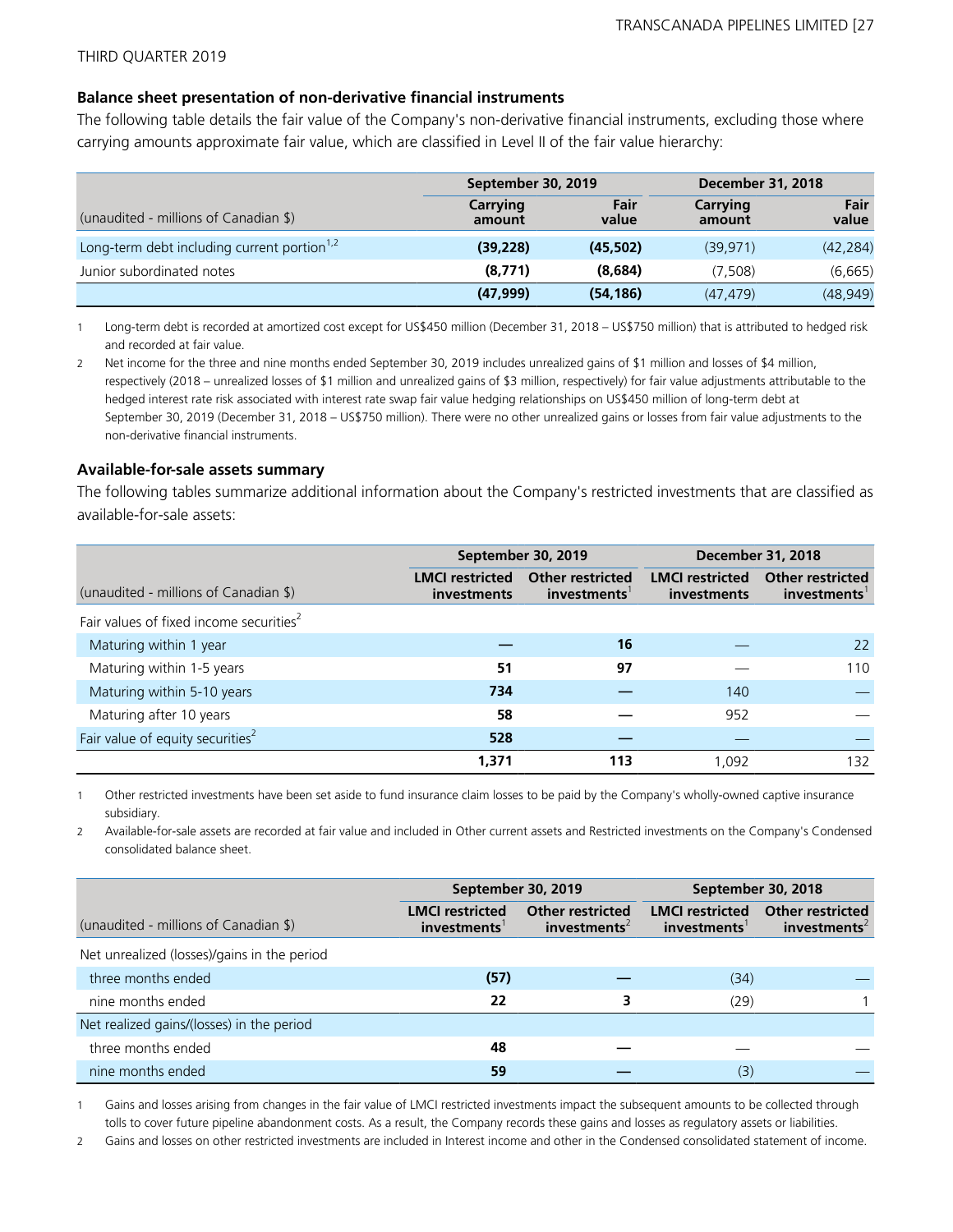### **Derivative instruments**

### **Fair value of derivative instruments**

The fair value of foreign exchange and interest rate derivatives has been calculated using the income approach which uses period-end market rates and applies a discounted cash flow valuation model. The fair value of commodity derivatives has been calculated using quoted market prices where available. In the absence of quoted market prices, third-party broker quotes or other valuation techniques have been used. The fair value of options has been calculated using the Black-Scholes pricing model. Credit risk has been taken into consideration when calculating the fair value of derivative instruments. Unrealized gains and losses on derivative instruments are not necessarily representative of the amounts that will be realized on settlement.

In some cases, even though the derivatives are considered to be effective economic hedges, they do not meet the specific criteria for hedge accounting treatment or are not designated as a hedge and are accounted for at fair value with changes in fair value recorded in net income in the period of change. This may expose the Company to increased variability in reported earnings because the fair value of the derivative instruments can fluctuate significantly from period to period.

### **Balance sheet presentation of derivative instruments**

The balance sheet classification of the fair value of derivative instruments is as follows:

| at September 30, 2019                 |                                   |                                    | <b>Net</b>                         |                                   | <b>Total Fair</b><br>Value of    |
|---------------------------------------|-----------------------------------|------------------------------------|------------------------------------|-----------------------------------|----------------------------------|
| (unaudited - millions of Canadian \$) | <b>Cash Flow</b><br><b>Hedges</b> | <b>Fair Value</b><br><b>Hedges</b> | <b>Investment</b><br><b>Hedges</b> | <b>Held for</b><br><b>Trading</b> | <b>Derivative</b><br>Instruments |
| Other current assets                  |                                   |                                    |                                    |                                   |                                  |
| Commodities $2$                       |                                   |                                    |                                    | 195                               | 195                              |
| Foreign exchange                      |                                   |                                    | 5                                  | 11                                | 16                               |
|                                       |                                   |                                    | 5                                  | 206                               | 211                              |
| Intangible and other assets           |                                   |                                    |                                    |                                   |                                  |
| Commodities <sup>2</sup>              |                                   |                                    |                                    | 48                                | 48                               |
| Foreign exchange                      |                                   |                                    | $\overline{2}$                     |                                   | $\overline{2}$                   |
| Interest rate                         |                                   | $\overline{2}$                     |                                    |                                   | $\overline{\mathbf{2}}$          |
|                                       |                                   | 2                                  | $\overline{2}$                     | 48                                | 52                               |
| <b>Total Derivative Assets</b>        |                                   | $\overline{\mathbf{2}}$            | $\overline{7}$                     | 254                               | 263                              |
| Accounts payable and other            |                                   |                                    |                                    |                                   |                                  |
| Commodities <sup>2</sup>              | (6)                               |                                    |                                    | (168)                             | (174)                            |
| Foreign exchange                      |                                   |                                    | (10)                               | (22)                              | (32)                             |
| Interest rate                         | (7)                               |                                    |                                    |                                   | (7)                              |
|                                       | (13)                              |                                    | (10)                               | (190)                             | (213)                            |
| Other long-term liabilities           |                                   |                                    |                                    |                                   |                                  |
| Commodities <sup>2</sup>              | (5)                               |                                    |                                    | (59)                              | (64)                             |
| Foreign exchange                      |                                   |                                    | (1)                                |                                   | (1)                              |
| Interest rate                         | (89)                              |                                    |                                    |                                   | (89)                             |
|                                       | (94)                              |                                    | (1)                                | (59)                              | (154)                            |
| <b>Total Derivative Liabilities</b>   | (107)                             |                                    | (11)                               | (249)                             | (367)                            |
| <b>Total Derivatives</b>              | (107)                             | $\overline{2}$                     | (4)                                | 5                                 | (104)                            |

1 Fair value equals carrying value.

2 Includes purchases and sales of power, natural gas and liquids.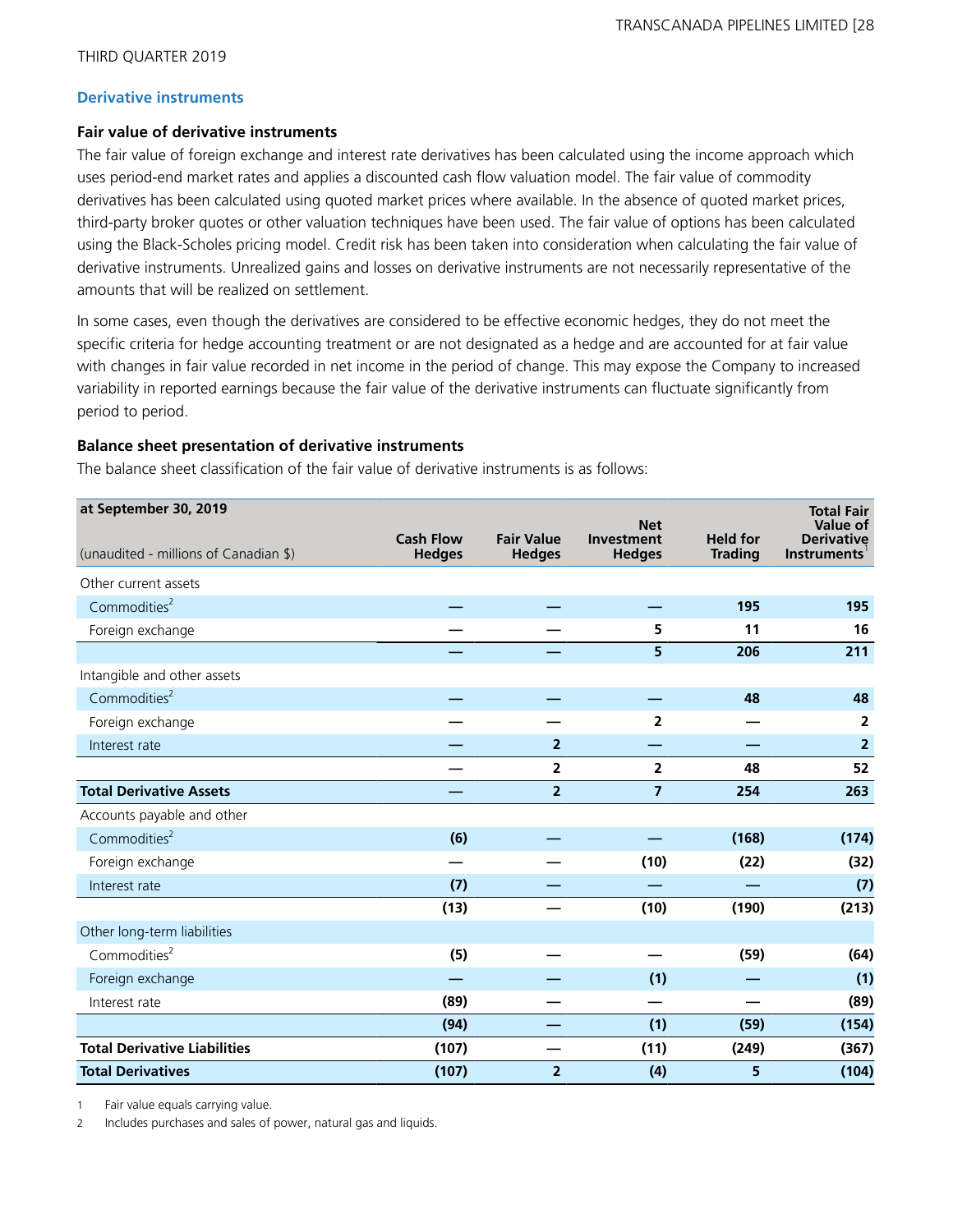| at December 31, 2018                  |                  |                   | <b>Net</b>     |                 | <b>Total Fair</b>             |
|---------------------------------------|------------------|-------------------|----------------|-----------------|-------------------------------|
|                                       | <b>Cash Flow</b> | <b>Fair Value</b> | Investment     | <b>Held for</b> | Value of<br><b>Derivative</b> |
| (unaudited - millions of Canadian \$) | <b>Hedges</b>    | <b>Hedges</b>     | <b>Hedges</b>  | <b>Trading</b>  | <b>Instruments</b>            |
| Other current assets                  |                  |                   |                |                 |                               |
| Commodities <sup>2</sup>              | $\mathbf{1}$     |                   |                | 716             | 717                           |
| Foreign exchange                      |                  |                   | 16             | 1               | 17                            |
| Interest rate                         | 3                |                   |                |                 | $\overline{3}$                |
|                                       | 4                |                   | 16             | 717             | 737                           |
| Intangible and other assets           |                  |                   |                |                 |                               |
| Commodities <sup>2</sup>              | 1                |                   |                | 50              | 51                            |
| Foreign exchange                      |                  |                   | $\overline{1}$ |                 | $\mathbf{1}$                  |
| Interest rate                         | 8                | 1                 |                |                 | 9                             |
|                                       | 9                | $\mathbf{1}$      | $\mathbf{1}$   | 50              | 61                            |
| <b>Total Derivative Assets</b>        | 13               | 1                 | 17             | 767             | 798                           |
| Accounts payable and other            |                  |                   |                |                 |                               |
| Commodities $2$                       | (4)              |                   |                | (622)           | (626)                         |
| Foreign exchange                      |                  |                   | (105)          | (188)           | (293)                         |
| Interest rate                         |                  | (3)               |                |                 | (3)                           |
|                                       | (4)              | (3)               | (105)          | (810)           | (922)                         |
| Other long-term liabilities           |                  |                   |                |                 |                               |
| Commodities <sup>2</sup>              |                  |                   |                | (28)            | (28)                          |
| Foreign exchange                      |                  |                   | (2)            | $\qquad \qquad$ | (2)                           |
| Interest rate                         | (11)             | (1)               |                |                 | (12)                          |
|                                       | (11)             | (1)               | (2)            | (28)            | (42)                          |
| <b>Total Derivative Liabilities</b>   | (15)             | (4)               | (107)          | (838)           | (964)                         |
| <b>Total Derivatives</b>              | (2)              | (3)               | (90)           | (71)            | (166)                         |

1 Fair value equals carrying value.

2 Includes purchases and sales of power, natural gas and liquids.

The majority of derivative instruments held for trading have been entered into for risk management purposes and all are subject to the Company's risk management strategies, policies and limits. These include derivatives that have not been designated as hedges or do not qualify for hedge accounting treatment but have been entered into as economic hedges to manage the Company's exposures to market risk.

### **Derivatives in fair value hedging relationships**

The following table details amounts recorded on the Condensed consolidated balance sheet in relation to cumulative adjustments for fair value hedges included in the carrying amount of the hedged liabilities:

|                                                                             | <b>Carrying amount</b> |         | Fair value hedging adjustments <sup>1</sup> |  |
|-----------------------------------------------------------------------------|------------------------|---------|---------------------------------------------|--|
| (unaudited - millions of Canadian \$) September 30, 2019  December 31, 2018 |                        |         | September 30, 2019  December 31, 2018       |  |
| Current portion of long-term debt                                           | (331)                  | (748)   |                                             |  |
| Long-term debt                                                              | (267)                  | (273)   | (2)                                         |  |
|                                                                             | (598)                  | (1.021) | (2)                                         |  |

1 At September 30, 2019 and December 31, 2018, adjustments for discontinued hedging relationships included in these balances were nil.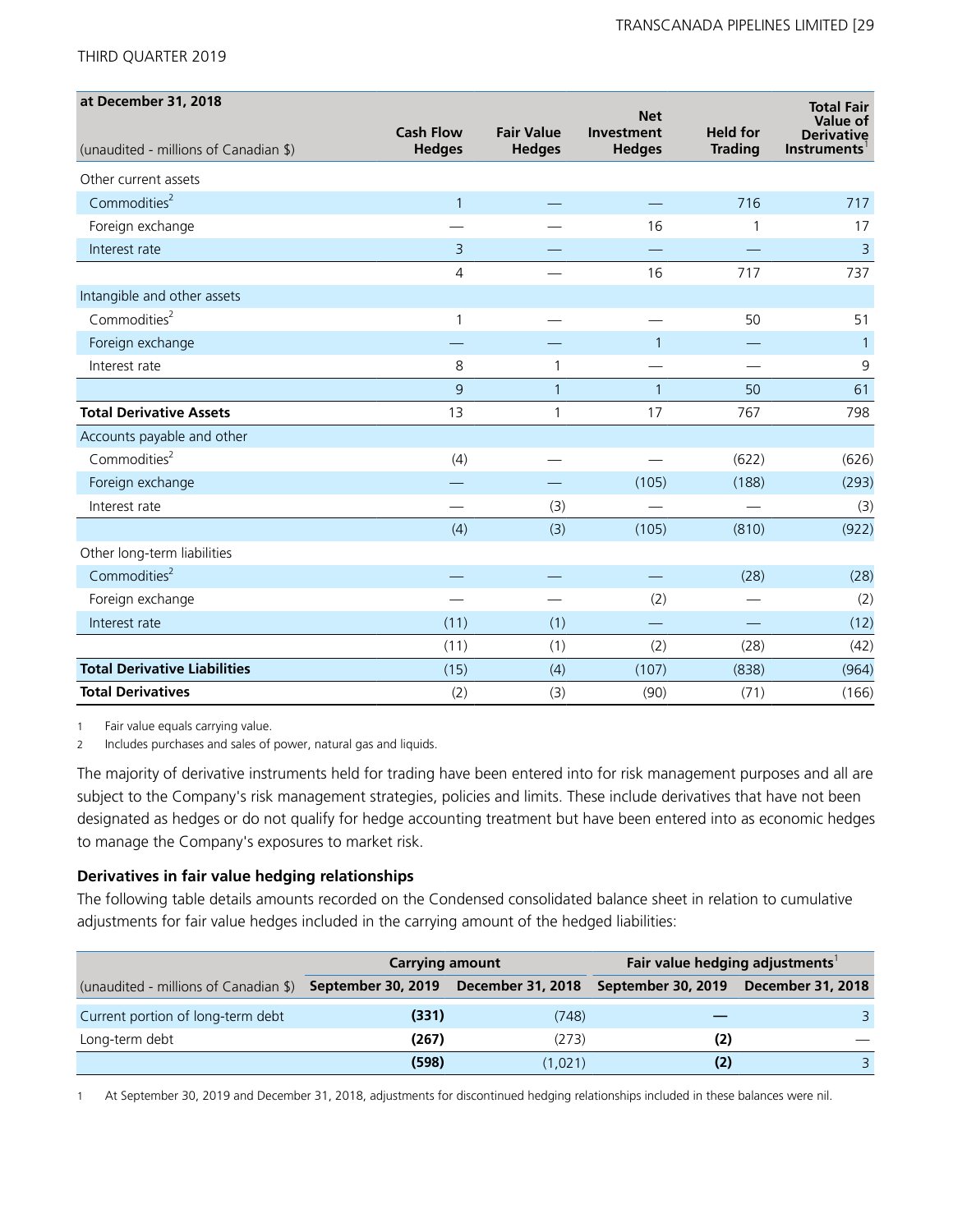### **Notional and maturity summary**

The maturity and notional amount or quantity outstanding related to the Company's derivative instruments excluding hedges of the net investment in foreign operations is as follows:

| at September 30, 2019     |              | <b>Natural</b> |                | Foreign         | <b>Interest</b> |
|---------------------------|--------------|----------------|----------------|-----------------|-----------------|
| (unaudited)               | <b>Power</b> | Gas            | <b>Liquids</b> | <b>Exchange</b> | Rate            |
| Purchases'                | 418          | 14             | 39             |                 |                 |
| <b>Sales</b>              | 2,353        | 24             | 62             |                 |                 |
| Millions of U.S. dollars  |              |                |                | 3,268           | 1,850           |
| Millions of Mexican pesos |              |                |                | 500             |                 |
| Maturity dates            | 2019-2024    | 2019-2027      | 2019-2020      | 2019-2020       | 2019-2030       |

1 Volumes for power, natural gas and liquids derivatives are in GWh, Bcf and MMBbls, respectively.

| at December 31, 2018     |              | <b>Natural</b> |                | Foreign  | <b>Interest</b> |
|--------------------------|--------------|----------------|----------------|----------|-----------------|
| (unaudited)              | <b>Power</b> | Gas            | <b>Liquids</b> | Exchange | Rate            |
| Purchases'               | 23,865       | 44             | 59             |          |                 |
| <b>Sales</b>             | 17.689       | 56             | 79             |          |                 |
| Millions of U.S. dollars |              |                |                | 3,862    | 1,650           |
| Maturity dates           | 2019-2023    | 2019-2027      | 2019           | 2019     | 2019-2030       |

1 Volumes for power, natural gas and liquids derivatives are in GWh, Bcf and MMBbls, respectively.

### **Unrealized and realized (losses)/gains on derivative instruments**

The following summary does not include hedges of the net investment in foreign operations:

|                                                        | three months ended<br>September 30 |      | nine months ended<br>September 30 |      |  |
|--------------------------------------------------------|------------------------------------|------|-----------------------------------|------|--|
| (unaudited - millions of Canadian \$)                  | 2019                               | 2018 | 2019                              | 2018 |  |
| Derivative Instruments Held for Trading <sup>1</sup>   |                                    |      |                                   |      |  |
| Amount of unrealized (losses)/gains in the period      |                                    |      |                                   |      |  |
| Commodities <sup>2</sup>                               | (69)                               | (31) | (98)                              | (41) |  |
| Foreign exchange                                       | (31)                               | 60   | 176                               | (79) |  |
| Amount of realized gains/(losses) in the period        |                                    |      |                                   |      |  |
| Commodities                                            | 132                                | 81   | 319                               | 210  |  |
| Foreign exchange                                       | (9)                                | (5)  | (68)                              | 14   |  |
| <b>Derivative Instruments in Hedging Relationships</b> |                                    |      |                                   |      |  |
| Amount of realized gains/(losses) in the period        |                                    |      |                                   |      |  |
| Commodities                                            | 1                                  | 1    | (8)                               |      |  |
| Interest rate                                          |                                    | (2)  |                                   | (1)  |  |

1 Realized and unrealized gains and losses on held-for-trading derivative instruments used to purchase and sell commodities are included on a net basis in Revenues. Realized and unrealized gains and losses on interest rate and foreign exchange held-for-trading derivative instruments are included on a net basis in Interest expense and Interest income and other, respectively.

2 In the three and nine months ended September 30, 2019 and 2018, there were no gains or losses included in Net income relating to discontinued cash flow hedges where it was probable that the anticipated transaction would not occur.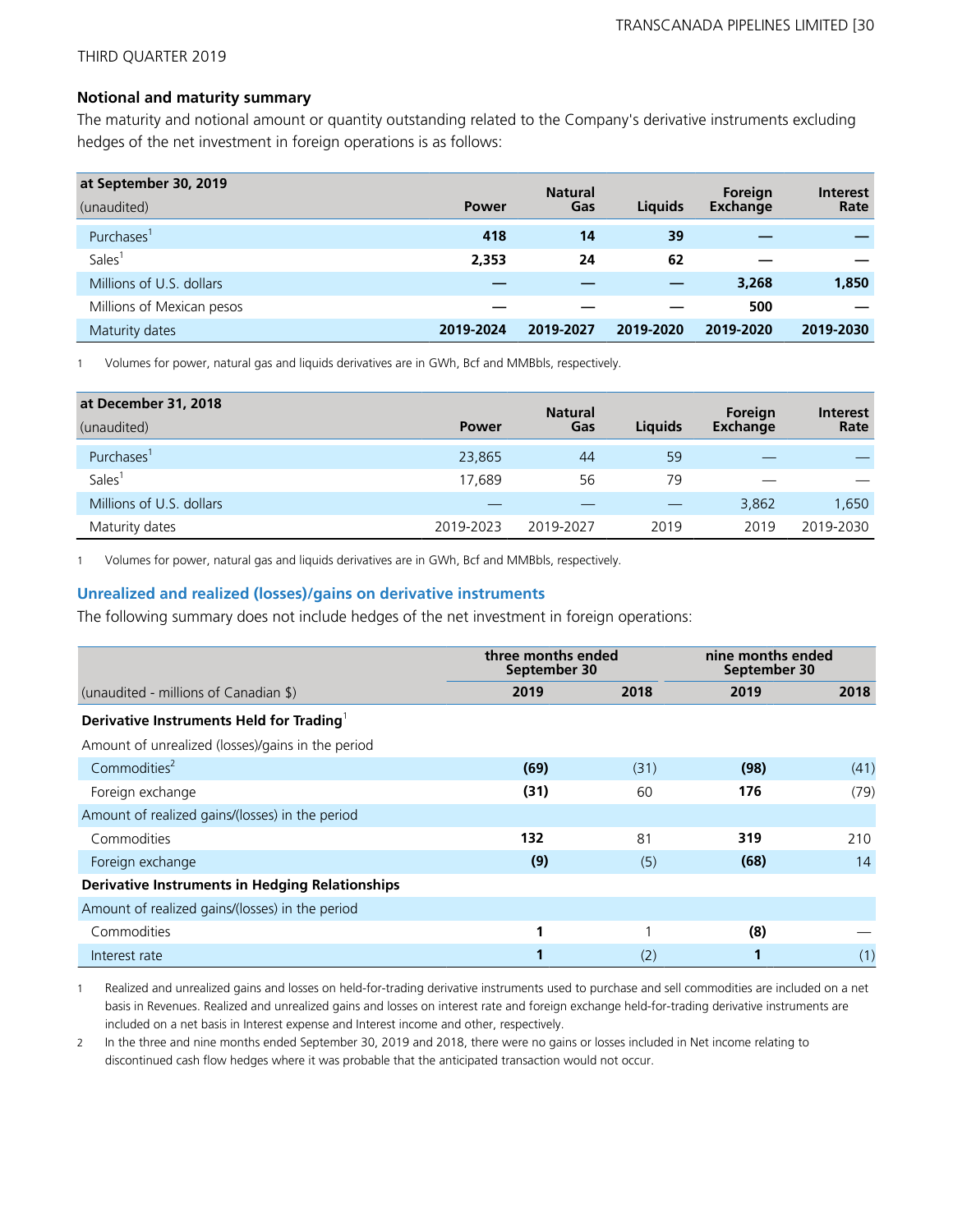### **Derivatives in cash flow hedging relationships**

The components of OCI (Note 11) related to the change in fair value of derivatives in cash flow hedging relationships before tax and including the portion attributable to non-controlling interests are as follows:

|                                                                     | three months ended<br>September 30 |      | nine months ended<br>September 30 |      |  |
|---------------------------------------------------------------------|------------------------------------|------|-----------------------------------|------|--|
| (unaudited - millions of Canadian \$)                               | 2019                               | 2018 | 2019                              | 2018 |  |
| Change in fair value of derivative instruments recognized<br>in OCI |                                    |      |                                   |      |  |
| Commodities                                                         |                                    |      | (13)                              | (3)  |  |
| Interest rate                                                       | (35)                               |      | (95)                              | 11   |  |
|                                                                     | (34)                               |      | (108)                             | 8    |  |

1 No amounts have been excluded from the assessment of hedge effectiveness. Amounts in parentheses indicate losses recorded to OCI and AOCI.

### **Effect of fair value and cash flow hedging relationships**

The following tables detail amounts presented in the Condensed consolidated statement of income in which the effects of fair value or cash flow hedging relationships are recorded:

|                                                                                                | three months ended September 30     |      |                         |       |
|------------------------------------------------------------------------------------------------|-------------------------------------|------|-------------------------|-------|
|                                                                                                | <b>Revenues (Power and Storage)</b> |      | <b>Interest Expense</b> |       |
| (unaudited - millions of Canadian \$)                                                          | 2019                                | 2018 | 2019                    | 2018  |
| <b>Total Amount Presented in the Condensed Consolidated</b><br><b>Statement of Income</b>      | 96                                  | 535  | (611)                   | (608) |
| <b>Fair Value Hedges</b>                                                                       |                                     |      |                         |       |
| Interest rate contracts                                                                        |                                     |      |                         |       |
| Hedged items                                                                                   |                                     |      | (5)                     | (17)  |
| Derivatives designated as hedging instruments                                                  |                                     |      | 1                       | (2)   |
| <b>Cash Flow Hedges</b>                                                                        |                                     |      |                         |       |
| Reclassificațion of losses on derivative instruments from AOCI to<br>net income <sup>1,2</sup> |                                     |      |                         |       |
| Interest rate contracts                                                                        |                                     |      | (1)                     | (5)   |
| Commodity contracts                                                                            | (4)                                 | (3)  |                         |       |

1 Refer to Note 11, Other comprehensive income/(loss) and accumulated other comprehensive loss, for the components of OCI related to derivatives in cash flow hedging relationships including the portion attributable to non-controlling interests.

2 There are no amounts recognized in earnings that were excluded from effectiveness testing.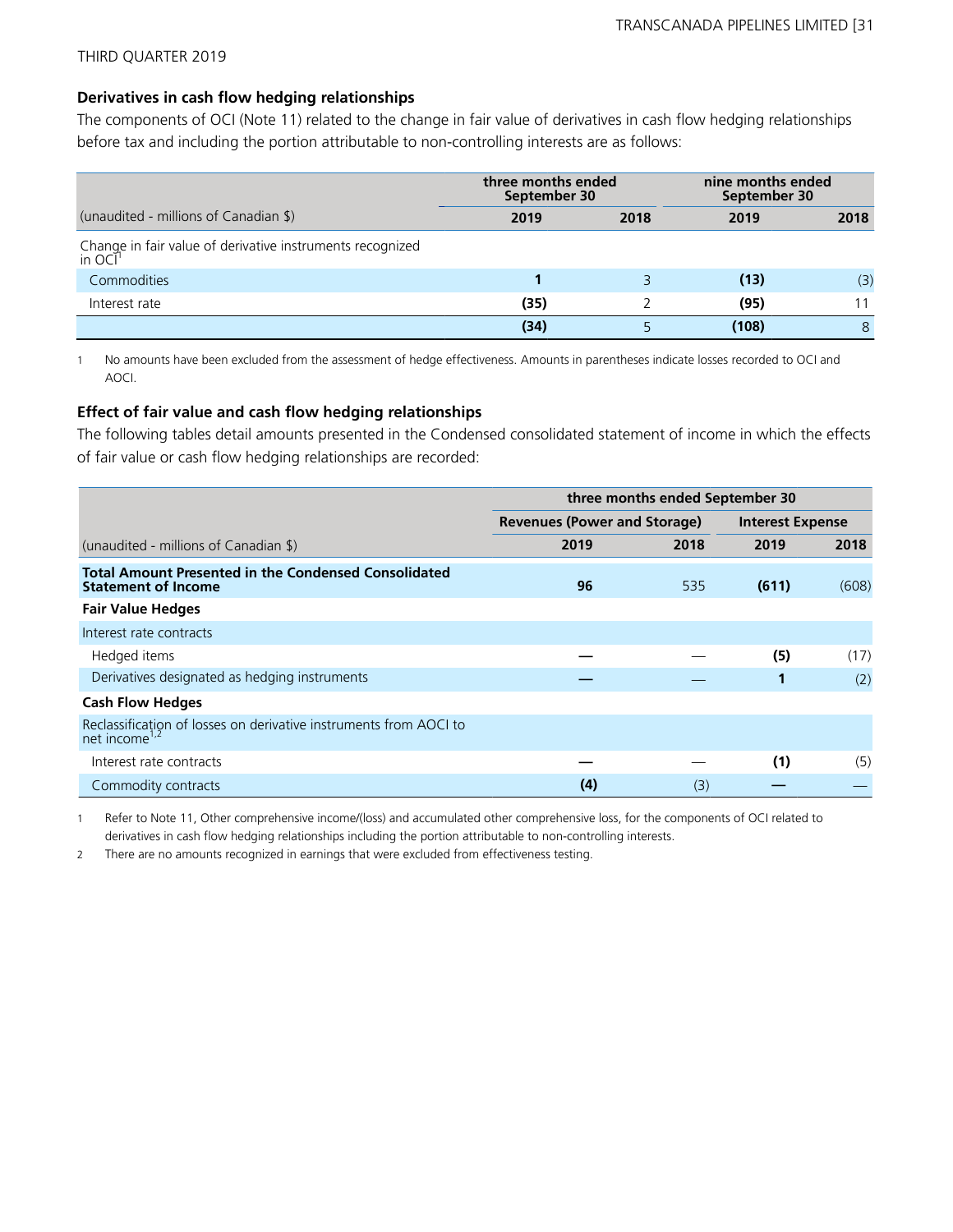|                                                                                                | nine months ended September 30      |       |                         |         |
|------------------------------------------------------------------------------------------------|-------------------------------------|-------|-------------------------|---------|
|                                                                                                | <b>Revenues (Power and Storage)</b> |       | <b>Interest Expense</b> |         |
| (unaudited - millions of Canadian \$)                                                          | 2019                                | 2018  | 2019                    | 2018    |
| <b>Total Amount Presented in the Condensed Consolidated</b><br><b>Statement of Income</b>      | 674                                 | 1,724 | (1,857)                 | (1,740) |
| <b>Fair Value Hedges</b>                                                                       |                                     |       |                         |         |
| Interest rate contracts                                                                        |                                     |       |                         |         |
| Hedged items                                                                                   |                                     |       | (16)                    | (59)    |
| Derivatives designated as hedging instruments                                                  |                                     |       |                         | (4)     |
| <b>Cash Flow Hedges</b>                                                                        |                                     |       |                         |         |
| Reclassification of losses on derivative instruments from AOCI to<br>net income <sup>1,2</sup> |                                     |       |                         |         |
| Interest rate contracts                                                                        |                                     |       | (9)                     | (17)    |
| Commodity contracts                                                                            | (4)                                 | (4)   |                         |         |

1 Refer to Note 11, Other comprehensive income/(loss) and accumulated other comprehensive loss, for the components of OCI related to derivatives in cash flow hedging relationships including the portion attributable to non-controlling interests.

2 There are no amounts recognized in earnings that were excluded from effectiveness testing.

### **Offsetting of derivative instruments**

The Company enters into derivative contracts with the right to offset in the normal course of business as well as in the event of default. TCPL has no master netting agreements, however, similar contracts are entered into containing rights to offset. The Company has elected to present the fair value of derivative instruments with the right to offset on a gross basis on the Condensed consolidated balance sheet. The following table shows the impact on the presentation of the fair value of derivative instrument assets and liabilities had the Company elected to present these contracts on a net basis:

| at September 30, 2019<br>(unaudited - millions of Canadian \$) | <b>Gross derivative</b><br><i>instruments</i> | <b>Amounts available</b><br>for offset | <b>Net amounts</b> |
|----------------------------------------------------------------|-----------------------------------------------|----------------------------------------|--------------------|
| Derivative instrument assets                                   |                                               |                                        |                    |
| Commodities                                                    | 243                                           | (197)                                  | 46                 |
| Foreign exchange                                               | 18                                            | (12)                                   | 6                  |
| Interest rate                                                  | $\overline{2}$                                | (2)                                    |                    |
|                                                                | 263                                           | (211)                                  | 52                 |
| Derivative instrument liabilities                              |                                               |                                        |                    |
| Commodities                                                    | (238)                                         | 197                                    | (41)               |
| Foreign exchange                                               | (33)                                          | 12                                     | (21)               |
| Interest rate                                                  | (96)                                          | 2                                      | (94)               |
|                                                                | (367)                                         | 211                                    | (156)              |

1 Amounts available for offset do not include cash collateral pledged or received.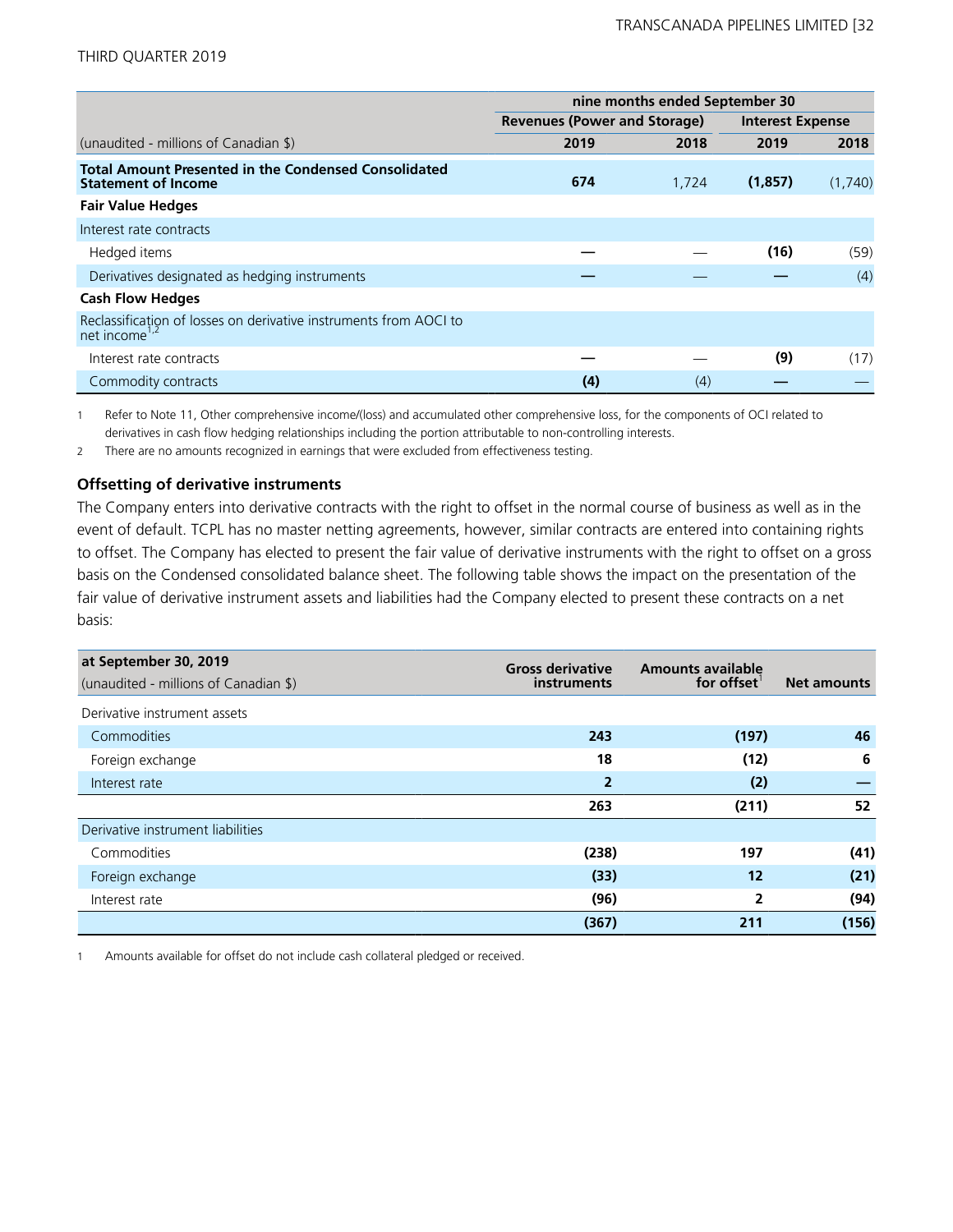| at December 31, 2018<br>(unaudited - millions of Canadian \$) | <b>Gross derivative</b><br>instruments | <b>Amounts available</b><br>for offset | <b>Net amounts</b> |
|---------------------------------------------------------------|----------------------------------------|----------------------------------------|--------------------|
| Derivative instrument assets                                  |                                        |                                        |                    |
| Commodities                                                   | 768                                    | (626)                                  | 142                |
| Foreign exchange                                              | 18                                     | (18)                                   |                    |
| Interest rate                                                 | 12                                     | (4)                                    | 8                  |
|                                                               | 798                                    | (648)                                  | 150                |
| Derivative instrument liabilities                             |                                        |                                        |                    |
| Commodities                                                   | (654)                                  | 626                                    | (28)               |
| Foreign exchange                                              | (295)                                  | 18                                     | (277)              |
| Interest rate                                                 | (15)                                   | 4                                      | (11)               |
|                                                               | (964)                                  | 648                                    | (316)              |

1 Amounts available for offset do not include cash collateral pledged or received.

With respect to the derivative instruments presented above, at September 30, 2019, the Company provided cash collateral of \$47 million (December 31, 2018 – \$143 million) and letters of credit of \$20 million (December 31, 2018 – \$22 million) to its counterparties. At September 30, 2019, the Company held no cash collateral and no letters of credit from counterparties on asset exposures (December 31, 2018 – nil and \$1 million, respectively).

### **Credit-risk-related contingent features of derivative instruments**

Derivative contracts entered into to manage market risk often contain financial assurance provisions that allow parties to the contracts to manage credit risk. These provisions may require collateral to be provided if a credit-risk-related contingent event occurs, such as a downgrade in the Company's credit rating to non-investment grade. The Company may also need to provide collateral if the fair value of its derivative financial instruments exceeds pre-defined exposure limits.

Based on contracts in place and market prices at September 30, 2019, the aggregate fair value of all derivative instruments with credit-risk-related contingent features that were in a net liability position was \$5 million (December 31, 2018 – \$6 million), for which the Company has provided no collateral in the normal course of business. If the credit-risk-related contingent features in these agreements were triggered on September 30, 2019, the Company would have been required to provide collateral of \$5 million (December 31, 2018 – \$6 million) to its counterparties. Collateral may also need to be provided should the fair value of derivative instruments exceed pre-defined contractual exposure limit thresholds.

The Company has sufficient liquidity in the form of cash and undrawn committed revolving credit facilities to meet these contingent obligations should they arise.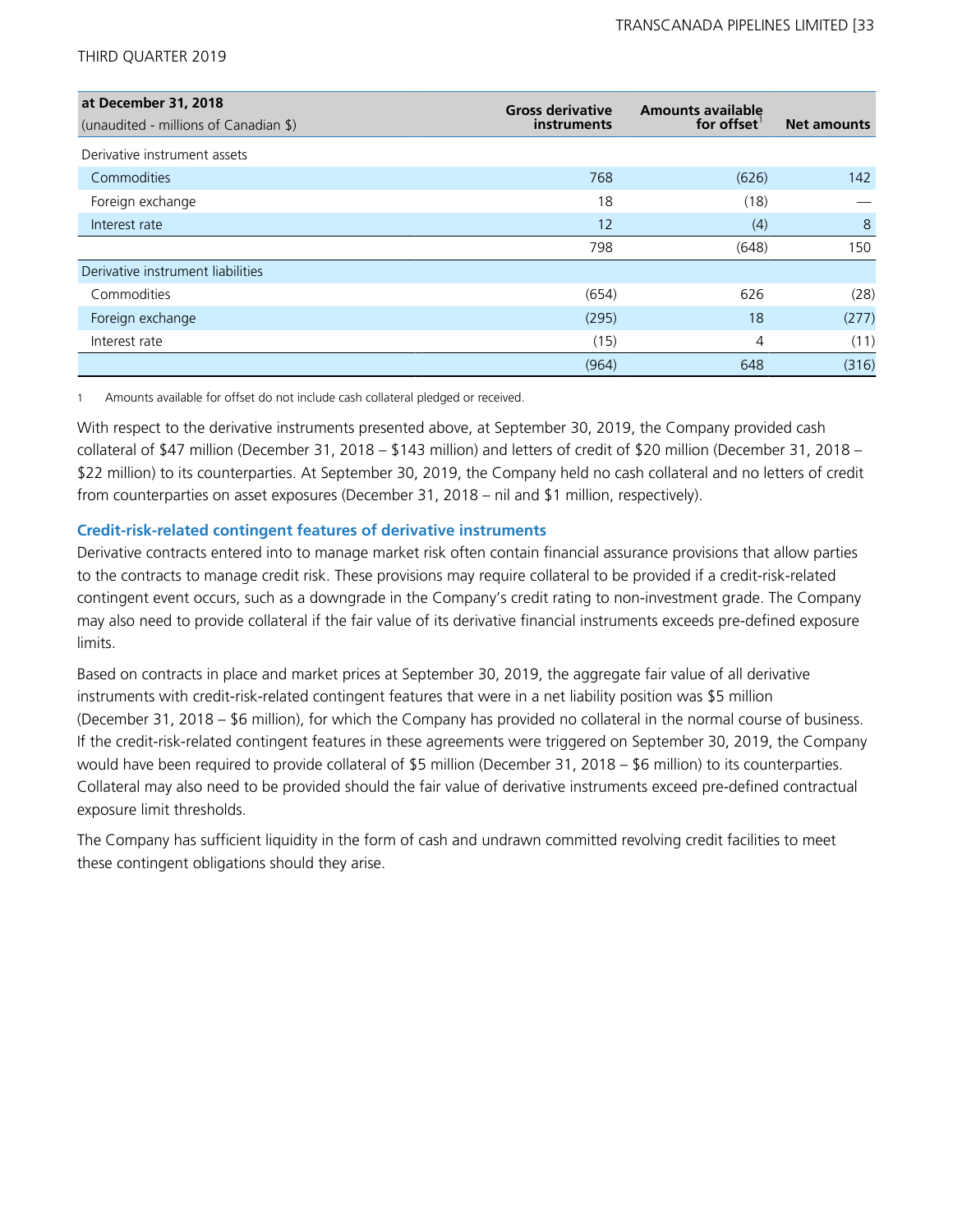### **FAIR VALUE HIERARCHY**

The Company's financial assets and liabilities recorded at fair value have been categorized into three categories based on a fair value hierarchy.

| Levels    | How fair value has been determined                                                                                                                                                                                                                                          |
|-----------|-----------------------------------------------------------------------------------------------------------------------------------------------------------------------------------------------------------------------------------------------------------------------------|
| Level I   | Quoted prices in active markets for identical assets and liabilities that the Company has the ability to access at<br>the measurement date. An active market is a market in which frequency and volume of transactions provides<br>pricing information on an ongoing basis. |
| Level II  | This category includes interest rate and foreign exchange derivative assets and liabilities where fair value is<br>determined using the income approach and commodity derivatives where fair value is determined using the<br>market approach.                              |
|           | Inputs include published exchange rates, interest rates, interest rate swap curves, yield curves and broker quotes<br>from external data service providers.                                                                                                                 |
| Level III | This category mainly includes long-dated commodity transactions in certain markets where liquidity is low and<br>the Company uses the most observable inputs available or, if not available, long-term broker quotes to estimate<br>the fair value for these transactions.  |
|           | There is uncertainty caused by using unobservable market data which may not accurately reflect possible future<br>changes in fair value.                                                                                                                                    |

The fair value of the Company's derivative assets and liabilities measured on a recurring basis, including both current and non-current portions are categorized as follows:

| at September 30, 2019<br>(unaudited - millions of Canadian \$) | <b>Quoted prices in</b><br>active markets<br>(Level I) | <b>Significant other</b><br>observable inputs<br>$(Level II)^{T}$ | <b>Significant</b><br>unobservable<br>inputs<br>(Level III) $^1$ | <b>Total</b>   |
|----------------------------------------------------------------|--------------------------------------------------------|-------------------------------------------------------------------|------------------------------------------------------------------|----------------|
| Derivative instrument assets                                   |                                                        |                                                                   |                                                                  |                |
| Commodities                                                    | 195                                                    | 48                                                                |                                                                  | 243            |
| Foreign exchange                                               |                                                        | 18                                                                |                                                                  | 18             |
| Interest rate                                                  |                                                        | $\overline{2}$                                                    |                                                                  | $\overline{2}$ |
| Derivative instrument liabilities                              |                                                        |                                                                   |                                                                  |                |
| Commodities                                                    | (199)                                                  | (32)                                                              | (7)                                                              | (238)          |
| Foreign exchange                                               |                                                        | (33)                                                              |                                                                  | (33)           |
| Interest rate                                                  |                                                        | (96)                                                              |                                                                  | (96)           |
|                                                                | (4)                                                    | (93)                                                              | (7)                                                              | (104)          |

1 There were no transfers from Level II to Level III for the nine months ended September 30, 2019.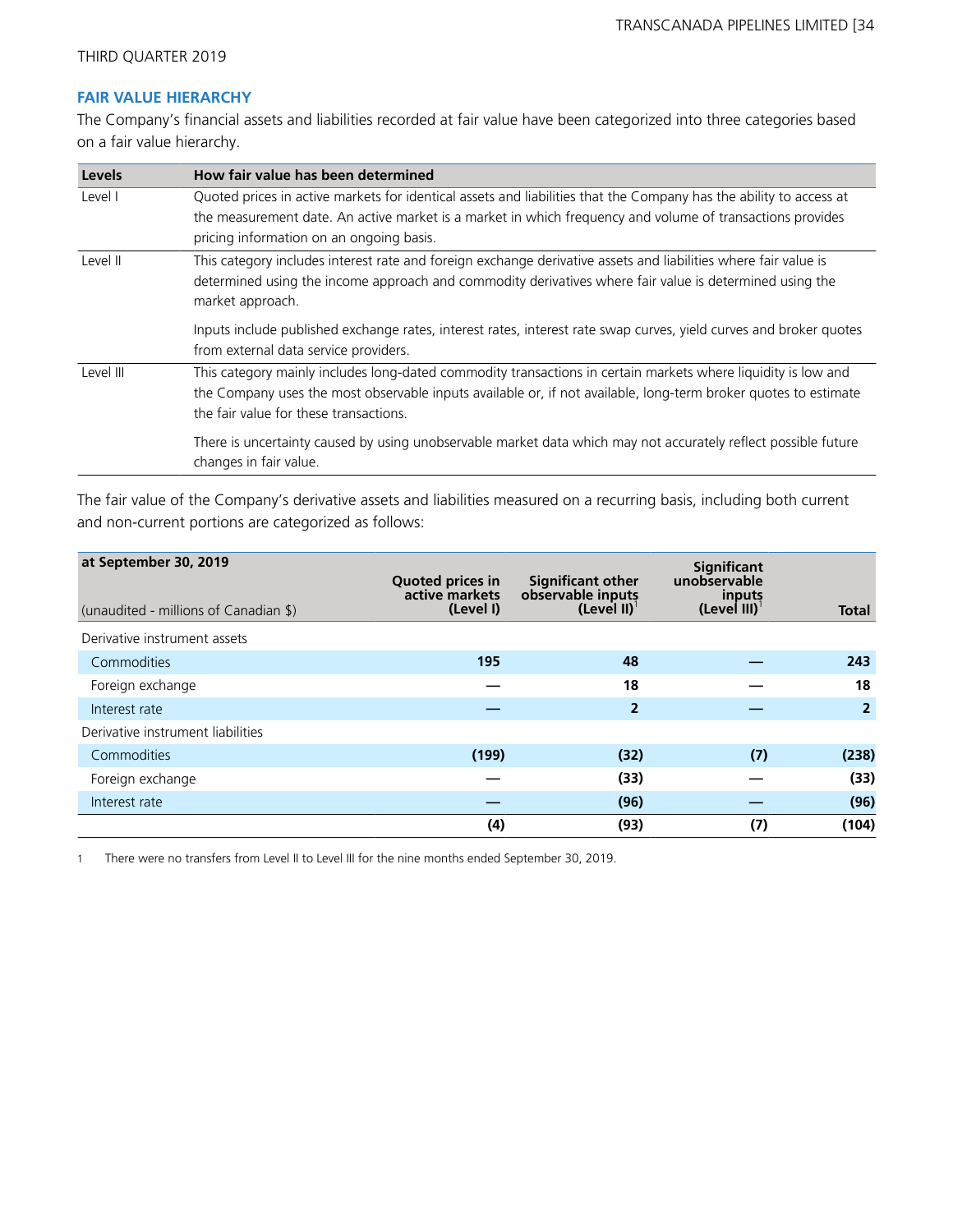| at December 31, 2018<br>(unaudited - millions of Canadian \$) | <b>Quoted prices in</b><br>active markets<br>(Level I) | <b>Significant other</b><br>observable inputs<br>(Level II) <sup>1</sup> | Significant<br>unobservable<br>inputs<br>$(Level III)^T$ | <b>Total</b> |
|---------------------------------------------------------------|--------------------------------------------------------|--------------------------------------------------------------------------|----------------------------------------------------------|--------------|
| Derivative instrument assets                                  |                                                        |                                                                          |                                                          |              |
| Commodities                                                   | 581                                                    | 187                                                                      |                                                          | 768          |
| Foreign exchange                                              |                                                        | 18                                                                       |                                                          | 18           |
| Interest rate                                                 |                                                        | 12                                                                       |                                                          | 12           |
| Derivative instrument liabilities                             |                                                        |                                                                          |                                                          |              |
| Commodities                                                   | (555)                                                  | (95)                                                                     | (4)                                                      | (654)        |
| Foreign exchange                                              |                                                        | (295)                                                                    |                                                          | (295)        |
| Interest rate                                                 |                                                        | (15)                                                                     |                                                          | (15)         |
|                                                               | 26                                                     | (188)                                                                    | (4)                                                      | (166)        |

1 There were no transfers from Level II to Level III for the year ended December 31, 2018.

The following table presents the net change in fair value of derivative assets and liabilities classified as Level III of the fair value hierarchy:

|                                       | three months ended<br>September 30 |      | nine months ended<br>September 30 |      |
|---------------------------------------|------------------------------------|------|-----------------------------------|------|
| (unaudited - millions of Canadian \$) | 2019                               | 2018 | 2019                              | 2018 |
| Balance at beginning of period        | (7)                                | 40   | (4)                               | (7)  |
| Total losses included in Net income   |                                    | (24) | (3)                               | (6)  |
| <b>Settlements</b>                    |                                    | (14) |                                   | 9    |
| Transfers out of Level III            |                                    | (16) |                                   | (10) |
| Balance at end of period              |                                    | (14) | (7)                               | (14) |

1 For the three and nine months ended September 30, 2019, Revenues included unrealized gains of less than \$1 million and losses of \$3 million, respectively, attributed to derivatives in the Level III category that were still held at September 30, 2019 (2018 – unrealized losses of \$16 million and \$2 million, respectively).

## 14. Dispositions

### **Coolidge Generating Station**

In December 2018, the Company entered into an agreement to sell its Coolidge generating station in Arizona to SWG Coolidge Holdings, LLC (SWG). Salt River Project Agriculture Improvement and Power District (SRP), the PPA counterparty, subsequently exercised its contractual right of first refusal (ROFR) on a sale to a third party and the Company terminated the agreement with SWG.

On May 21, 2019, the Company completed the sale to SRP as per the terms of their ROFR, for proceeds of US\$448 million before post-closing adjustments. As a result, the Company recorded a pre-tax gain on sale of \$68 million (\$54 million after tax) including the impact of \$9 million of foreign currency translation gains which were reclassified from AOCI to net income. The pre-tax gain is included in Gain/(loss) on assets held for sale/sold in the Condensed consolidated statement of income.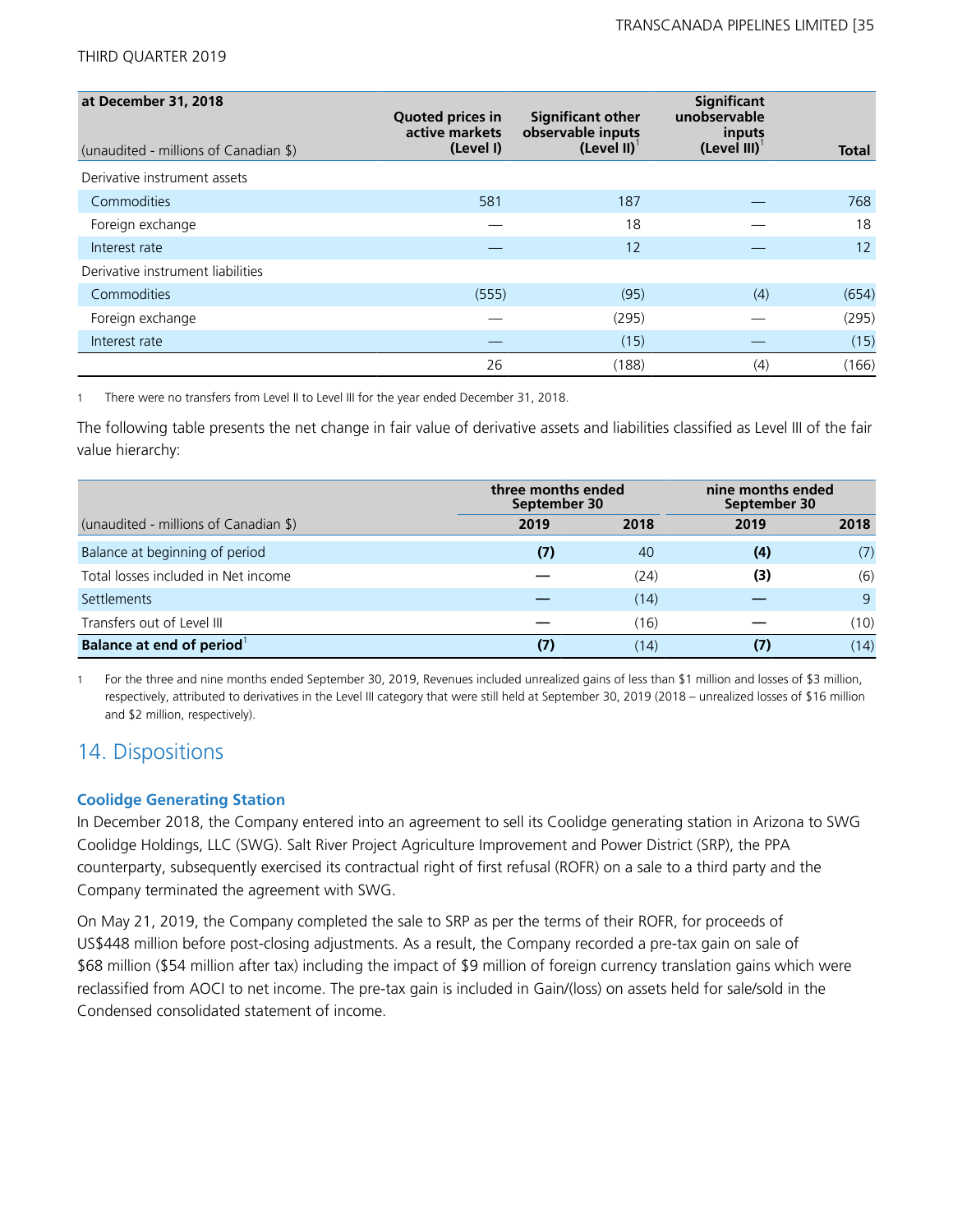### **Northern Courier**

On July 17, 2019, TCPL completed the sale of an 85 per cent equity interest in Northern Courier to a third party for gross proceeds of \$144 million, before post-closing adjustments, resulting in a pre-tax gain of \$69 million after recording the Company's remaining 15 per cent interest at fair value. The pre-tax gain is included in Gain/(loss) on assets held for sale/sold in the Condensed consolidated statement of income. On an after-tax basis, the gain of \$115 million reflects the utilization of previously unrecognized tax loss benefits. Preceding the equity sale, Northern Courier issued \$1.0 billion of long-term, non-recourse debt, the proceeds from which were paid to TCPL, resulting in aggregate gross proceeds to TCPL of \$1.15 billion from this asset monetization.

TCPL remains the operator of the Northern Courier pipeline and is using the equity method to account for its remaining 15 per cent interest in the Company's consolidated financial statements.

### **Columbia Midstream Assets**

On August 1, 2019, TCPL completed the sale of certain Columbia Midstream assets to a third party for approximately US\$1.3 billion before post-closing adjustments.

The Company recorded a pre-tax gain on sale of \$21 million (\$133 million after-tax loss), which included a \$4 million foreign currency translation gain and the release of \$595 million of Columbia's goodwill allocated to these assets that is not deductible for income tax purposes. The pre-tax gain is included in Gain/(loss) on assets held for sale/sold in the Condensed consolidated statement of income. This sale does not include any interest in Columbia Energy Ventures Company, the Company's minerals business in the Appalachian basin.

## 15. Contingencies and guarantees

### **CONTINGENCIES**

TCPL and its subsidiaries are subject to various legal proceedings, arbitrations and actions arising in the normal course of business. While the final outcome of such legal proceedings and actions cannot be predicted with certainty, it is the opinion of management that the resolution of such proceedings and actions will not have a material impact on the Company's consolidated financial position or results of operations.

### **GUARANTEES**

As part of its role as operator of the pipeline, TCPL has guaranteed the financial performance of the Northern Courier pipeline related to delivery and terminalling of bitumen and diluent and contingent financial obligations under sub-lease agreements.

TCPL and its partner on the Sur de Texas pipeline, IEnova, have jointly guaranteed the financial performance of this entity. Such agreements include a guarantee and a letter of credit which are primarily related to construction services and the delivery of natural gas.

TCPL and its joint venture partner on Bruce Power, BPC Generation Infrastructure Trust, have each severally guaranteed certain contingent financial obligations of Bruce Power related to a lease agreement and contractor and supplier services.

The Company and its partners in certain other jointly owned entities have either (i) jointly and severally, (ii) jointly or (iii) severally guaranteed the financial performance of these entities. Such agreements include guarantees and letters of credit which are primarily related to delivery of natural gas, construction services and the payment of liabilities. For certain of these entities, any payments made by TCPL under these guarantees in excess of its ownership interest are to be reimbursed by its partners.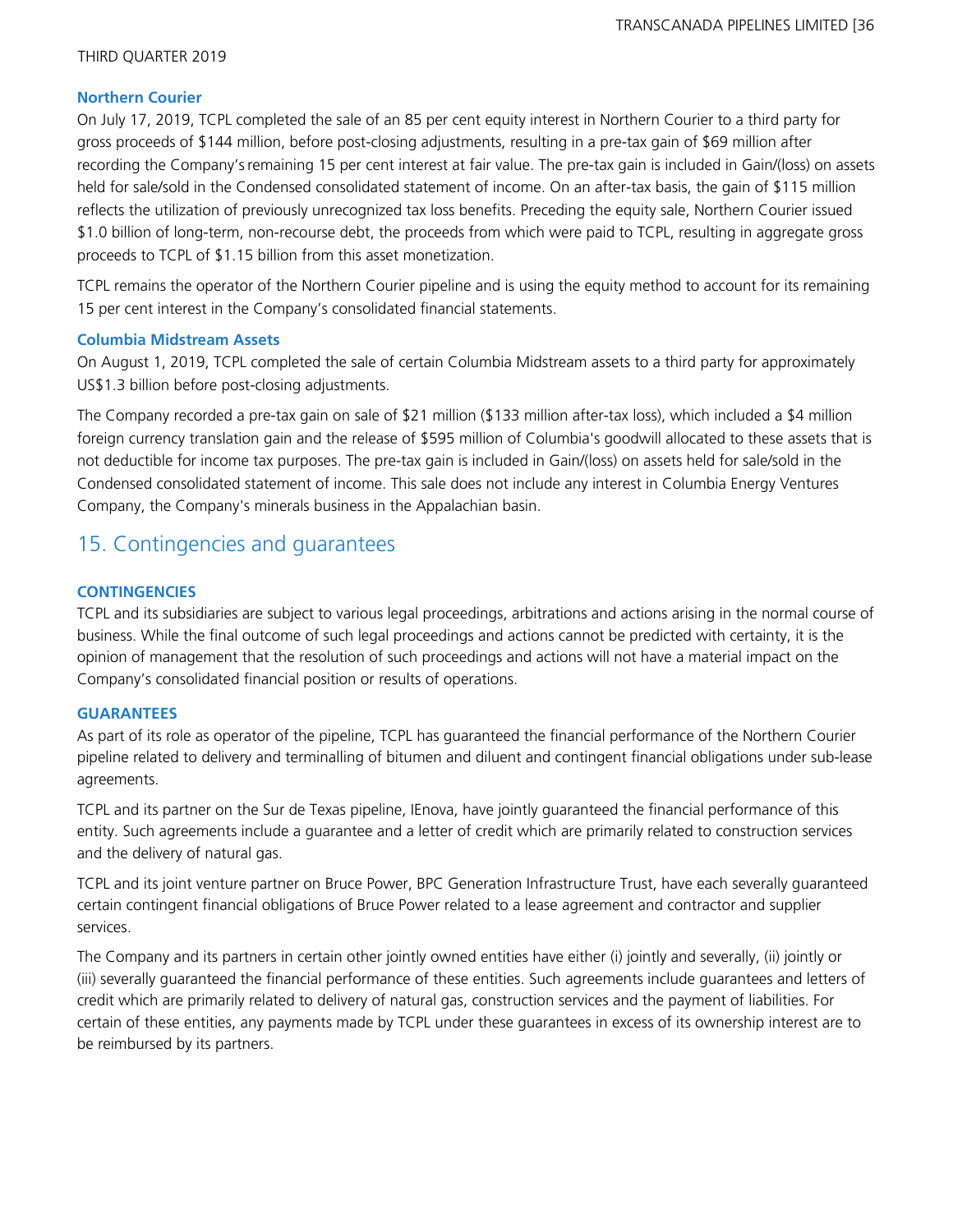**at September 30, 2019 at December 31, 2018** (unaudited - millions of Canadian \$) **Term Potential exposure** 1 **Carrying value Potential exposure** 1 **Carrying value** Northern Courier **27 27 28** Tranging to 2055 **300 27** Sur de Texas ranging to 2020 **167 1** 183 1 Bruce Power **88 —** 88 **—** 88 **—** 88 **—** 88 Other jointly-owned entities ranging to 2059 **100 10** 104 11 **655 38** 375 12

The carrying value of these guarantees has been included in Accounts payable and other and Other long-term liabilities on the Condensed consolidated balance sheet. Information regarding the Company's guarantees is as follows:

1 TCPL's share of the potential estimated current or contingent exposure.

### 16. Related party transactions

Related party transactions are conducted in the normal course of business and are measured at the exchange amount, which is the amount of consideration established and agreed to by the related parties.

The following amounts are included in Due to affiliate:

|                           |                      | 2019                        |                                          |                            |                                          | 2018 |  |
|---------------------------|----------------------|-----------------------------|------------------------------------------|----------------------------|------------------------------------------|------|--|
| (millions of Canadian \$) | <b>Maturity Date</b> | Outstanding<br>September 30 | <b>Effective</b><br><b>Interest Rate</b> | Outstanding<br>December 31 | <b>Effective</b><br><b>Interest Rate</b> |      |  |
| Credit Facility           | Demand               | 3,802                       | 3.95%                                    | 3.617                      | 3.95%                                    |      |  |

1 TCPL has an unsecured \$4.5 billion credit facility with TC Energy. Interest on this facility is charged at the prime rate per annum.

In the three and nine months ended September 30, 2019, Interest expense included \$38 million and \$110 million of interest charges as a result of inter-affiliate borrowing (September 30, 2018 - \$31 million and \$79 million).

At September 30, 2019, Accounts payable and other included \$6 million due to TC Energy (December 31, 2018 - \$19 million). In the three and nine months ended September 30, 2019, the Company made interest payments of \$38 million and \$110 million to TC Energy (September 30, 2018 - \$31 million and \$77 million).

## 17. Variable interest entities

A VIE is a legal entity that does not have sufficient equity at risk to finance its activities without additional subordinated financial support or is structured such that equity investors lack the ability to make significant decisions relating to the entity's operations through voting rights or do not substantively participate in the gains and losses of the entity.

In the normal course of business, the Company consolidates VIEs in which it has a variable interest and for which it is considered to be the primary beneficiary. VIEs in which the Company has a variable interest but is not the primary beneficiary are considered non-consolidated VIEs and are accounted for as equity investments.

### **Consolidated VIEs**

The Company's consolidated VIEs consist of legal entities where the Company is the primary beneficiary. As the primary beneficiary, the Company has the power, through voting or similar rights, to direct the activities of the VIE that most significantly impact economic performance including purchasing or selling significant assets; maintenance and operations of assets; incurring additional indebtedness; or determining the strategic operating direction of the entity. In addition, the Company has the obligation to absorb losses or the right to receive benefits from the consolidated VIE that could potentially be significant to the VIE.